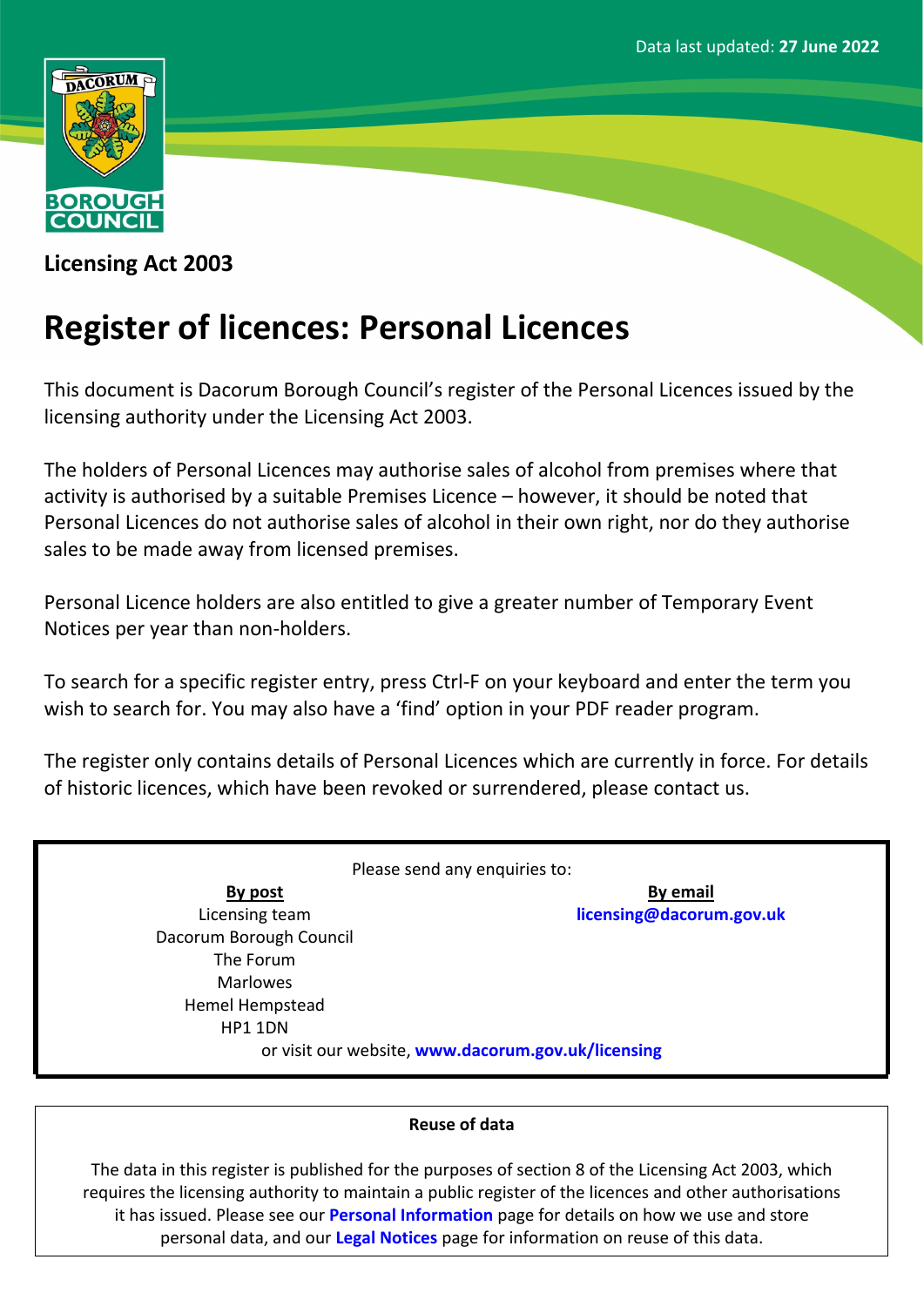| Licence number    | Name of holder                          | Date granted      |
|-------------------|-----------------------------------------|-------------------|
| DAC 019540        | Mr Muhammad Kamil Abbasi                | 2 June 2009       |
| DAC 011056        | Mr Muhammad Abbasi                      | 21 September 2006 |
| DAC 007319        | Miss Hayley Abson                       | 12 September 2005 |
| DAC 009360        | Miss Samantha Abson                     | 25 January 2006   |
| DAC 040691        | Mr Dean Justin Adams                    | 22 June 2016      |
| DAC 007691        | Mrs Gillian Elaine Adams                | 24 August 2005    |
| DAC 033987        | Ms Jennifer Adams                       | 22 November 2013  |
| DAC 010492        | <b>Mrs Marion Vera Adams</b>            | 22 June 2006      |
| DAC 007693        | Mr Martyn Graham Adams                  | 24 August 2005    |
| DAC 007797        | Mr Simon Adamson                        | 28 September 2005 |
| <b>DAC 050205</b> | Mr Stuart Colin Adolph                  | 20 December 2019  |
| <b>DAC 041657</b> | Mr David Affleck                        | 6 October 2016    |
| DAC 052902        | Ms Karen Afful                          | 3 August 2021     |
| DAC 053571        | Mr Daniel Calum Agg                     | 3 December 2021   |
| <b>DAC 043566</b> | Mr Arvind Nath Agrawal                  | 13 July 2017      |
| DAC 009427        | Mr Giasuddin Ahamad                     | 2 February 2006   |
| DAC 007315        | Mr Bahauddin Ahmed                      | 12 August 2005    |
| DAC 042543        | Mr Hussain Ahmed                        | 7 February 2017   |
| DAC 040234        | Mr Rehan Uddin Ahmed                    | 14 April 2016     |
| DAC 022554        | Mr Waqar Ahmed                          | 16 July 2010      |
| DAC 031699        | Mr Ertunc Ahmet                         | 20 December 2012  |
| DAC 007817        | Mr Mohammed Akram                       | 9 September 2005  |
| <b>DAC 049682</b> | Mrs Katarzyna Albinska                  | 18 October 2019   |
| DAC 041615        | Miss Fiona Abigail Aldwin               | 29 September 2016 |
| DAC 025092        | Mr Michael George Alexander             | 7 June 2011       |
| DAC 053802        | Mrs Petronela Alistari                  | 4 February 2022   |
| DAC 007722        | Mr Yeabor Ali                           | 24 August 2005    |
| DAC 007640        | Mr Yeor Ali                             | 12 September 2005 |
| DAC 020478        | Mr Armend Aljo                          | 9 October 2009    |
| DAC 019762        | Mr Richard Allain                       | 6 July 2009       |
| DAC 037716        | Mr Mark Allchorn                        | 8 April 2015      |
| DAC 049178        | Miss Amy Ann Louise Allen               | 5 August 2019     |
| DAC 034405        | Miss Christine Sylvia Ann Maureen Allen | 7 February 2014   |
| DAC 054442        | Mr Dean Michael Allen                   | 31 May 2022       |
| DAC 031843        | Miss Kathleen Allen                     | 29 January 2013   |
| DAC 011150        | Miss Katrina Allen                      | 10 October 2006   |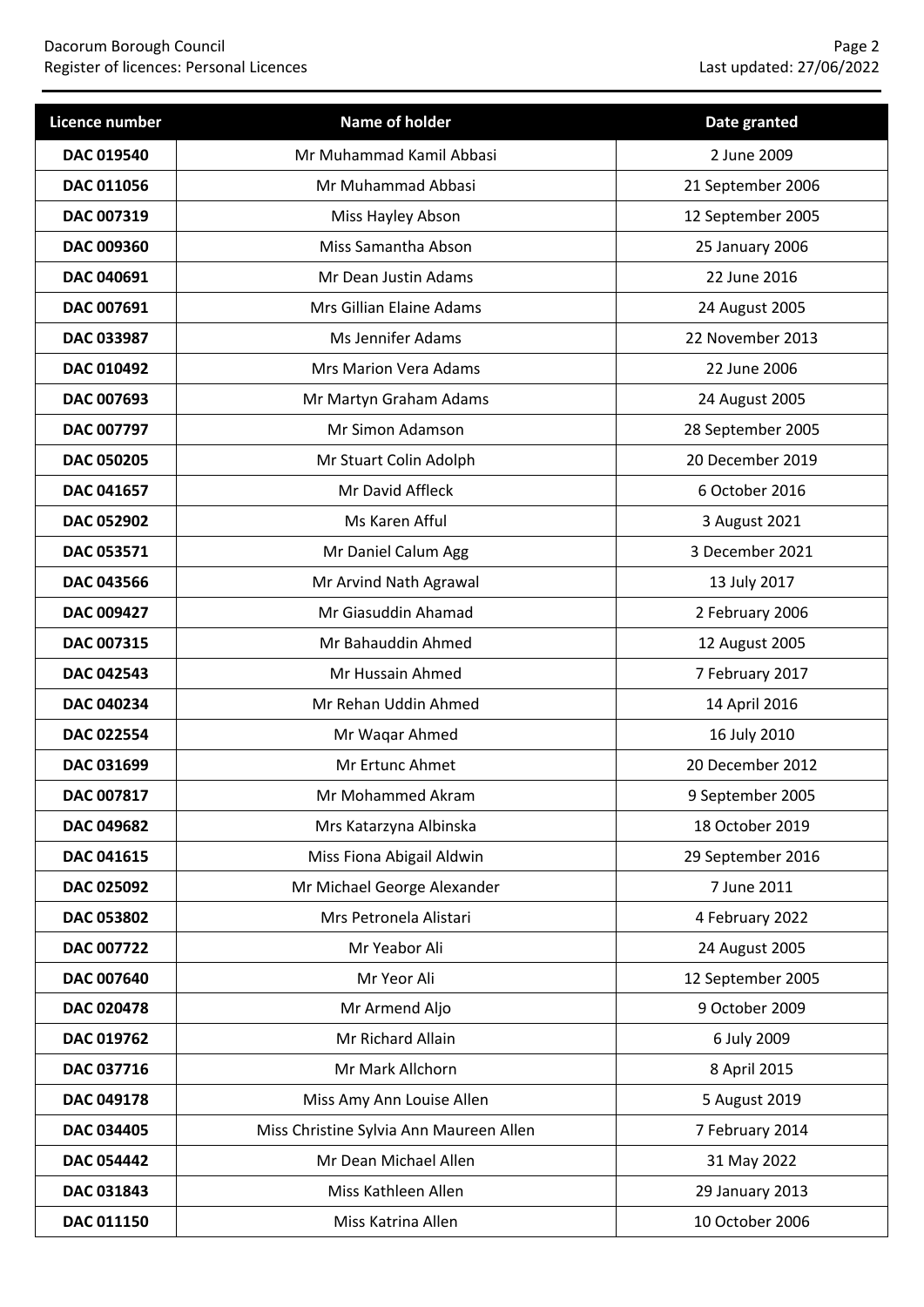| Licence number    | Name of holder                            | Date granted     |
|-------------------|-------------------------------------------|------------------|
| DAC 013487        | Mrs Samantha Maria Allum                  | 18 June 2007     |
| DAC 025097        | Mr Shane Jason Alves                      | 7 June 2011      |
| <b>DAC 042858</b> | Mr Adam Amanou                            | 24 March 2017    |
| <b>DAC 006943</b> | Mr Arunkumar Amin                         | 16 June 2005     |
| DAC 007819        | Mr Mark Phillip Anderson                  | 9 September 2005 |
| DAC 007611        | Mr Kerry Oliver Andre                     | 9 September 2005 |
| DAC 031603        | Ms Sarah Andrews                          | 11 December 2012 |
| DAC 013493        | Ms Helen AngelaTemplar                    | 26 June 2007     |
| DAC 049941        | Mrs Ana-Maria Anghel                      | 18 November 2019 |
| DAC 025199        | Mr Alberto Angioni                        | 21 June 2011     |
| <b>DAC 017377</b> | Mr Sohail Anjum                           | 21 July 2008     |
| DAC 050133        | Miss Maria Antoniou                       | 10 December 2019 |
| DAC 007683        | Mrs Yasmin Anwar                          | 24 August 2005   |
| <b>DAC 019180</b> | Mrs Sally Ann Appleby                     | 7 April 2009     |
| DAC 031759        | Mr Rangana Prasad Rajapaksha Appuhamilage | 9 January 2013   |
| DAC 049232        | Mr Akos Peter Arato                       | 15 August 2019   |
| DAC 006970        | Mr Philip Leslie Archer                   | 16 June 2005     |
| DAC 022127        | Mr Robert James Armitt                    | 17 May 2010      |
| DAC 013245        | Mr Mahendran Arthithan                    | 12 June 2007     |
| DAC 047437        | Mr Darren Charles Ashby                   | 6 December 2018  |
| <b>DAC 047405</b> | Mr Robert Brian Ashcroft                  | 30 November 2018 |
| DAC 031383        | Mr Jack Ashmore                           | 20 November 2012 |
| DAC 023410        | Mr Ryan Ashurst                           | 12 October 2010  |
| DAC 023160        | Mr Roger Ivan Askey                       | 9 September 2010 |
| DAC 016637        | Mr Carl Aston                             | 28 April 2008    |
| DAC 012530        | Mr Deniz Atas                             | 26 March 2007    |
| DAC 010858        | Mrs Janice R Atkins                       | 17 August 2006   |
| DAC 009896        | Mr Matthew Atkins                         | 6 April 2006     |
| DAC 038724        | Mr Charlie David Attridge                 | 1 September 2015 |
| DAC 052206        | Mr Daniel Jordan Aubrey                   | 23 March 2021    |
| DAC 043778        | Mr Ryan Austen                            | 10 August 2017   |
| DAC 007168        | Mr Jon Austin                             | 13 February 2006 |
| DAC 050886        | Mrs Inese Avuclu                          | 14 May 2020      |
| DAC 015430        | Mr Martin Badcock                         | 19 November 2007 |
| DAC 015392        | Mrs Shirley H Badcock                     | 15 November 2007 |
| DAC 009425        | <b>Miss Marie Badrick</b>                 | 2 February 2006  |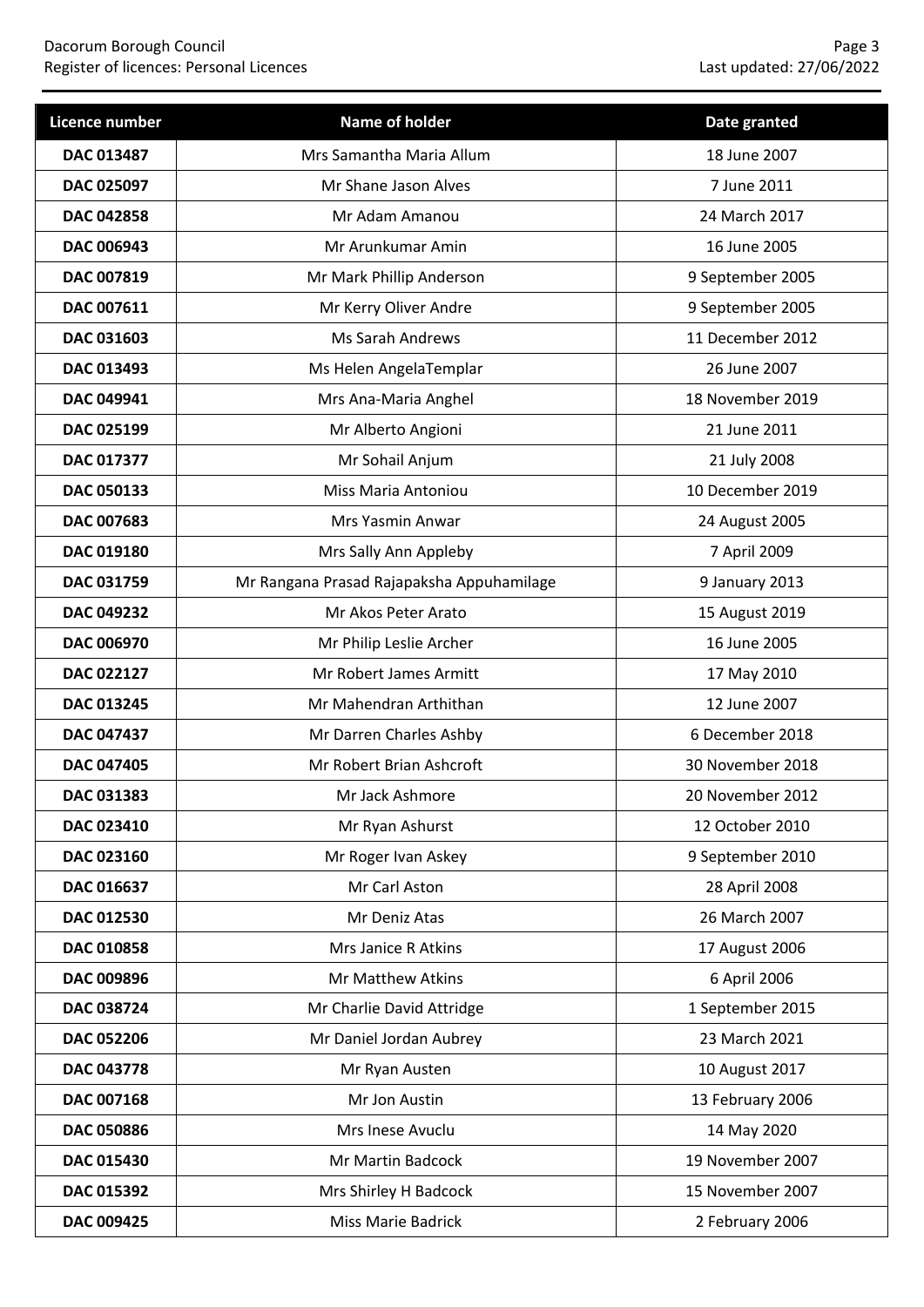| Licence number    | Name of holder                   | Date granted      |
|-------------------|----------------------------------|-------------------|
| DAC 030066        | Miss Leigh Jayne Bahadur         | 24 May 2012       |
| DAC 008901        | Mr Marco Baiardo                 | 5 December 2005   |
| <b>DAC 008249</b> | Mr Derek Aidan Bailey            | 19 September 2005 |
| <b>DAC 046463</b> | Miss Olivia Joan Baker           | 3 August 2018     |
| DAC 014629        | Mrs Latha Balamurali             | 17 October 2007   |
| DAC 007812        | Mr Murugesu Balamurali           | 9 September 2005  |
| DAC 009849        | Ms Nicola Ball                   | 31 March 2006     |
| DAC 017443        | Mr Stuart Mathew Ball            | 5 August 2008     |
| DAC 007337        | Ms Fiona Balshaw-Johnson         | 15 August 2005    |
| DAC 006837        | Mr Andrew William Barber         | 6 June 2005       |
| <b>DAC 047529</b> | Miss Tayla Rose Barber           | 20 December 2018  |
| <b>DAC 008837</b> | Mr Jose Antonio De Jesus Barbosa | 14 June 2007      |
| DAC 039343        | Mr Daniel Garcia Barker          | 24 November 2015  |
| DAC 017965        | Mr Jonathan Barkworth            | 23 October 2008   |
| <b>DAC 034295</b> | Mr Adam Scott Barnes             | 20 January 2014   |
| DAC 014376        | Mr Craig Derrick Barnes          | 24 August 2007    |
| DAC 007193        | Mr James Barnes                  | 12 August 2005    |
| DAC 015100        | Miss Eleri Barnett               | 31 October 2007   |
| DAC 016640        | Mr Peter Barnett                 | 28 April 2008     |
| DAC 043316        | Miss Victoria Amy Barrett        | 5 June 2017       |
| DAC 044241        | Mr Glenn Donald Barrington       | 18 October 2017   |
| DAC 008897        | Mr Jon Paul Barton               | 5 December 2005   |
| DAC 006911        | Miss Julie Angela Barton         | 16 June 2005      |
| DAC 048000        | Mrs Abiola Omolade Bashorun      | 15 March 2019     |
| DAC 032765        | Mr Ross Pierre Le Bas            | 11 June 2013      |
| DAC 054250        | Mrs Tracey Bassett               | 29 April 2022     |
| DAC 022040        | Miss Amy May Elizabeth Batchelor | 5 May 2010        |
| DAC 030631        | Mrs Natilee Anne Batchelor       | 13 August 2012    |
| DAC 047862        | Miss Sophie Elizabeth Batchelor  | 22 February 2019  |
| DAC 025803        | Mrs Frances Bateman              | 5 October 2011    |
| DAC 025938        | Mr Stuart Paul Bateman           | 14 October 2011   |
| DAC 007292        | Mr John Roger Bates              | 12 August 2005    |
| DAC 013821        | Mrs Valerie Batham               | 20 July 2007      |
| DAC 039270        | Mr Jeremy Firmin Michel Baucher  | 4 March 2016      |
| DAC 035543        | Miss Tasmin Kaur Bawa            | 11 August 2014    |
| DAC 008732        | Mr John Henry Baxter             | 22 November 2005  |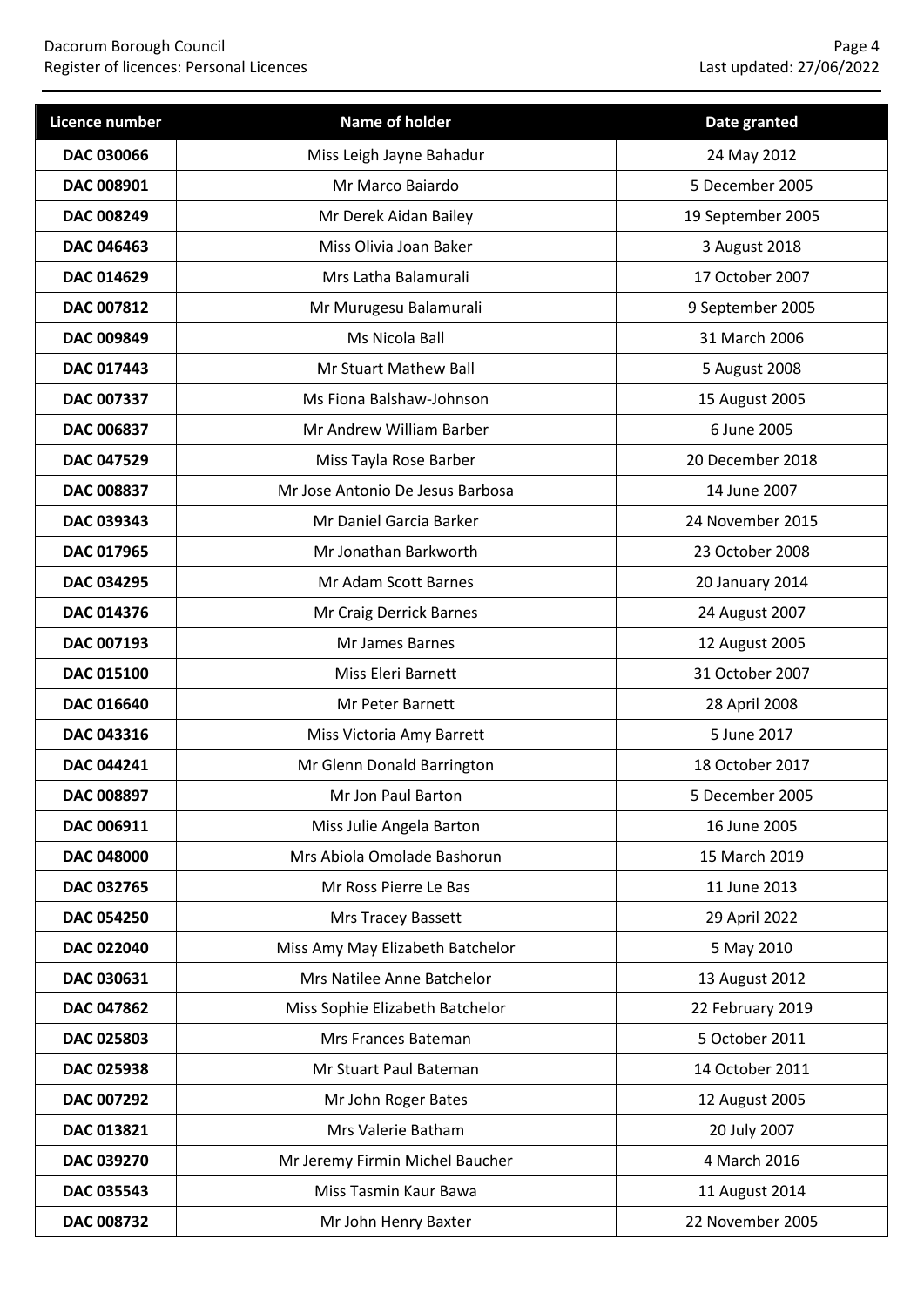| Licence number    | Name of holder                 | Date granted      |
|-------------------|--------------------------------|-------------------|
| DAC 006924        | Mr Paul Bayliss                | 16 June 2005      |
| DAC 031309        | Miss Lucy Beckett              | 9 November 2012   |
| DAC 020787        | Mr Andrew Beckingham           | 13 November 2009  |
| DAC 009164        | Mr Brett S Beckwith            | 28 December 2005  |
| DAC 009132        | Mrs Helen Beckwith             | 20 December 2005  |
| <b>DAC 027446</b> | Mr Lyndon Bedford              | 14 November 2011  |
| DAC 035949        | Mr Tom Hayton Bedwell          | 26 September 2014 |
| DAC 049257        | Mr Steven Mark Beechey         | 22 August 2019    |
| DAC 010312        | Mr Christopher Bell            | 8 June 2006       |
| DAC 007787        | Mr Steve Michael Belmar        | 9 September 2005  |
| DAC 032315        | Mr Said Benaziza               | 22 May 2013       |
| DAC 007644        | Mr Giancarlo Benigno           | 28 September 2005 |
| DAC 010136        | Ms Jacqueline Bennett          | 17 May 2006       |
| DAC 039378        | Mr Christopher William Bensley | 26 November 2015  |
| <b>DAC 007496</b> | Mr Allen David Bentley         | 28 September 2005 |
| DAC 007494        | Mrs Marie June Bentley         | 28 September 2005 |
| DAC 047694        | Miss Haylee Jane Benton        | 22 January 2019   |
| DAC 033032        | Mr Christopher Andrew Berry    | 31 July 2013      |
| DAC 018299        | Mrs Jacqueline Best            | 4 December 2008   |
| DAC 049381        | Mr Robert David Best           | 10 September 2019 |
| DAC 007687        | Mrs Susan Margaret Bickerdike  | 24 August 2005    |
| DAC 023184        | Mr Samuel Biddlecombe          | 15 September 2010 |
| DAC 008903        | Mrs Jan Biddle                 | 5 December 2005   |
| DAC 051311        | Miss Elle Biggadike            | 14 September 2020 |
| DAC 029208        | Miss Kim Bignall               | 24 January 2012   |
| DAC 007148        | Mr Edvin Binxhiu               | 14 July 2005      |
| <b>DAC 050493</b> | Miss Carrie Susan Birch        | 10 February 2020  |
| DAC 018543        | Miss Carly Bird                | 13 January 2009   |
| DAC 043701        | Mr James Alexander David Bird  | 31 July 2017      |
| DAC 006681        | Mr Charles William Bishop      | 29 April 2005     |
| DAC 025190        | Ms Julie Claire Bishop         | 21 June 2011      |
| DAC 025592        | Miss Stacey Jane Biswell       | 2 September 2011  |
| DAC 037554        | Mr Tomas Bittermann            | 6 March 2015      |
| DAC 030570        | Miss Claire Blackman           | 26 July 2012      |
| DAC 035275        | Mr Simon Christopher Black     | 19 June 2014      |
| DAC 054549        | Mr Khory Blackstock            | 21 June 2022      |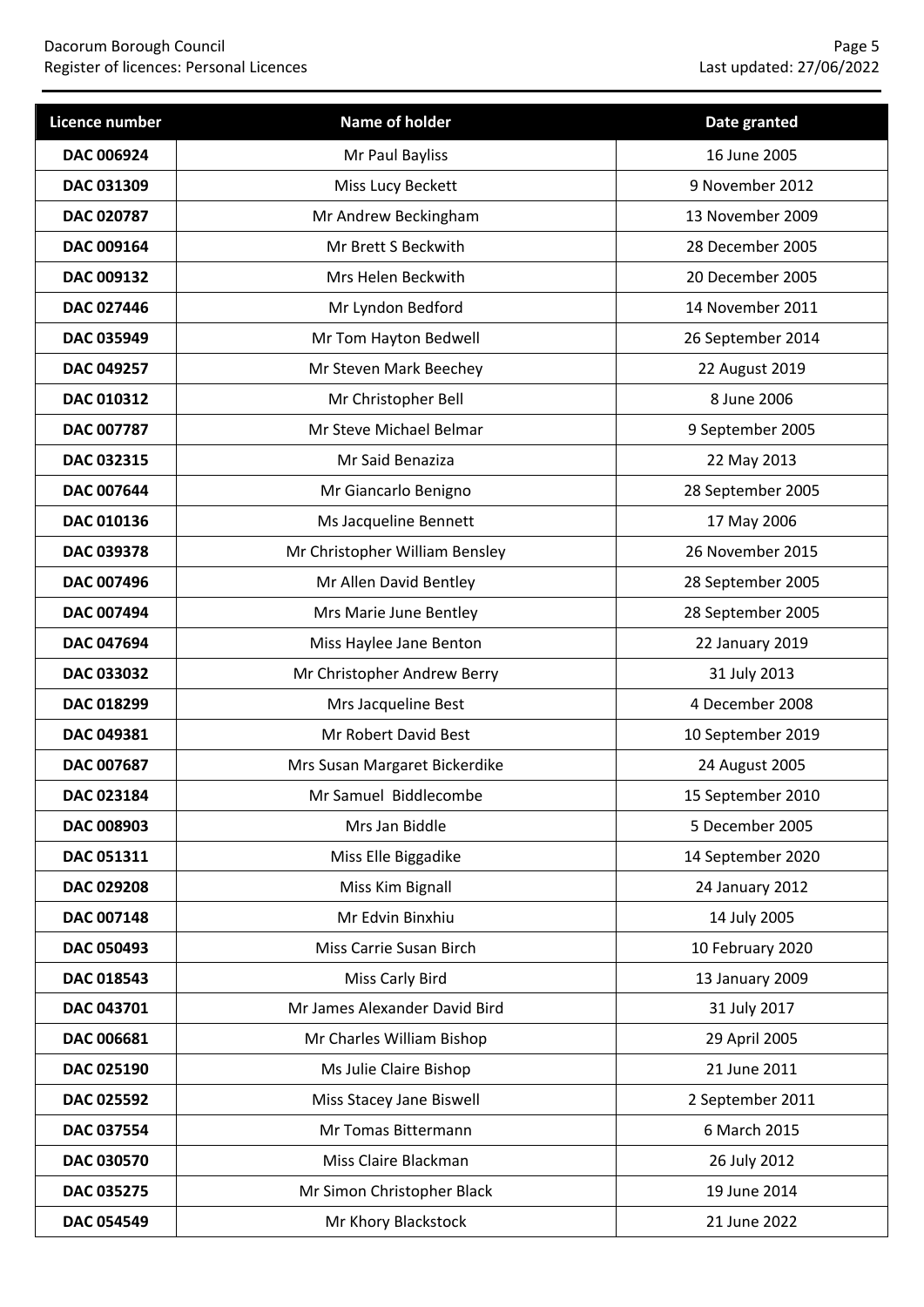| Licence number    | Name of holder                | Date granted      |
|-------------------|-------------------------------|-------------------|
| <b>DAC 000000</b> | Mrs Caroline Ann Blanchflower | 9 September 2005  |
| <b>DAC 007766</b> | Mr John Charles Blastock      | 12 January 2006   |
| DAC 032037        | Ms Lianne Nicole Blenes       | 22 February 2013  |
| DAC 022553        | Mrs Deena Blennerhassett      | 16 July 2010      |
| DAC 043101        | Mr Jack-Louis Blesson         | 9 May 2017        |
| DAC 017631        | Mrs Sarah Jane Blesson        | 5 September 2008  |
| DAC 027603        | Mr John Raymond Boakes        | 8 December 2011   |
| DAC 021350        | Miss Margaret Boama-Secu      | 26 January 2010   |
| <b>DAC 052904</b> | Miss Rita Boatemaah           | 3 August 2021     |
| DAC 017399        | Mrs Linda Helen Bobker        | 24 July 2008      |
| <b>DAC 033508</b> | Mr George Bogdan Bobu         | 8 October 2013    |
| DAC 029975        | Mr Brian Patrick Paul Boggins | 16 May 2012       |
| DAC 014762        | Mr David Joseph Boggins       | 20 September 2007 |
| DAC 007108        | Mr David Thomas Boggins       | 15 July 2005      |
| DAC 008097        | Mrs Emily Francis Boggins     | 9 September 2005  |
| DAC 007685        | Mr Gerard Frances Boggins     | 24 August 2005    |
| DAC 014763        | Mrs Lisa Boggins              | 20 September 2007 |
| DAC 008098        | Miss Stephanie Rachel Boggins | 9 September 2005  |
| DAC 040004        | Mr Imran Bolia                | 4 March 2016      |
| DAC 015064        | Miss Stacey Marie Bolton      | 25 October 2007   |
| DAC 047865        | Mr Daniel Jack Bone           | 22 February 2019  |
| DAC 022378        | Mr Matthew Bone               | 17 June 2010      |
| DAC 006958        | Mr Peter David Bone           | 16 June 2005      |
| DAC 007427        | Mr Michael Boniface           | 15 August 2005    |
| DAC 020926        | Mr Wesley Boniface            | 30 November 2009  |
| DAC 030085        | Mr Steven David Bonnie        | 28 May 2012       |
| DAC 015763        | Mr Alastair Boot              | 4 January 2008    |
| DAC 025949        | Mr Jamie Boreham              | 17 October 2011   |
| <b>DAC 038720</b> | Mr Eamonn Borg-Neal           | 1 September 2015  |
| DAC 031191        | Mrs Justyna Borowska          | 30 October 2012   |
| DAC 029255        | Mr Robert Bose                | 9 February 2012   |
| DAC 020444        | Mr Jason Chris Bosse          | 5 October 2009    |
| DAC 018904        | Ms Amanda Bottrill            | 5 March 2009      |
| DAC 023492        | Miss Amba May Bottrill        | 21 October 2010   |
| DAC 010280        | Mr Nicholas J Bottrill        | 14 June 2006      |
| DAC 048728        | Mr Mahmoud Bousnina           | 2 July 2019       |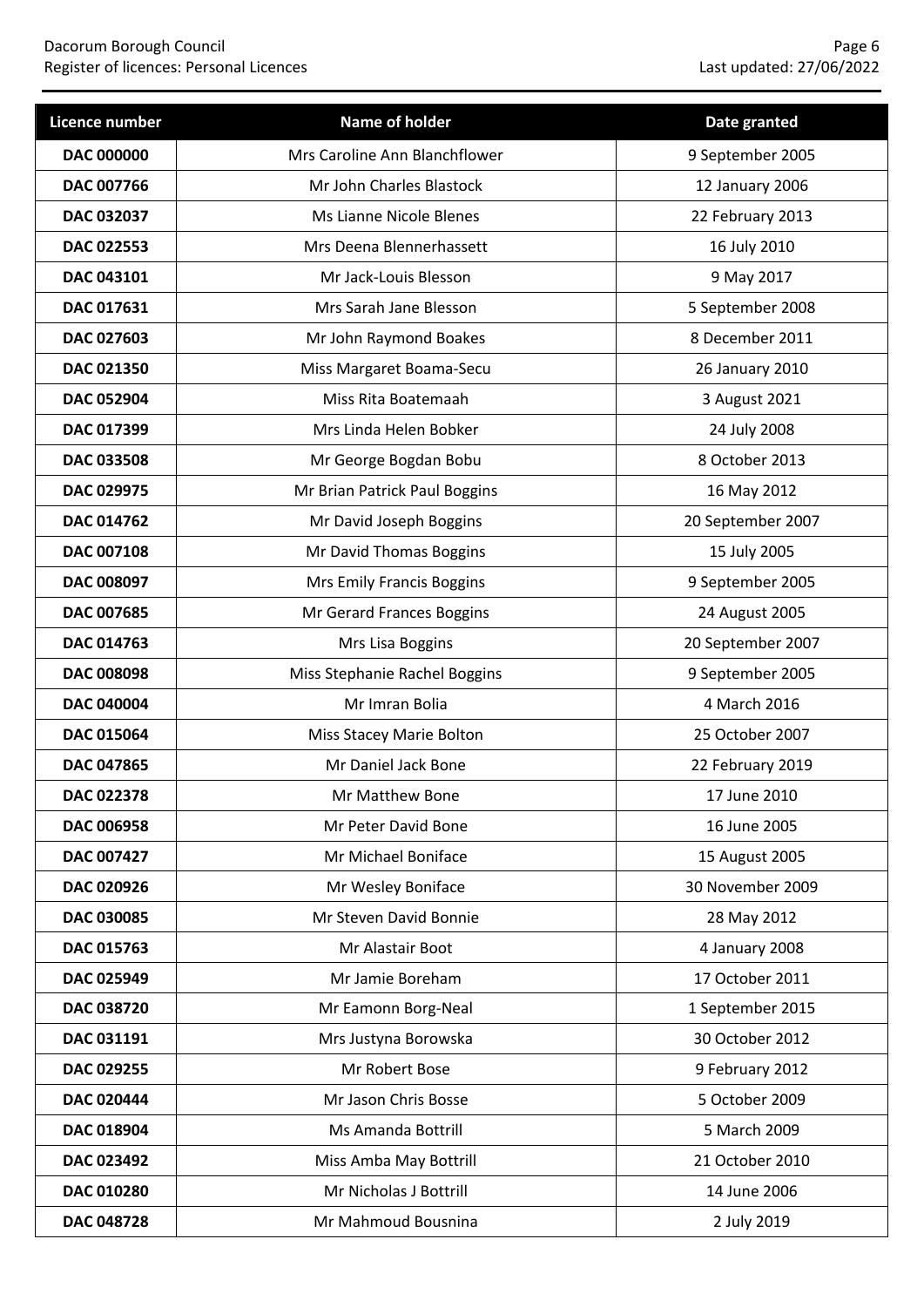| Licence number    | Name of holder                   | Date granted      |
|-------------------|----------------------------------|-------------------|
| DAC 031936        | Mr Ghalib Boutany                | 5 February 2013   |
| DAC 009338        | Mr John Patrick Bowden           | 20 January 2006   |
| <b>DAC 011135</b> | Mr Stephen Bowden                | 6 October 2006    |
| DAC 042053        | Mr Oliver Bowman                 | 23 November 2016  |
| DAC 025095        | Ms Sarah Jane Bracey             | 7 June 2011       |
| <b>DAC 031445</b> | Mr Denis Brackett                | 23 November 2012  |
| DAC 030931        | Mr John Norman Bradbury          | 25 September 2012 |
| DAC 018024        | Ms Julie Bradding                | 30 October 2008   |
| DAC 020013        | Mrs Denise Bradford              | 3 August 2009     |
| DAC 009801        | Miss Claire Bradley              | 24 March 2006     |
| DAC 012659        | Mr Ken Bradley                   | 16 April 2007     |
| <b>DAC 054552</b> | Mrs Nicola Jane Bradley          | 21 June 2022      |
| <b>DAC 006850</b> | Mr Pierce Bradley                | 16 June 2005      |
| DAC 033322        | Ms Holly Francesca Brannen       | 11 September 2013 |
| DAC 032428        | Miss Briony Emma Branson         | 30 April 2013     |
| DAC 007632        | Mr David Neil Brattle            | 28 September 2005 |
| DAC 007194        | Ms Sandra Breen                  | 12 August 2005    |
| DAC 006926        | Mr Geoffrey Breese               | 16 June 2005      |
| DAC 007702        | Ms Karen Brench                  | 24 August 2005    |
| DAC 038511        | Mr Gary Brennan                  | 20 July 2015      |
| DAC 007176        | Mrs Jacqueline Deborah Brennan   | 14 July 2005      |
| DAC 018973        | Mrs Joan Carol Brennan           | 16 March 2009     |
| DAC 049657        | Miss Ariana Alexis Bridges       | 16 October 2019   |
| DAC 034163        | Ms Kate Bridle                   | 20 December 2013  |
| DAC 025950        | Mrs Dora Elizabeth Brierley      | 17 October 2011   |
| DAC 015093        | Mr Antony Lee Briers             | 30 October 2007   |
| DAC 036943        | Mr Dale Steven Brightman         | 17 December 2014  |
| DAC 018263        | Mr Andrew Sidney Brill           | 2 December 2008   |
| DAC 007251        | Miss Michelle Brill              | 12 August 2005    |
| DAC 037877        | Mr Ben Brimson                   | 30 April 2015     |
| DAC 042769        | Mr Jordan Blake Briody           | 10 March 2017     |
| DAC 021136        | Mr Tony Leslie Brock             | 4 January 2010    |
| DAC 040687        | Miss Jacquiline Heather Brockway | 22 June 2016      |
| DAC 044269        | Mr Adam Ross Brooks              | 20 October 2017   |
| DAC 031947        | Mrs Zoe Victoria Brooks          | 7 February 2013   |
| DAC 009911        | Mr Barry E Broome                | 20 April 2006     |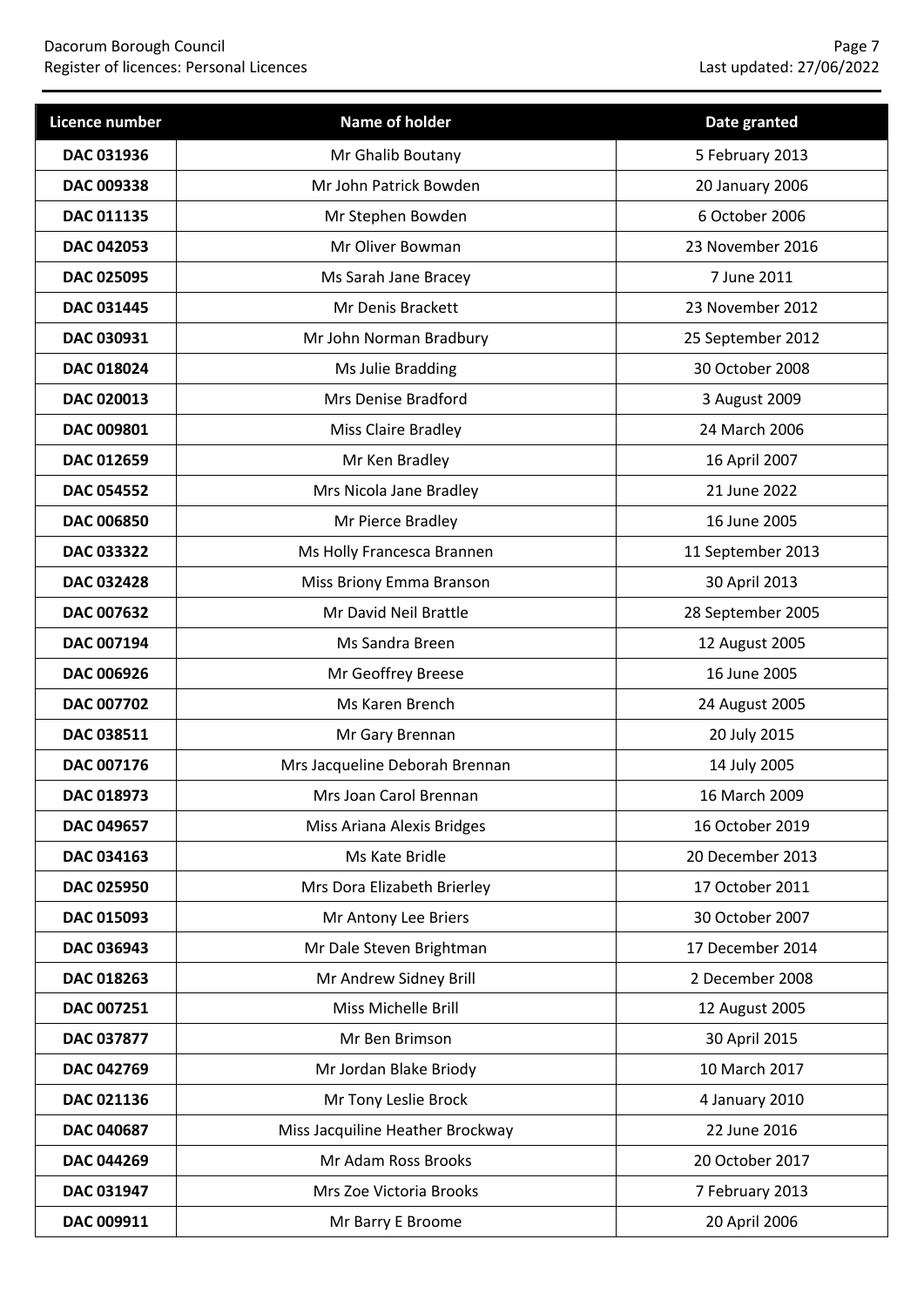| <b>Licence number</b> | <b>Name of holder</b>                          | Date granted      |
|-----------------------|------------------------------------------------|-------------------|
| DAC 007531            | Mr Mark Broome                                 | 12 September 2005 |
| DAC 050677            | Mr Scott Allen Broussard                       | 5 March 2020      |
| DAC 021359            | Ms Anna Raquel Brown                           | 27 January 2010   |
| DAC 025574            | Mrs Catherine Brown                            | 30 August 2011    |
| DAC 047398            | Miss Elizabeth Catherine Brown                 | 29 November 2018  |
| DAC 039872            | Mr Joseph Brown                                | 11 February 2016  |
| DAC 049240            | Mr Matthew George Brown                        | 19 August 2019    |
| DAC 014620            | Mrs Teresa Jane Brown                          | 12 September 2007 |
| DAC 011564            | Mrs Tracy Brown                                | 30 November 2006  |
| DAC 044123            | <b>Miss Stacey Nicole Bruce</b>                | 23 October 2017   |
| <b>DAC 034156</b>     | Ms Tracy Ann Bruce                             | 19 December 2013  |
| DAC 014925            | Mr David Philip Bryant                         | 8 October 2007    |
| DAC 006757            | Miss Lisa Brydon                               | 9 May 2005        |
| <b>DAC 045175</b>     | Mr Nathan McDermot Christopher Thomas Buchanan | 7 March 2018      |
| DAC 010564            | Mr Adrian Edward Buck                          | 6 July 2006       |
| DAC 039691            | Miss Tonya Bucke                               | 12 January 2016   |
| DAC 046272            | Mr Ashley Michael Buckingham                   | 10 July 2018      |
| DAC 051466            | Miss Paige Louise Buhagiar                     | 13 October 2020   |
| DAC 029756            | Mr Casparus Albertyn Du Buisson                | 24 April 2012     |
| DAC 035218            | Miss Judith Mary Bull                          | 10 June 2014      |
| DAC 038634            | Miss Katie Bunyan                              | 12 August 2015    |
| DAC 035770            | Miss Laura Burbaite                            | 29 August 2014    |
| DAC 009533            | Mrs Tracey Anne Burch                          | 1 June 2006       |
| DAC 039070            | Miss Gemma Louise Burgess                      | 13 October 2015   |
| DAC 037301            | Mr Paul Anthony Burgess                        | 11 February 2015  |
| DAC 018126            | Mr Jason Francis Burgh                         | 14 November 2008  |
| DAC 040729            | Mr Joshua Nicolas Burke                        | 30 June 2016      |
| DAC 025314            | Mr Timothy Patrick Burke                       | 13 July 2011      |
| DAC 006796            | Mr Terence Burns                               | 14 June 2005      |
| DAC 037650            | Mr Thomas George Burr                          | 17 March 2015     |
| DAC 040625            | Mr Mark Anthony Burt                           | 13 June 2016      |
| DAC 043700            | Miss Kayleigh Michelle Burton                  | 31 July 2017      |
| DAC 032960            | Miss Katherine Bushe                           | 12 July 2013      |
| DAC 007332            | Mr Leslie George Bushell                       | 12 August 2005    |
| DAC 009118            | Mr Daniel Busson                               | 20 December 2005  |
| DAC 053718            | Mrs Alison Michelle Butler                     | 14 January 2022   |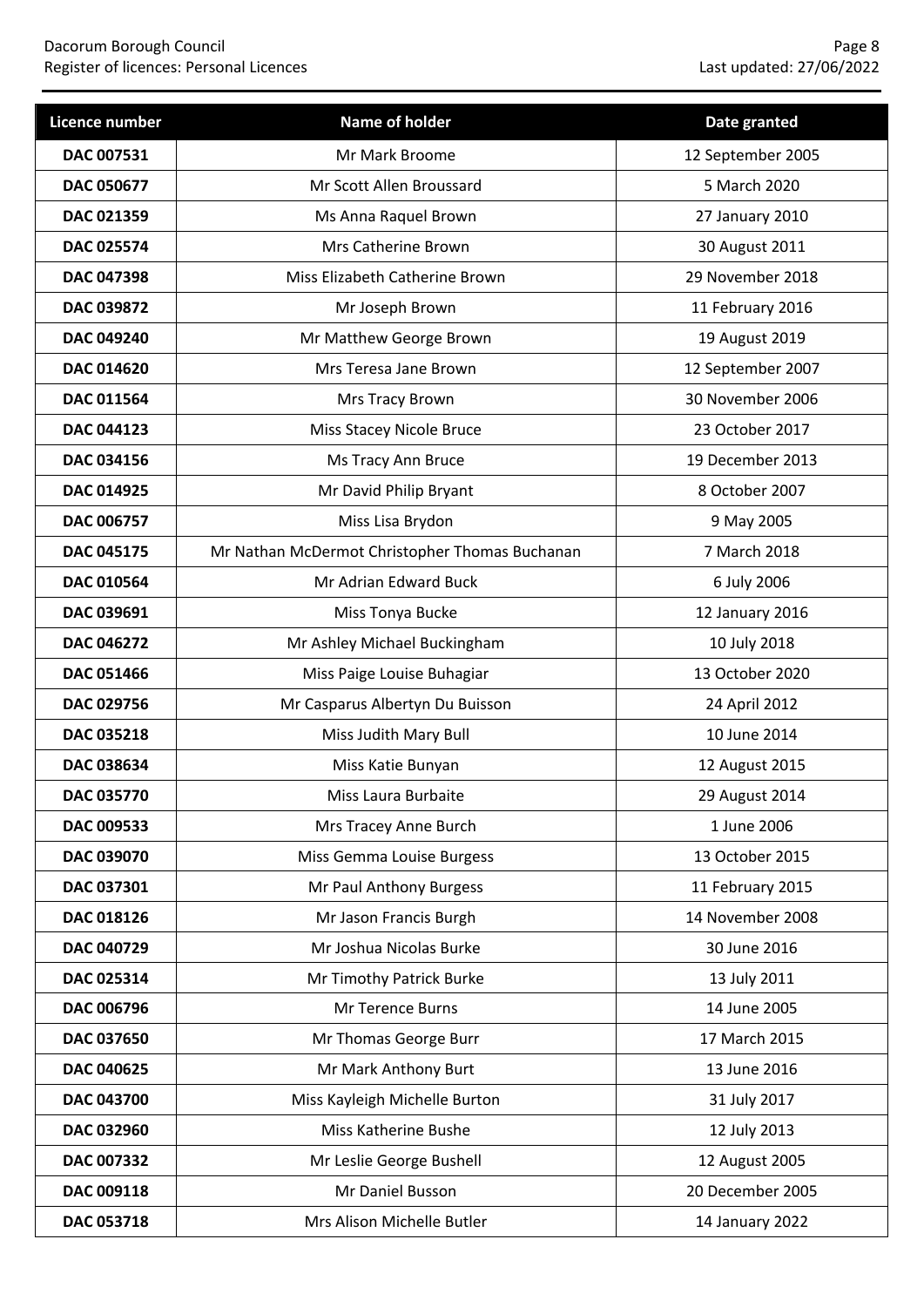| Licence number    | Name of holder                           | Date granted      |
|-------------------|------------------------------------------|-------------------|
| DAC 007773        | Mr Andrew Mark Butler                    | 9 September 2005  |
| DAC 013578        | Mr Graham Butler                         | 4 July 2007       |
| <b>DAC 050569</b> | Mr Robert Peter Butler                   | 20 February 2020  |
| DAC 030910        | Miss Vicci Butler                        | 21 September 2012 |
| DAC 020160        | Mrs Victoria L Butler                    | 24 August 2009    |
| DAC 035542        | Mr Andrew James Buttars                  | 11 August 2014    |
| DAC 052211        | Mr Matthew Butterworth                   | 24 March 2021     |
| DAC 025937        | Mr Nicholas Byfield                      | 14 October 2011   |
| DAC 007623        | Mr Kevin Timothy Byrne                   | 15 August 2005    |
| DAC 007865        | Ms Julie Joanne Tonia Byrnes             | 9 September 2005  |
| DAC 035032        | Ms Lirong Cai                            | 21 May 2014       |
| DAC 008095        | Mr William Ernest Cain                   | 9 September 2005  |
| DAC 023431        | Ms Jennifer Cambell                      | 13 October 2010   |
| DAC 032561        | Mrs Abigail Campbell                     | 15 May 2013       |
| DAC 018992        | Mr Guy James Alexander Campbell          | 18 March 2009     |
| DAC 007248        | Mrs Penny Tracey Campbell                | 12 August 2005    |
| DAC 043564        | Miss Ruth Margaret Campbell              | 13 July 2017      |
| <b>DAC 008698</b> | Mr Timothy Iain Campbell                 | 17 November 2005  |
| DAC 052700        | Mrs Julie Dawn Canale                    | 28 June 2021      |
| <b>DAC 008728</b> | Mr Graeme Cannon                         | 22 November 2005  |
| DAC 033177        | Miss Laura Jane Capell                   | 25 September 2013 |
| DAC 044263        | Miss Heather Jane Capener                | 20 October 2017   |
| DAC 010536        | Mr Benjamin Carbin                       | 29 June 2006      |
| DAC 010354        | Mrs Carla Lindsey Card                   | 16 June 2006      |
| DAC 031696        | Mrs Misty Kathleen Card                  | 20 December 2012  |
| DAC 035627        | Miss Harriet Frances Victoria Carpentier | 20 August 2014    |
| DAC 036149        | Mrs Jeanette Carrington                  | 20 October 2014   |
| DAC 031188        | Mr Oliver Carr                           | 29 October 2012   |
| DAC 052708        | Mr Ian James Carter                      | 29 June 2021      |
| DAC 044578        | Mr James Alexander Carter                | 1 December 2017   |
| DAC 036209        | Miss Natalie Carter                      | 3 November 2014   |
| DAC 008333        | Mr Robert James Carter                   | 10 October 2005   |
| DAC 034040        | Mr Scott Raymond Carter                  | 3 December 2013   |
| DAC 015268        | Miss Stephanie Carter                    | 8 November 2007   |
| DAC 009140        | Mr Robert Carvey                         | 3 January 2006    |
| DAC 007726        | Mr Daniel Cassidy                        | 24 August 2005    |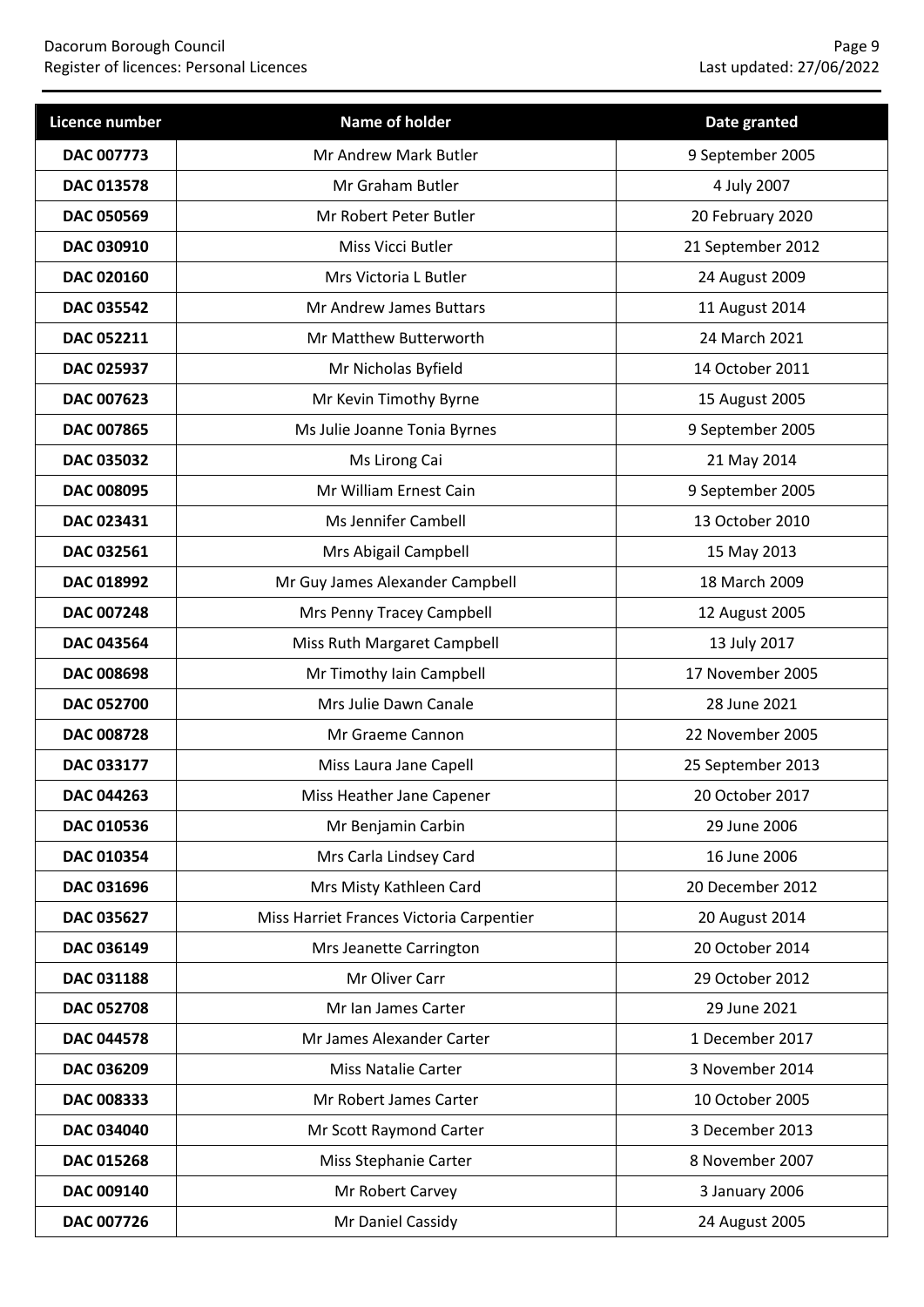| Licence number    | Name of holder              | Date granted      |
|-------------------|-----------------------------|-------------------|
| <b>DAC 022675</b> | Mr Paul Casson              | 4 August 2010     |
| DAC 022673        | Mrs Rebecca Casson          | 4 August 2010     |
| <b>DAC 029644</b> | Mrs Sally Elizabeth Catlin  | 10 April 2012     |
| DAC 007794        | Mrs Emma Claire Cave        | 9 September 2005  |
| DAC 017446        | Ms Helene Louise Cawsey     | 6 August 2008     |
| DAC 034675        | Mr Sabato Cernera           | 21 March 2014     |
| DAC 007067        | Mr Naresh Kumar Chadda      | 14 July 2005      |
| <b>DAC 044904</b> | Miss Simaporn Chadkaibancha | 26 January 2018   |
| DAC 025697        | Mrs Suzanne Louise Chalk    | 19 September 2011 |
| DAC 009254        | Miss K E Chalmers           | 11 January 2006   |
| DAC 007587        | Mrs Christine V Chambers    | 28 September 2005 |
| DAC 018739        | Mr Michael Chambers         | 10 February 2009  |
| DAC 012643        | Mr Ben Champniss            | 13 April 2007     |
| DAC 009854        | Mrs Choy Hung Chan          | 3 April 2006      |
| DAC 039510        | Mrs Niruba Chandramohan     | 9 December 2015   |
| DAC 008595        | Miss Lou Cheng Chan         | 3 November 2005   |
| DAC 021281        | Mr Sandeep Chawla           | 18 January 2010   |
| DAC 009123        | Mrs Sara Chegwidden         | 20 December 2005  |
| <b>DAC 047096</b> | Mrs Simona Chelaru          | 26 October 2018   |
| DAC 009613        | Miss Amy Chenery            | 6 March 2006      |
| DAC 008974        | Mr Steven J Chenery         | 9 December 2005   |
| DAC 046438        | Ms Suk Yee Cheng            | 14 August 2018    |
| DAC 050549        | Mr Lee Cheshire-Beeson      | 18 February 2020  |
| DAC 034867        | Ms Claire Louise Chidley    | 28 April 2014     |
| DAC 043164        | Mrs Vivianne Jane Child     | 11 May 2017       |
| DAC 017798        | Mr Adrian Chillingworth     | 1 October 2008    |
| DAC 010744        | Mr Kok L Chin               | 3 August 2006     |
| DAC 048183        | Miss Valentina Chiper       | 15 April 2019     |
| DAC 037853        | Miss Tor-Rea Chipping-Boal  | 28 April 2015     |
| DAC 038609        | Miss Evelyn Chitsinga       | 29 October 2015   |
| DAC 016383        | Mr Lee Chitticks            | 28 March 2008     |
| DAC 054231        | Mr Michael John Chitty      | 25 April 2022     |
| DAC 043509        | Mr Konrad Krzysztof Cholewa | 3 July 2017       |
| DAC 008184        | Mr Sharif Ahmed Choudhury   | 11 September 2006 |
| DAC 007642        | Mr Mizanur Rahman Chowdhury | 24 August 2005    |
| DAC 007860        | Mr Paul Christie            | 4 August 2005     |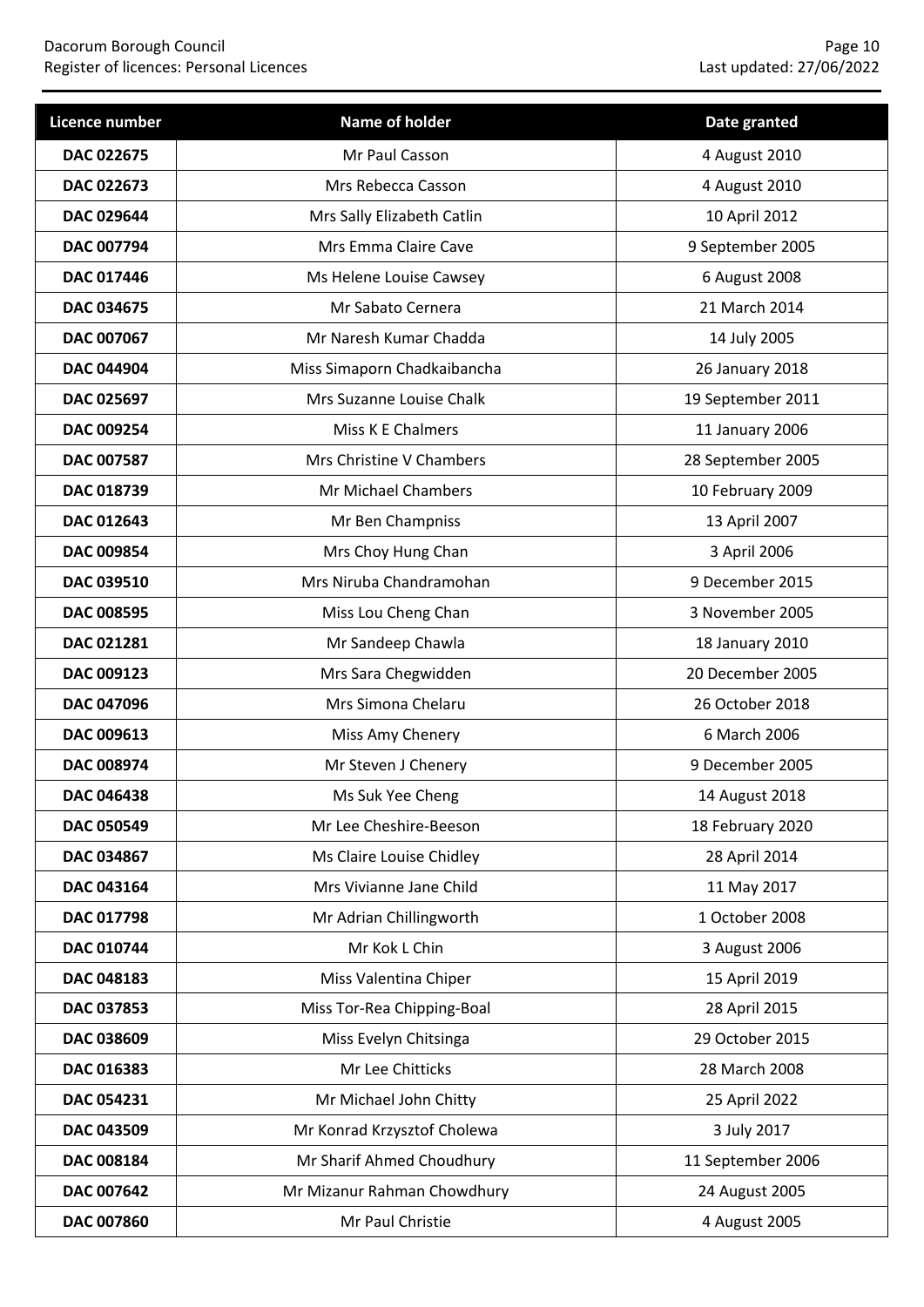### Dacorum Borough Council Page 11 Register of licences: Personal Licences Last updated: 27/06/2022

| Licence number    | Name of holder                  | Date granted      |
|-------------------|---------------------------------|-------------------|
| DAC 046064        | Miss Izabela Chrzaszcz          | 7 June 2018       |
| DAC 032779        | Miss Danielle Ashley Churchill  | 13 June 2013      |
| DAC 032319        | Mr Robert Spencer Churchill     | 12 April 2013     |
| DAC 029459        | Mr James Espinosa Chute         | 7 March 2012      |
| DAC 038667        | Mrs Corina Maria Ciora          | 20 August 2015    |
| DAC 046467        | Mr Abbas Cirkin                 | 6 August 2018     |
| DAC 043810        | Mr Benjamin David Clark         | 16 August 2017    |
| DAC 006825        | Mr David Clark                  | 9 May 2005        |
| DAC 030603        | Mr Anthony Orlando Clarke       | 6 August 2012     |
| DAC 010934        | Mr Christopher Clarke           | 4 September 2006  |
| <b>DAC 049375</b> | Mrs Danielle Eve Clarke         | 9 September 2019  |
| DAC 032387        | Mr David Paul Clarke            | 25 April 2013     |
| DAC 018009        | Mrs Juliette Dawn Clarke        | 28 October 2008   |
| <b>DAC 007482</b> | Miss Naomi Jane Clarke          | 15 August 2005    |
| DAC 018939        | Mr Richard Clarke               | 11 March 2009     |
| DAC 008318        | Mr Roger Clarke                 | 5 October 2005    |
| DAC 053382        | Mr Ryan Alexander Clarke        | 3 November 2021   |
| DAC 046532        | Mr Tobias Benjamin Clarke       | 14 August 2018    |
| DAC 023328        | Mr Andrew James Cleasby         | 28 September 2010 |
| DAC 042542        | Mr Benjamin Cleveland           | 6 February 2017   |
| DAC 010077        | Miss Sarah Cleveland            | 9 May 2006        |
| DAC 034231        | Mr Jeremy Clifford              | 9 January 2014    |
| DAC 043079        | Mrs Marie Clout                 | 9 May 2017        |
| DAC 050885        | Mr Matthew Dean Clout           | 14 May 2020       |
| DAC 026488        | Miss Ellen Coe                  | 9 November 2011   |
| DAC 053564        | Miss Victoria Louise Cogger     | 3 December 2021   |
| DAC 030151        | Ms Helen Coker                  | 12 June 2012      |
| DAC 041653        | Miss Charlotte Amy Colebrook    | 6 October 2016    |
| DAC 007030        | Mr Gray Coleman                 | 2 September 2005  |
| DAC 007257        | Mr Richard Anthony Coletta      | 12 August 2005    |
| DAC 046951        | Mr Wayne Richard Cole           | 11 October 2018   |
| DAC 032036        | Mr Leigh Christopher Eric Colin | 22 February 2013  |
| DAC 007255        | Miss Joanne Louise Coletta      | 12 August 2005    |
| DAC 033387        | Ms Deniece Sarah Colley         | 23 September 2013 |
| DAC 034480        | Miss Emma Jane Collier          | 12 February 2014  |
| DAC 046196        | Miss Ashleigh Jane Collins      | 25 June 2018      |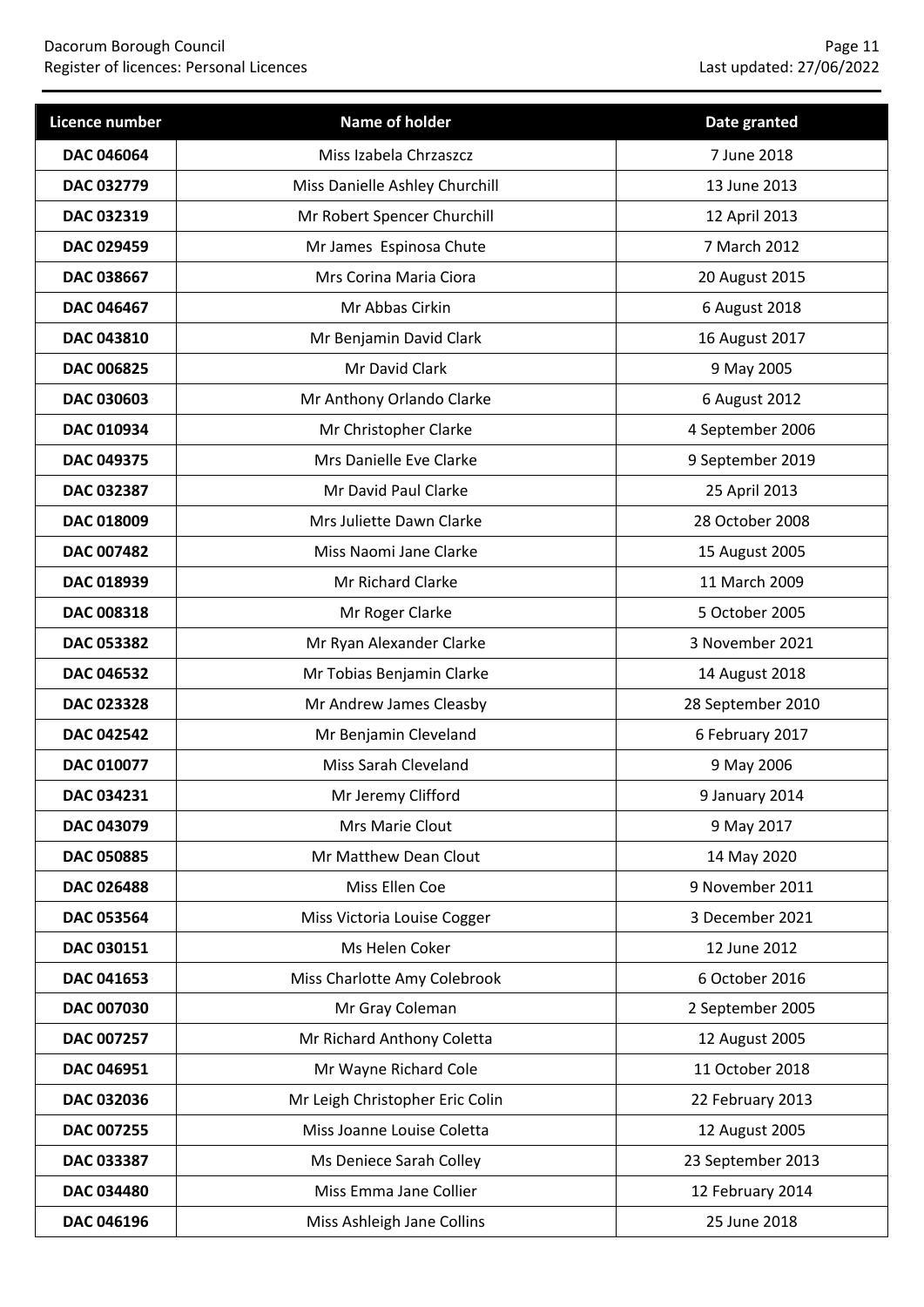| Licence number    | Name of holder               | Date granted     |
|-------------------|------------------------------|------------------|
| <b>DAC 040442</b> | Miss Jane Patricia Collins   | 10 May 2016      |
| DAC 009756        | Mrs Mary Collins             | 21 March 2006    |
| DAC 035093        | Miss Emma Leanne Collisson   | 29 May 2014      |
| DAC 007209        | Mr John Collisson            | 12 August 2005   |
| DAC 032415        | Mr Dalton Garrett Colls      | 26 April 2013    |
| DAC 049332        | Ms Lindsay Compton           | 3 September 2019 |
| DAC 031342        | Mr Richard William Conian    | 14 November 2012 |
| DAC 007599        | Mrs Rosalie Conlon           | 15 August 2005   |
| DAC 019278        | Ms Natalie Conway-Jackson    | 22 April 2009    |
| DAC 007631        | Mr David Charles Brett Cook  | 15 August 2005   |
| <b>DAC 017259</b> | Mrs Kim Jane Cooke           | 1 July 2008      |
| DAC 007782        | Mrs Kim Cook                 | 24 August 2005   |
| DAC 017504        | Mr Robert William Cook       | 14 August 2008   |
| DAC 043023        | Miss Sarah-Jayne Louise Cook | 21 April 2017    |
| <b>DAC 008975</b> | Mr Simon Cook                | 9 December 2005  |
| DAC 051743        | Mr Adam James Coombs         | 26 November 2020 |
| DAC 007273        | Mr Christopher Howard Cooper | 9 September 2005 |
| <b>DAC 048546</b> | Miss Jasmine Stacey Cooper   | 5 June 2019      |
| DAC 031186        | Miss Jay Jordan Cooper       | 29 October 2012  |
| DAC 023158        | Mr Julian Cooper             | 9 September 2010 |
| DAC 033503        | Mr Nicholas William Cooper   | 8 October 2013   |
| DAC 044623        | Mr Scott Daniel Cooper       | 8 December 2017  |
| DAC 010279        | Miss Helen Jane Copleston    | 6 June 2006      |
| DAC 019314        | Mr Fraser John Copp          | 27 April 2009    |
| DAC 012095        | Mr Brendan Corcoran          | 31 January 2007  |
| DAC 020817        | Mr Kieran Michael Corcoran   | 17 November 2009 |
| DAC 020818        | Mrs Pamela Ann Corcoran      | 17 November 2009 |
| DAC 030410        | Miss Angela Emma Cordara     | 9 July 2012      |
| DAC 030613        | Mr Mario Angelo Cordara      | 8 August 2012    |
| DAC 032039        | Mr Rocco Paolo Cordara       | 25 February 2013 |
| DAC 007676        | Mr John James Corrigan       | 24 August 2005   |
| DAC 006593        | Mrs Jennifer Kay Corsby      | 29 April 2005    |
| DAC 015578        | Mr Richard E J Cossins       | 4 December 2007  |
| DAC 006885        | Ms Alison Paula Costella     | 17 May 2005      |
| DAC 035470        | Ms Natalie Coston            | 25 July 2014     |
| DAC 016915        | Mr Jack Raymond Cotterill    | 11 June 2008     |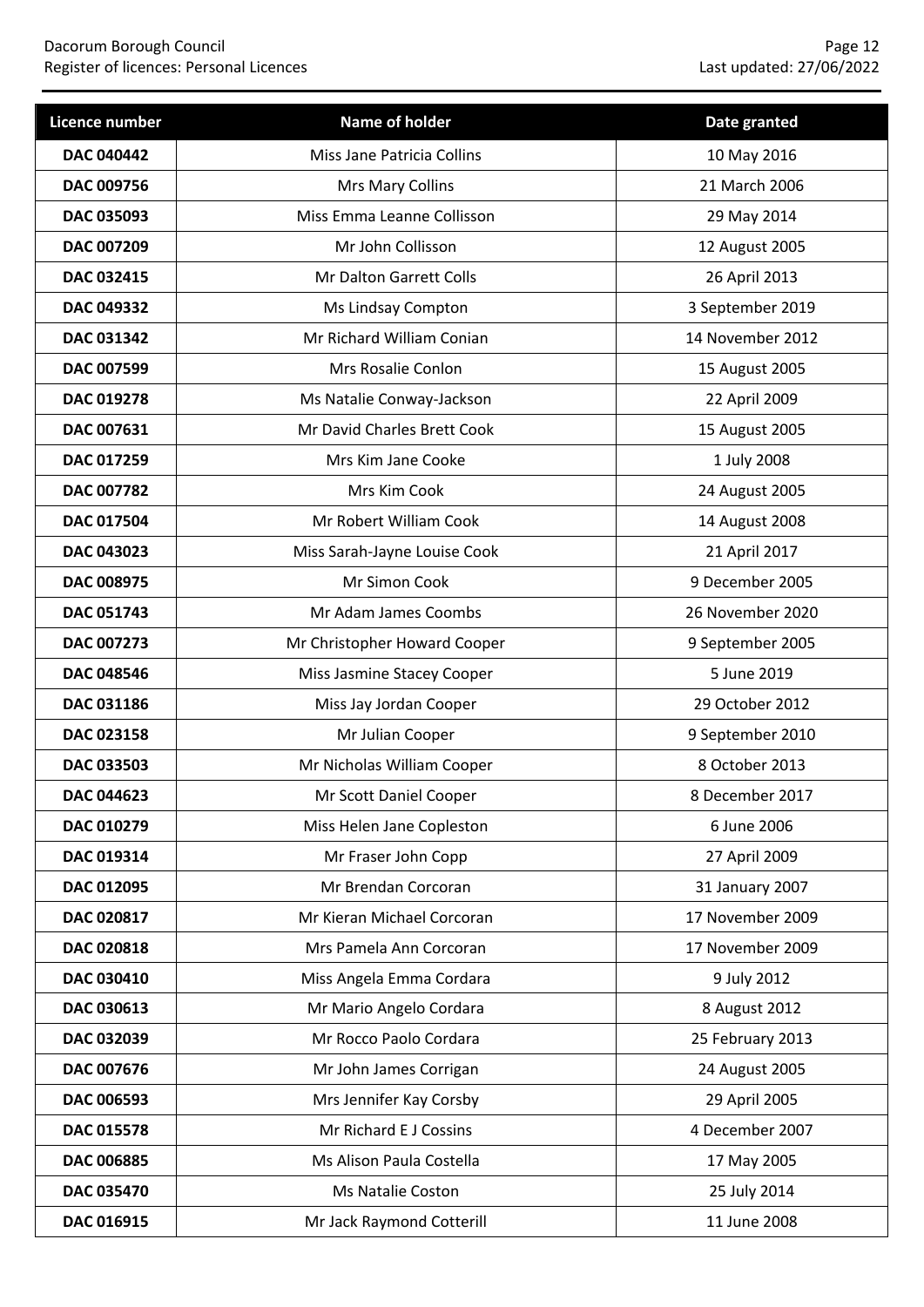| Licence number    | Name of holder               | Date granted      |
|-------------------|------------------------------|-------------------|
| <b>DAC 019708</b> | <b>Miss Katie Coulson</b>    | 25 June 2009      |
| DAC 018046        | Ms Kelly Couzens             | 3 November 2008   |
| DAC 007004        | Mr Ronald Martin Cowie       | 16 June 2005      |
| DAC 020929        | Mr Paul A Cowles             | 30 November 2009  |
| DAC 031303        | Mrs Alicia Mary Ann Cox      | 9 November 2012   |
| DAC 034316        | Mr Joshua William James Cox  | 22 January 2014   |
| DAC 047099        | Miss Marie Louise Cox        | 26 October 2018   |
| DAC 037711        | Mrs Rebecca Cox              | 7 April 2015      |
| DAC 037233        | Mr Joe Coyte                 | 3 February 2015   |
| DAC 015099        | Miss Helen Craddock          | 31 October 2007   |
| <b>DAC 044267</b> | Miss Jessica Isobelle Craft  | 20 October 2017   |
| <b>DAC 006697</b> | Mrs Jemma Carol Crane        | 29 April 2005     |
| DAC 008079        | Mrs Sandra Mary Crannage     | 12 September 2005 |
| DAC 025594        | Mr Iain Henderson Crawford   | 2 September 2011  |
| <b>DAC 008782</b> | Ms Samantha Crawley          | 24 November 2005  |
| DAC 033387        | Mr Peter Martin Creasey      | 24 September 2013 |
| <b>DAC 044657</b> | Mr Simon Patrick Crichton    | 13 December 2017  |
| DAC 024858        | Mrs Lynda Crisp              | 9 May 2011        |
| <b>DAC 007866</b> | Mr Mark Simon Crockett       | 9 September 2005  |
| DAC 031986        | Mr David Dunsmuir Croft      | 18 February 2013  |
| DAC 035771        | Mrs Samantha Karen Croft     | 29 August 2014    |
| DAC 007841        | Mrs Laraine Frances Cromer   | 8 September 2005  |
| DAC 051954        | Mr Robert Crompton           | 26 January 2021   |
| DAC 023338        | Miss Bryony Beth Cruickshank | 29 September 2010 |
| DAC 051220        | Mrs Dawn Cruz                | 26 August 2020    |
| DAC 034567        | Mrs Alanah Cullen            | 28 February 2014  |
| DAC 011425        | Ms Anne-Marie Cunningham     | 14 November 2006  |
| DAC 025205        | Mr Douglas Robert Cunningham | 22 June 2011      |
| DAC 023676        | Miss Judith Cunningham       | 15 November 2010  |
| DAC 006645        | Mr Stephan Currie            | 29 April 2005     |
| DAC 006830        | Mr Nick Christopher Curry    | 9 May 2005        |
| DAC 031836        | Ms Hayley Curtis             | 25 January 2013   |
| DAC 029049        | Mr Neil Brian Cutmore        | 12 January 2012   |
| DAC 052683        | Mr James David Cutting       | 25 June 2021      |
| DAC 030604        | Mr Kevin Alexander Dacey     | 6 August 2012     |
| DAC 009845        | Mrs Gemma S Dalton           | 31 March 2006     |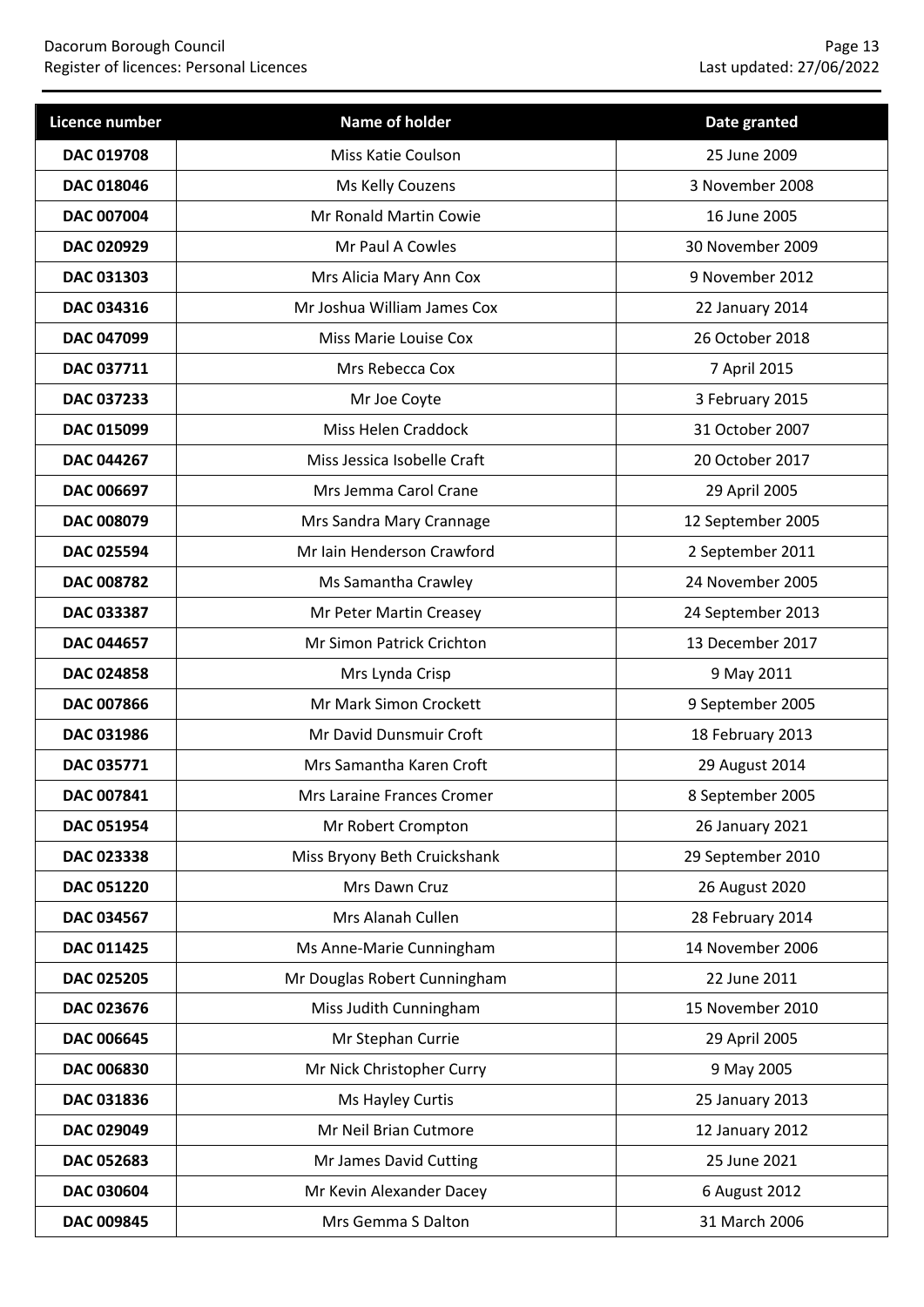| Licence number    | Name of holder                   | Date granted      |
|-------------------|----------------------------------|-------------------|
| DAC 018436        | Mr Joe Daly                      | 19 December 2008  |
| DAC 029249        | Mr Joseph Christopher Daly       | 9 February 2012   |
| <b>DAC 033459</b> | Mr Nicolino D'Amato              | 7 October 2013    |
| DAC 007311        | Ms Susan D'Amery                 | 12 August 2005    |
| DAC 008601        | Mr Paul John Damms               | 3 November 2005   |
| <b>DAC 048409</b> | Mr Samuel Dancer                 | 14 May 2019       |
| DAC 009697        | Mrs Lindsey Michelle Darby       | 13 March 2006     |
| DAC 017658        | Mr Paul Raymond Darby            | 11 September 2008 |
| DAC 007771        | Mr John Paul D'arcy              | 28 September 2005 |
| DAC 033193        | Miss Michelle Louise Darvell     | 23 August 2013    |
| <b>DAC 007423</b> | Mr Alfonso D'Auria               | 12 September 2005 |
| <b>DAC 033504</b> | Mr Adam Davie                    | 8 October 2013    |
| DAC 051671        | Mrs Clare Linda Davies           | 16 November 2020  |
| <b>DAC 036682</b> | Mrs Clare Davies                 | 26 November 2014  |
| DAC 007811        | Mr Gerald Davies                 | 28 September 2005 |
| DAC 044346        | Mr Graham Anthony Davies         | 2 November 2017   |
| DAC 051125        | Miss Imogen Pia Davies           | 29 July 2020      |
| DAC 022360        | Mr Michael Davies                | 16 June 2010      |
| DAC 016357        | Mr Paul Davies                   | 26 March 2008     |
| DAC 046304        | Miss Tegan Fay Davis             | 12 July 2018      |
| DAC 007459        | Mr Alexander St John Dawes       | 15 August 2005    |
| DAC 007127        | Mrs Janice Dawes                 | 15 July 2005      |
| DAC 007106        | Mr Charles Alexander Day         | 17 June 2005      |
| DAC 040700        | Miss Nicola Marie Day            | 22 June 2016      |
| DAC 009530        | Mrs Christine Jane Dealey        | 2 March 2006      |
| DAC 049673        | Miss Annie Louisa Deane          | 17 October 2019   |
| DAC 014857        | Mr Damian S Deen                 | 1 October 2007    |
| DAC 035937        | Mr Alexander Charles-Harris Dell | 23 September 2014 |
| DAC 052906        | Mr Refa Denli                    | 3 August 2021     |
| DAC 025198        | Ms Pamela Elizabeth Dennis       | 21 June 2011      |
| DAC 029252        | Mr Roger F Dent                  | 9 February 2012   |
| DAC 047435        | Mr Sean Desborough               | 6 December 2018   |
| DAC 007595        | Mrs Julie Ann Devereux           | 28 September 2005 |
| DAC 008083        | <b>Miss Catriona Devlin</b>      | 16 November 2005  |
| DAC 025941        | Mr Pravesh Dhyani                | 14 October 2011   |
| DAC 007813        | Mr Ashley Phillip Dickens        | 8 September 2005  |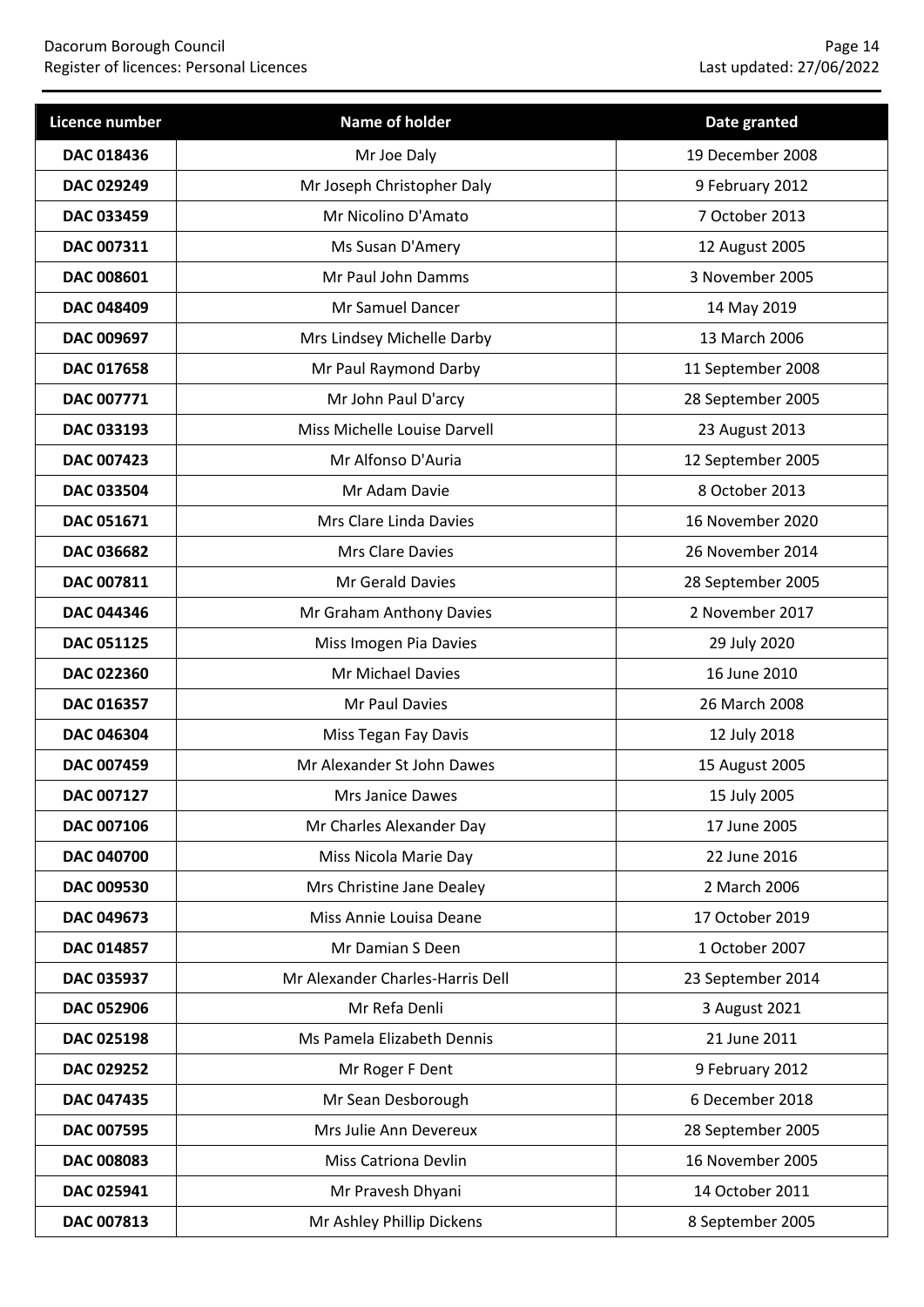| Licence number    | Name of holder                    | Date granted      |
|-------------------|-----------------------------------|-------------------|
| DAC 030221        | Mr Graeme Dickens                 | 18 June 2012      |
| <b>DAC 045768</b> | Mrs Gayle Elaine Digby            | 4 May 2018        |
| <b>DAC 014760</b> | Mrs Catriona M Dilkes             | 20 September 2007 |
| DAC 007412        | Mr Melvyn John Dillow             | 12 September 2005 |
| DAC 010690        | Mr Giovanni Dino                  | 28 July 2006      |
| DAC 034795        | Mr Patrick Roland Alexander Dirks | 9 April 2014      |
| DAC 010494        | Ms Valerie Patricia Dixon         | 22 June 2006      |
| DAC 007791        | Mr Ferda Djemal                   | 9 September 2005  |
| DAC 007316        | Mr Keith Dodsworth                | 12 August 2005    |
| DAC 049347        | Miss Sophie Natasha Doran         | 4 September 2019  |
| DAC 025192        | Miss Laura Douglas                | 21 June 2011      |
| DAC 037863        | Miss Kelly Dove                   | 29 April 2015     |
| DAC 049227        | Mr Lewis Paul Downie              | 14 August 2019    |
| <b>DAC 046802</b> | Mr Joshua Charles Dowsett         | 24 September 2018 |
| DAC 034677        | Mr Andrew Maxwell Dowson          | 24 March 2014     |
| DAC 036189        | Mr Mateusz Drachal                | 28 October 2014   |
| DAC 020912        | Mr Mark Anthony Stanley Drake     | 26 November 2009  |
| DAC 033732        | Mrs Donna Marie Draper            | 25 October 2013   |
| DAC 006589        | Miss Nicola Mary Draycott         | 29 April 2005     |
| DAC 013363        | <b>Miss Roxanne Driver</b>        | 20 June 2007      |
| DAC 047931        | Mrs Amanda Jane Duck              | 4 March 2019      |
| DAC 007228        | Mr Kenneth Duglan                 | 12 August 2005    |
| DAC 043379        | Miss Anna Maria Dul               | 14 June 2017      |
| DAC 018903        | Mr Grant Dunn                     | 5 March 2009      |
| DAC 034279        | Miss Nikki Jo Dunn                | 15 January 2014   |
| DAC 031604        | Mr Frederic Jacky Marc Dupont     | 11 December 2012  |
| DAC 007240        | Mrs Audrey Mary Dureall           | 12 August 2005    |
| DAC 047955        | Mr Richard Philip Dwight          | 7 March 2019      |
| DAC 006712        | Mrs Carol Ann Dyer                | 29 April 2005     |
| DAC 006714        | Mr William James Dyer             | 29 April 2005     |
| DAC 052005        | Mr Thomas James Dyson             | 10 February 2021  |
| DAC 046492        | Mr Jake Alexander Eadie           | 8 August 2018     |
| DAC 044906        | Mr John James Edgar               | 26 January 2018   |
| DAC 054168        | Ms Alicia Jodie Edney             | 12 April 2022     |
| DAC 007078        | Mr Grant Simon Edwards            | 5 May 2005        |
| DAC 051463        | Mrs Iwona Magdalena Edwards       | 13 October 2020   |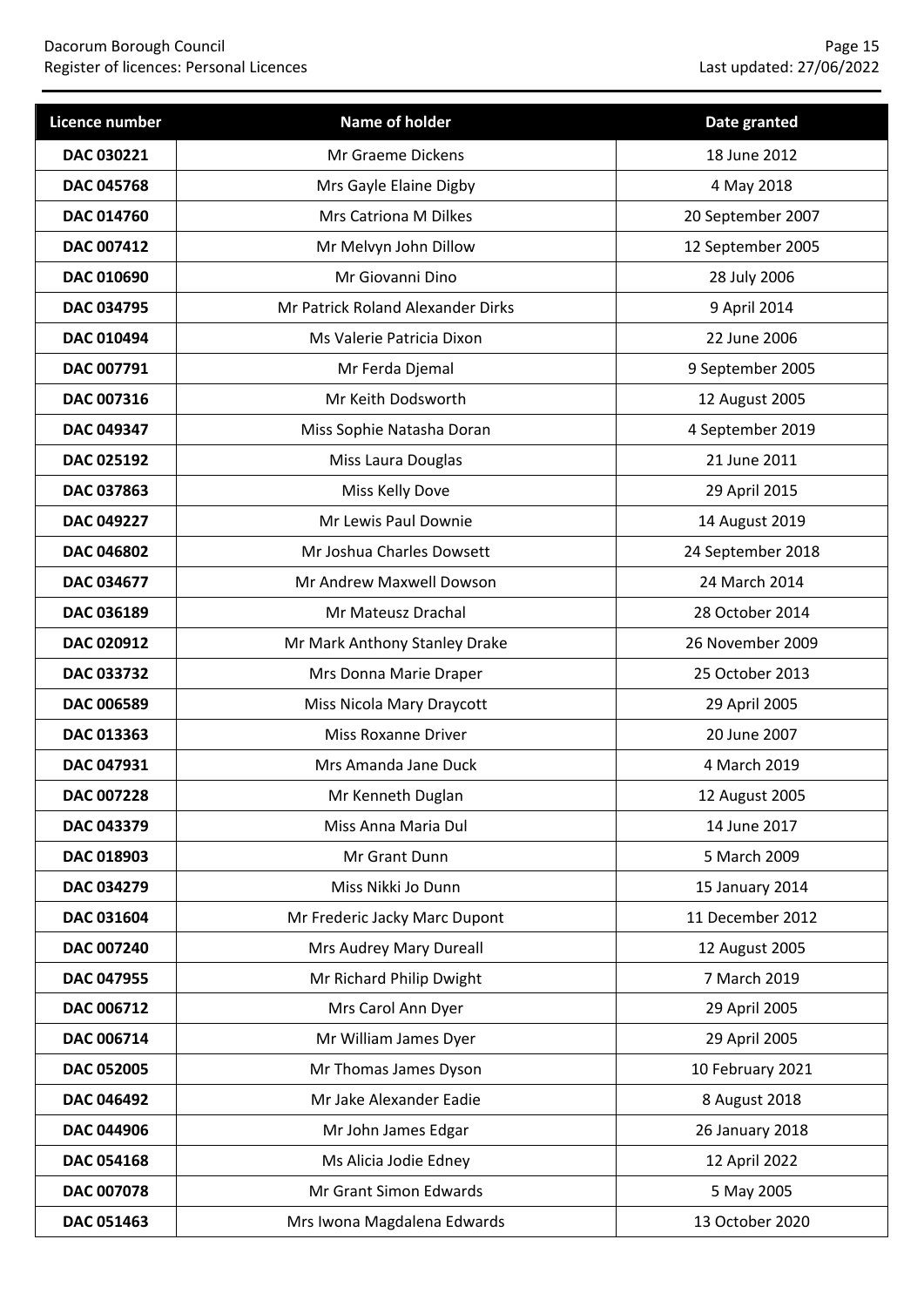| Licence number    | Name of holder                    | Date granted      |
|-------------------|-----------------------------------|-------------------|
| DAC 049228        | Mr Jack Steven Edwards            | 14 August 2019    |
| DAC 047574        | Mr Warren Edwards                 | 7 January 2019    |
| <b>DAC 044579</b> | Mr Oliver John Eggleton           | 1 December 2017   |
| DAC 038721        | Mr Chuks Shedrack Ehibor          | 1 September 2015  |
| DAC 032026        | Mr Emilian Ejsmont                | 21 February 2013  |
| DAC 030436        | Mr Paul Eldridge                  | 12 July 2012      |
| DAC 015382        | Miss Faith Angela Eliot           | 14 November 2007  |
| DAC 047512        | Mr Ian Keith Ellemore             | 17 December 2018  |
| DAC 006815        | Ms Sharon Sheila Elliott          | 18 May 2005       |
| DAC 006866        | Mr Gwilym Arfon Ellis             | 17 May 2005       |
| <b>DAC 046573</b> | <b>Miss Rebecca Frances Ellis</b> | 17 August 2018    |
| DAC 010978        | Mr Charles Alan David Emery       | 12 September 2006 |
| DAC 038453        | Miss Jennifer England             | 7 July 2015       |
| DAC 006758        | Miss Sara England                 | 9 May 2005        |
| DAC 016994        | Miss Sarah Ephgrave               | 18 June 2008      |
| DAC 049504        | Miss Danielle Louise Estabrook    | 30 September 2019 |
| DAC 020769        | Mrs Elizabeth Louise Ettles       | 12 November 2009  |
| DAC 007628        | Mr Guy Justin Charles Euman       | 24 November 2005  |
| DAC 007776        | Mr Adam Leon Ross Evans           | 8 September 2005  |
| DAC 031215        | Mr Glyn Thomas Evans              | 5 November 2012   |
| <b>DAC 034824</b> | Miss Hannah Kate Evans            | 16 April 2014     |
| DAC 007814        | Miss Louise Evans                 | 8 September 2005  |
| DAC 048531        | Mr Richard Jonas Evans            | 4 June 2019       |
| DAC 015205        | Mr Christopher Evison             | 14 November 2007  |
| DAC 016074        | Miss Sarah Louise Evison          | 19 February 2008  |
| DAC 007345        | Mr Mark Ewing                     | 12 September 2005 |
| DAC 010949        | Mr Richard Ewins                  | 5 September 2006  |
| DAC 007706        | Mr Kevin Paul Fairey              | 9 September 2005  |
| DAC 051674        | Mr Stewart Paul Fairthorne        | 16 November 2020  |
| DAC 045745        | Mr Rizwan Faisal                  | 4 May 2018        |
| DAC 041394        | Miss Francesca Falchi             | 7 September 2016  |
| DAC 050661        | Mr Josemar Fancony                | 3 March 2020      |
| DAC 017294        | Mr Alan John Fantham              | 4 July 2008       |
| DAC 010242        | Mrs Lorraine F Fardoe             | 1 June 2006       |
| DAC 009847        | Mr James Farmer                   | 31 March 2006     |
| DAC 031438        | Mr Joshua Farmer                  | 22 November 2012  |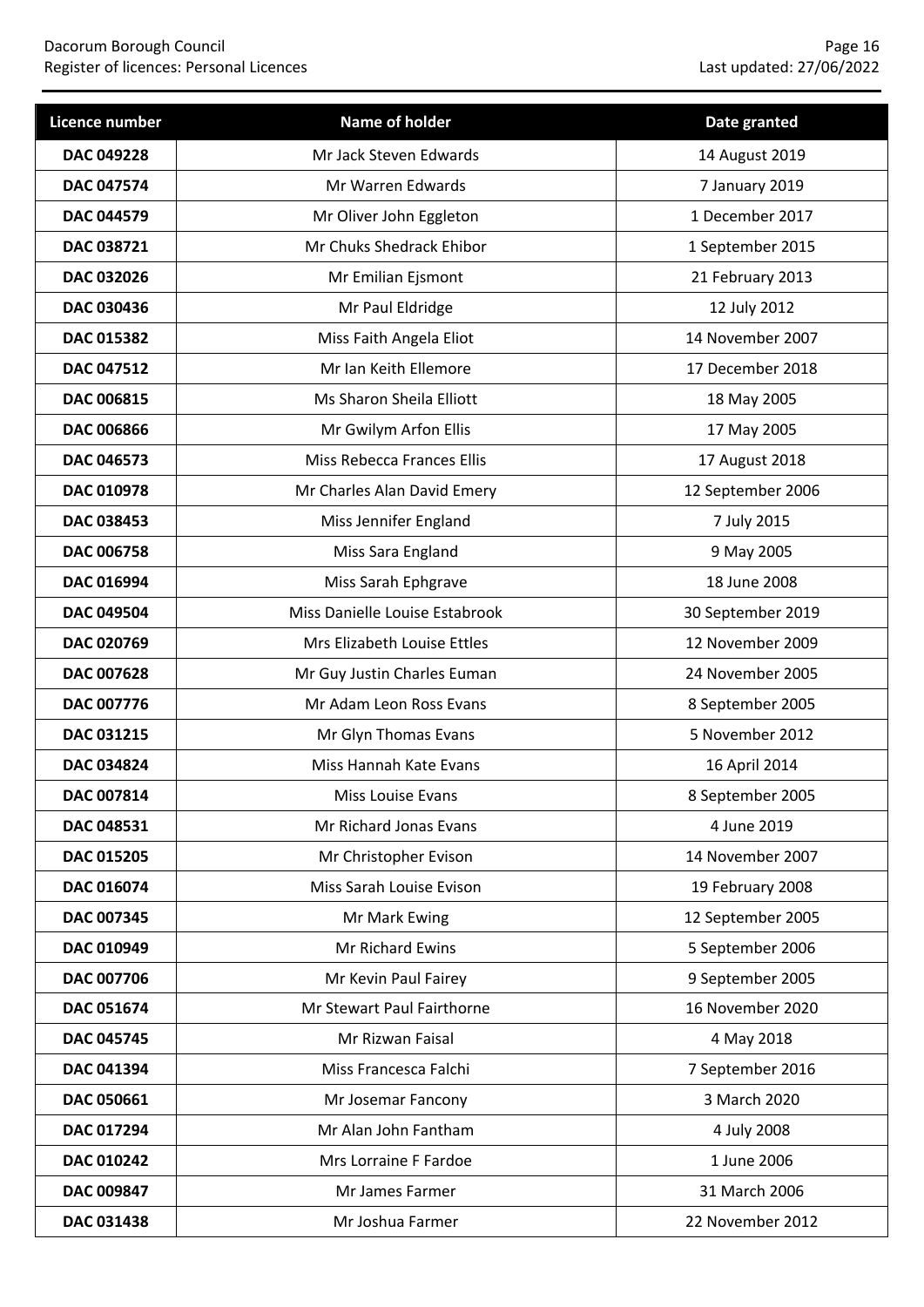| Licence number    | Name of holder                     | Date granted      |
|-------------------|------------------------------------|-------------------|
| DAC 047859        | Mr Thomas George Steven Farrelly   | 22 February 2019  |
| <b>DAC 006779</b> | Mr Philip Michael Farrer           | 9 May 2005        |
| DAC 010866        | <b>Miss Tamarind Farrier</b>       | 21 August 2006    |
| DAC 007529        | Mr Allan John Farrington           | 2 September 2005  |
| DAC 007530        | Mrs Gillian Eileen Farrington      | 2 September 2005  |
| DAC 008692        | Mr Simon David Farr                | 17 November 2005  |
| DAC 041936        | Mr Samy Farrugia                   | 9 November 2016   |
| DAC 021813        | Mrs Elizabeth A Faulkner           | 6 April 2010      |
| DAC 032753        | Miss Helen Ann Feander             | 10 June 2013      |
| DAC 049858        | Mr Anil Fedakar                    | 7 November 2019   |
| <b>DAC 050890</b> | Mr Hasan Fedakar                   | 15 May 2020       |
| DAC 041259        | Miss Louise Felipe                 | 8 September 2016  |
| DAC 020017        | Ms Alison Jane Fellows             | 4 August 2009     |
| DAC 033214        | Mr Ian Brian Fender                | 29 August 2013    |
| DAC 036976        | Mrs Abigail Sara Fermont           | 30 December 2014  |
| DAC 042273        | Mr Vitor Hugo Martins Fernandes    | 22 December 2016  |
| DAC 050215        | Mr Carlos Bras Ferreira            | 23 December 2019  |
| DAC 039690        | Mr Byron Andrew Fiddler            | 12 January 2016   |
| DAC 042771        | Mr Charles Alexander George Fidler | 10 March 2017     |
| DAC 006649        | Mr David Anthony Field             | 29 April 2005     |
| DAC 007336        | Mr Timothy Fielding                | 31 August 2005    |
| DAC 020434        | Ms Lisa Lorraine Field             | 2 October 2009    |
| <b>DAC 019052</b> | Miss Zoe Field                     | 24 March 2009     |
| DAC 007290        | Mr Robert Findlay                  | 12 August 2005    |
| DAC 017408        | Mr David Finlayter                 | 28 July 2008      |
| DAC 036593        | Mr James William Firth             | 18 November 2014  |
| DAC 007463        | Mrs Carol Lynda Fisher             | 15 August 2005    |
| DAC 016103        | Mr Ian Jeffrey Fisher              | 22 February 2008  |
| <b>DAC 052262</b> | Mr Luke William James Fisher       | 1 April 2021      |
| DAC 019007        | Mr Kevin John Flavill              | 19 March 2009     |
| DAC 007801        | Miss Judy Mary Ann Fleckney        | 9 September 2005  |
| DAC 041408        | Mr Adam John Fleet                 | 1 September 2016  |
| DAC 020021        | Mr Jamie Fletcher                  | 4 August 2009     |
| DAC 036103        | Mr Stephen John Flynn              | 14 October 2014   |
| DAC 007133        | Mrs Clare Foakes                   | 13 September 2005 |
| DAC 008311        | Mr Peter T Foley                   | 5 October 2005    |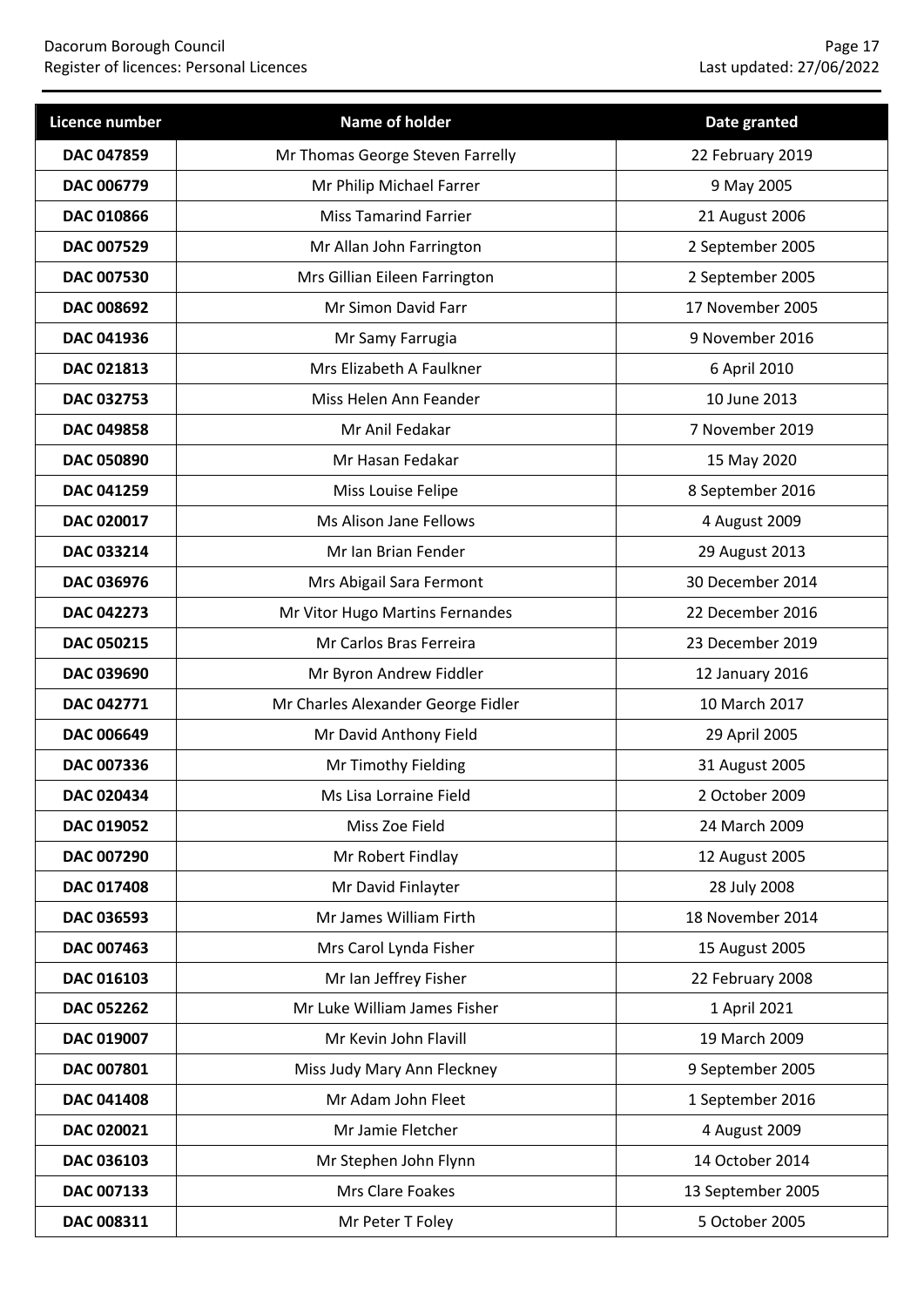| Licence number    | Name of holder                 | Date granted      |
|-------------------|--------------------------------|-------------------|
| DAC 020048        | Mr Jeffrey Gregor Folkins      | 7 August 2009     |
| DAC 013295        | Mr Alex Ford                   | 14 June 2007      |
| DAC 015816        | Mrs Tracy Anne Ford            | 16 January 2008   |
| <b>DAC 007788</b> | Mr Francesco Forlenza          | 28 September 2005 |
| DAC 048246        | Mr Dusan Forrai                | 18 April 2019     |
| <b>DAC 040626</b> | Mrs Kristin Ann Foskett        | 13 June 2016      |
| DAC 014654        | Mr Daniel James Foster         | 13 September 2007 |
| DAC 008513        | Mr Richard John Foster         | 25 October 2005   |
| DAC 012847        | Mr Stuart Russel Foster        | 11 May 2007       |
| DAC 007164        | Mr Nicholas James Fountain     | 14 July 2005      |
| DAC 024851        | Miss Layla Suzanne Fowell      | 9 May 2011        |
| DAC 052101        | Miss Stephanie Anne Fowler     | 2 March 2021      |
| DAC 010827        | Mr Darren Fox                  | 11 August 2006    |
| DAC 012602        | Miss Victoria Jay Fox          | 4 April 2007      |
| DAC 011980        | Mr Sean Foy                    | 17 January 2007   |
| DAC 007213        | Mr John Francis                | 12 August 2005    |
| DAC 014568        | Mr Neil Bernard Francis        | 4 September 2007  |
| DAC 007246        | Mrs Sarah Louise Franczak      | 15 August 2005    |
| <b>DAC 047856</b> | Mr James John Fraser           | 21 February 2019  |
| DAC 007618        | Mr Russell David Freakes       | 2 September 2005  |
| DAC 039346        | Mr Derek Edward Freeman        | 24 November 2015  |
| DAC 007517        | Mr John Henry George Friend    | 12 September 2005 |
| DAC 007515        | Mrs Pamela Teresa Jane Friend  | 12 September 2005 |
| <b>DAC 047528</b> | Miss Paige Alice Frith         | 20 December 2018  |
| DAC 016479        | Miss Sonja Kristina Fuller     | 8 April 2008      |
| DAC 043815        | Ms Rebecca Hollie Sears Gadani | 16 August 2017    |
| DAC 007012        | Mr Balwant Premjee Gagjee      | 15 August 2005    |
| DAC 018042        | Mr Pier Mario Gaioni           | 9 December 2008   |
| DAC 051517        | Mrs Adriana Andreea Gal        | 20 October 2020   |
| DAC 016241        | Miss Sarah Louise Gale         | 13 March 2008     |
| DAC 010953        | Mr Hartej-Pal-Singh Garcha     | 6 September 2006  |
| DAC 025188        | Mrs Rajinder Kaur Garcha       | 21 June 2011      |
| DAC 017604        | Mr Anthony Daniel Gardner      | 2 September 2008  |
| DAC 010977        | Miss Debra Linda Garland       | 12 September 2006 |
| DAC 020330        | Mr Thomas Garlich              | 21 September 2009 |
| DAC 035009        | Mr Graham John Garlick         | 16 May 2014       |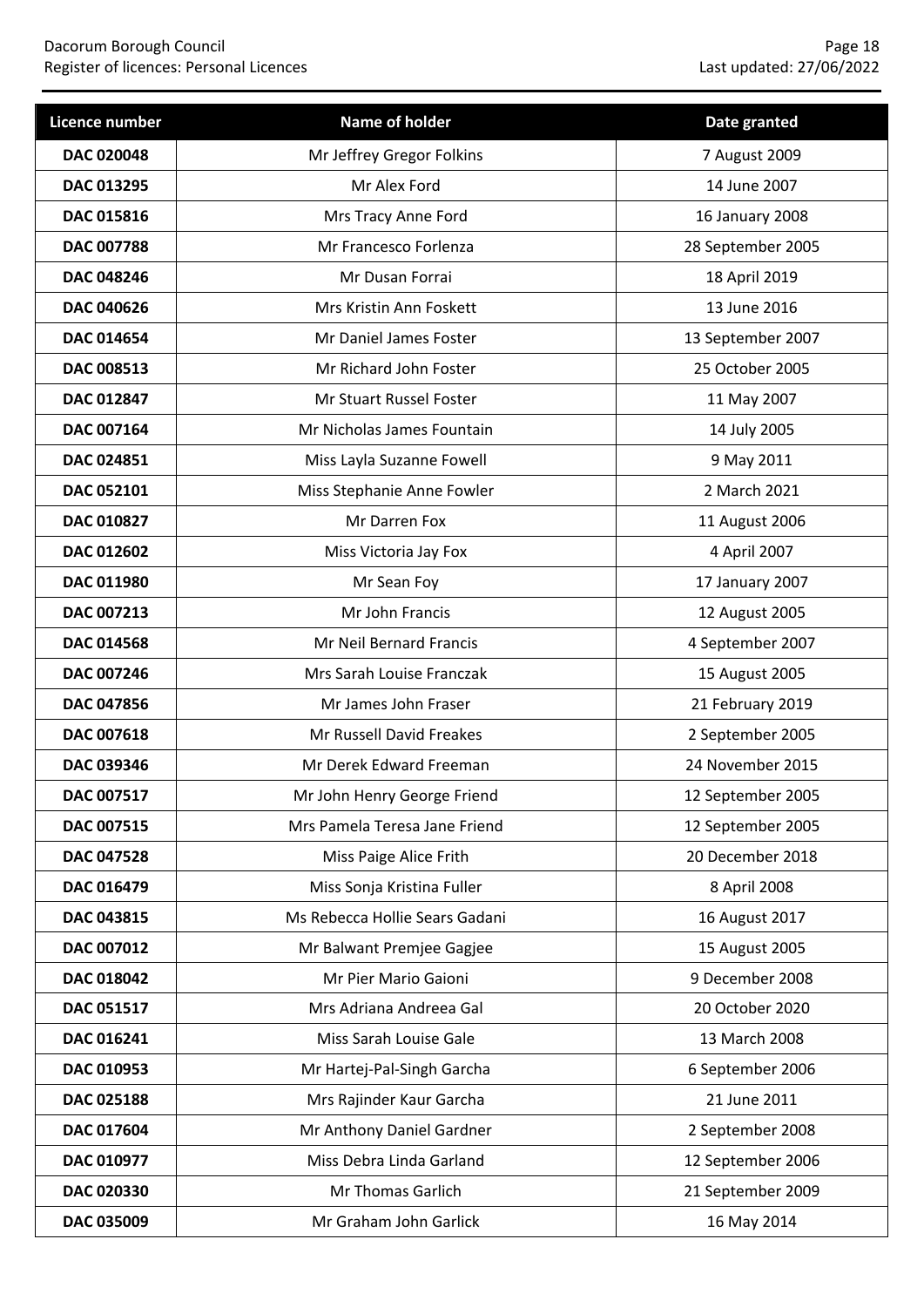| Licence number    | Name of holder                   | Date granted      |
|-------------------|----------------------------------|-------------------|
| <b>DAC 008597</b> | Mr Timothy Charles Garman        | 3 November 2005   |
| <b>DAC 020780</b> | Mr Michal Piotr Garncarczyk      | 13 November 2009  |
| DAC 041112        | Mr Luke Garnsworthy              | 11 August 2016    |
| DAC 033942        | Mr Mitchell Antony Derek Garratt | 13 November 2013  |
| DAC 015902        | Mrs Christina Mary Gates         | 28 January 2008   |
| DAC 007421        | Miss Rebecca Emma Gates          | 15 August 2005    |
| DAC 007704        | Mrs Karren Ann Gavin             | 31 August 2005    |
| DAC 035092        | Miss Marcelle Mary Gavin         | 29 May 2014       |
| <b>DAC 041404</b> | Miss Jane Gaylor                 | 31 August 2016    |
| DAC 031069        | Mr Aryakumar Kalarithara George  | 16 October 2012   |
| <b>DAC 007527</b> | Mr James Derek George            | 15 August 2005    |
| <b>DAC 050755</b> | Mr Christopher Ghazarian         | 17 March 2020     |
| DAC 009127        | Mrs Elizabeth Giambrone          | 20 December 2005  |
| DAC 036956        | Mr Nicholas George Gibbon        | 19 December 2014  |
| DAC 032343        | Mr Scott Gibbons                 | 15 April 2013     |
| DAC 007149        | Mrs Jane Gibbs                   | 14 July 2005      |
| DAC 009428        | Mr Stephen Gibbs                 | 2 February 2006   |
| DAC 012264        | Miss Carol Ann Gibson            | 21 February 2007  |
| DAC 053717        | Mr James Patrick Gibson          | 14 January 2022   |
| DAC 039874        | Miss Louise Nicola Gibson        | 11 February 2016  |
| DAC 046776        | Ms Mhairi Gibson                 | 18 September 2018 |
| DAC 053201        | Mr Huw Gill                      | 1 October 2021    |
| DAC 022499        | Mrs Teresa Mary Gillings         | 7 July 2010       |
| DAC 015841        | Mr Stephen William Gill          | 18 January 2008   |
| DAC 039217        | Mr David Gilmore                 | 6 November 2015   |
| <b>DAC 007129</b> | Mrs Moi Kan Gilroy               | 15 July 2005      |
| DAC 039825        | Mr Brian James Gimbird           | 4 February 2016   |
| DAC 042638        | Miss Karla Anne Ginger           | 20 February 2017  |
| DAC 007249        | Mr Richard Anthony Ginn          | 12 August 2005    |
| DAC 021698        | Mr Jacques-Bernard Giraud        | 17 March 2010     |
| DAC 053472        | Miss Magdalena Maria Glica       | 19 November 2021  |
| DAC 052117        | Miss Jessica Glynn               | 4 March 2021      |
| DAC 006811        | Mr Michael Goane                 | 9 May 2005        |
| DAC 025096        | Mr James Edward Godkin           | 7 June 2011       |
| DAC 050959        | Mr Sam Wade Godwin               | 18 June 2020      |
| DAC 023043        | Mr Ram Golla                     | 2 September 2010  |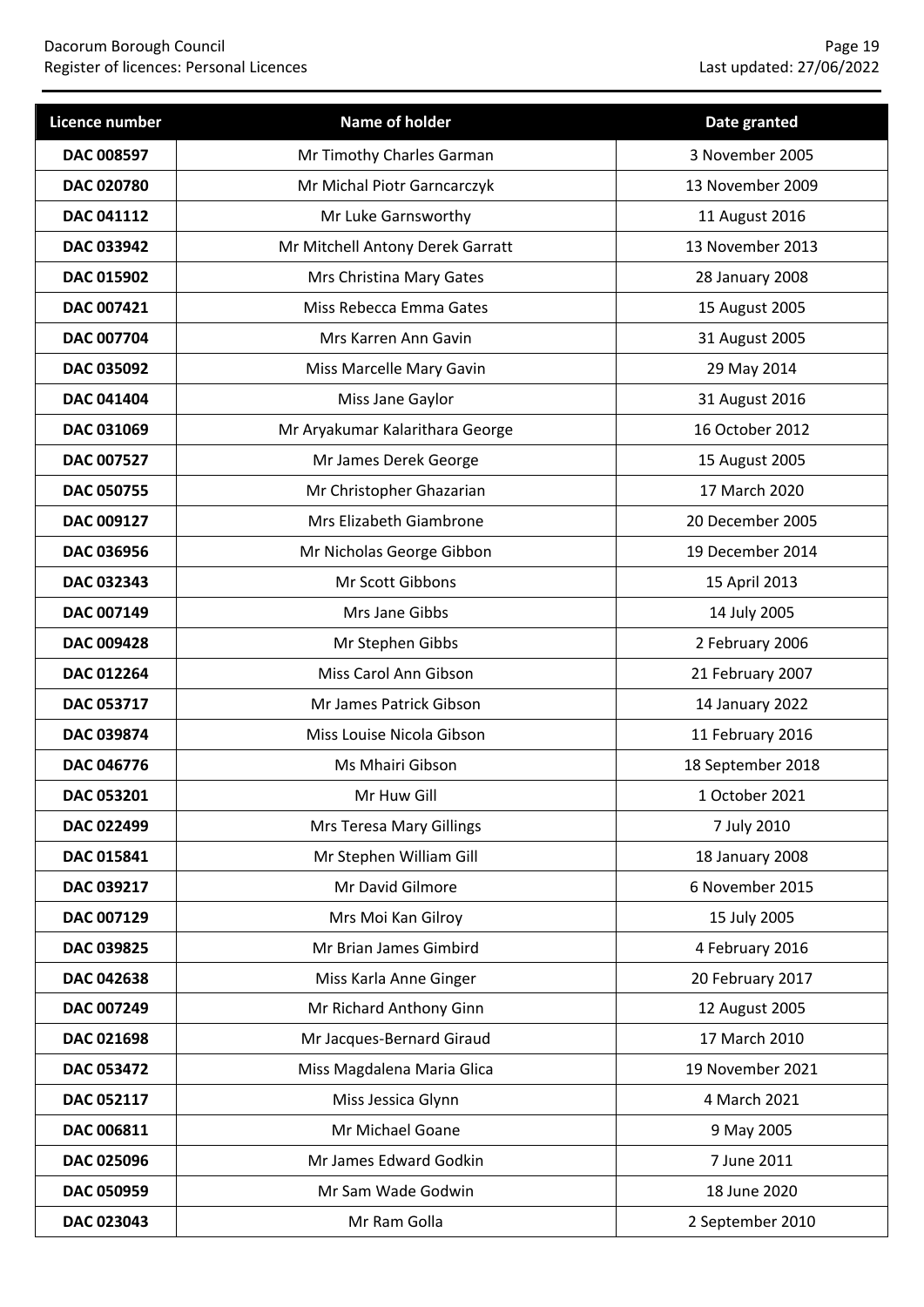| Licence number    | Name of holder                   | Date granted      |
|-------------------|----------------------------------|-------------------|
| DAC 048343        | Mr David Lopez Golpe             | 7 May 2019        |
| DAC 018882        | Mr Sergio Gomez-Steagall         | 3 March 2009      |
| DAC 022041        | Ms Sharon Lindsey Foord de Gomez | 5 May 2010        |
| DAC 046194        | Miss Kate Eva Farrow Goodall     | 22 June 2018      |
| DAC 040972        | Mr Mathew Goodbourn              | 9 August 2016     |
| DAC 041838        | Mr Gregory Ian Goodchild         | 28 October 2016   |
| DAC 007764        | Mr Christopher Gordon            | 2 September 2005  |
| <b>DAC 045874</b> | Mr Andrew Stephen Gorman         | 15 May 2018       |
| <b>DAC 045066</b> | Mr Jonathan Peter Goshawk        | 20 February 2018  |
| DAC 014872        | Mr Christopher J Goulbourne      | 2 October 2007    |
| DAC 041992        | Mrs Belinda Margaret Goulding    | 16 November 2016  |
| <b>DAC 014218</b> | Mrs Sandra Gould                 | 15 August 2007    |
| DAC 017331        | Mrs Alison Jane Gower            | 14 July 2008      |
| DAC 041693        | Ms Corinne Marie Gower           | 12 October 2016   |
| DAC 046187        | Mr James Lloyd Gower             | 21 June 2018      |
| DAC 031012        | Mrs Marika Graham-Woods          | 3 October 2012    |
| DAC 020477        | Mr Mark Peter Granger            | 9 October 2009    |
| <b>DAC 007850</b> | Mr Paul Gray                     | 9 September 2005  |
| DAC 007231        | Miss Wendy Greenall              | 15 July 2005      |
| DAC 007721        | Miss Bryony Sara Green           | 31 August 2005    |
| DAC 031735        | Miss Claire Louise Green         | 3 January 2013    |
| DAC 030421        | Mrs Elizabeth Ann Green          | 10 July 2012      |
| DAC 018944        | Mrs Gina Green                   | 16 March 2009     |
| DAC 031686        | Miss Jessica Elizabeth Green     | 19 December 2012  |
| DAC 020016        | Mrs Nicola Caroline Green        | 4 August 2009     |
| DAC 034692        | Mr Robert Green                  | 28 March 2014     |
| DAC 025443        | Mrs Sophie Elizabeth Green       | 29 July 2011      |
| DAC 051309        | Mr Oliver James Gregory          | 14 September 2020 |
| DAC 009716        | Mrs Karen Griffin                | 15 March 2006     |
| DAC 041694        | Mr Jack Edward George Griffiths  | 12 October 2016   |
| DAC 037366        | Ms Bethany Grimsdale             | 18 February 2015  |
| DAC 009851        | Ms Claire Groom                  | 31 March 2006     |
| DAC 047711        | Miss Stephanie Ann Grove         | 24 January 2019   |
| DAC 007606        | Mr Thomas Groves                 | 23 August 2005    |
| DAC 046402        | Mrs Paz Mabel Velasquez Guerra   | 24 July 2018      |
| DAC 010844        | Mr James Andrew John Guiton      | 15 August 2006    |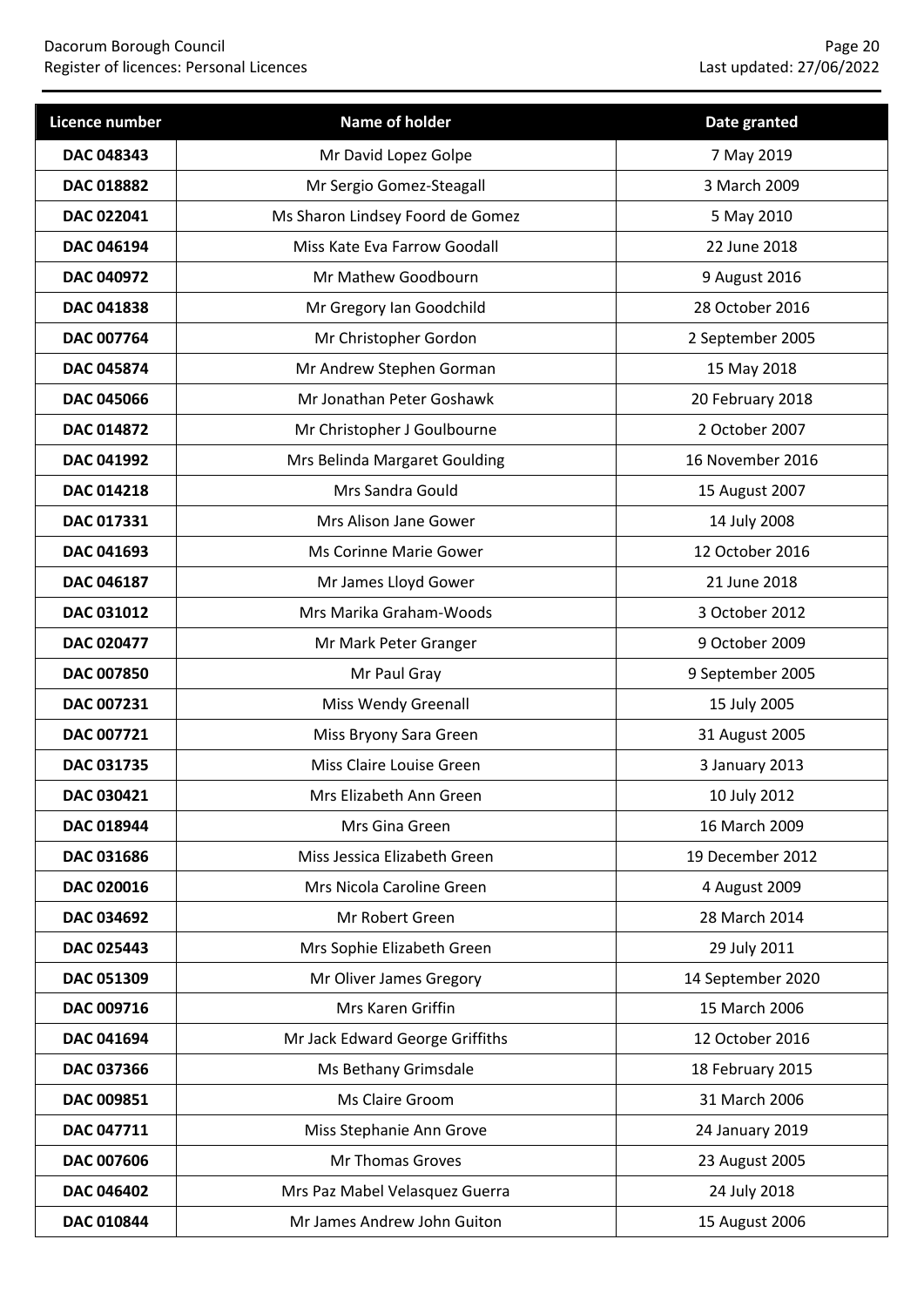### Dacorum Borough Council Page 21 Register of licences: Personal Licences Last updated: 27/06/2022

| Licence number    | Name of holder                 | Date granted     |
|-------------------|--------------------------------|------------------|
| <b>DAC 046453</b> | Miss Annalie Mae Gulmohamed    | 1 August 2018    |
| DAC 016033        | Mrs Mary D Gunter              | 15 February 2008 |
| DAC 041292        | Mr Gourav Gupta                | 25 August 2016   |
| DAC 032427        | Mr Surya Gupta                 | 30 April 2013    |
| DAC 045307        | Miss Anna Gurtat               | 27 March 2018    |
| <b>DAC 054548</b> | Mr Ganga Gurung                | 21 June 2022     |
| DAC 016738        | Miss Sabina Gurung             | 13 May 2008      |
| DAC 050271        | Miss Sarita Gurung             | 8 January 2020   |
| <b>DAC 040438</b> | Mr Alexandre Habachi           | 10 May 2016      |
| DAC 037368        | Miss Sian Leanne Hadfield      | 18 February 2015 |
| <b>DAC 044120</b> | Ms Melissa Mary Lillian Hadley | 2 October 2017   |
| DAC 015383        | Mr Simon Peter Haffenden       | 14 November 2007 |
| DAC 053805        | Mr Michael Louis Hagan         | 4 February 2022  |
| <b>DAC 008305</b> | Miss Michelle Haigh            | 5 October 2005   |
| DAC 015882        | Miss Kirsty Ann Haig           | 25 January 2008  |
| DAC 016452        | Mr Michael Haines              | 17 November 2005 |
| <b>DAC 045662</b> | Miss Alice Louise Hall         | 24 April 2018    |
| DAC 019500        | Miss Cheryl Ann Hall           | 26 May 2009      |
| DAC 053721        | Mr David Edward Hall           | 14 January 2022  |
| DAC 034631        | Mrs Dawn Alison Hall           | 6 March 2014     |
| DAC 046403        | Mrs Jade Emma Hall             | 24 July 2018     |
| <b>DAC 042512</b> | Miss Paige Laura Hall          | 2 February 2017  |
| DAC 034790        | Ms Rebecca Hall                | 8 April 2014     |
| DAC 029468        | Ms Sophie Hall                 | 8 March 2012     |
| DAC 034060        | Ms Sophie Louise Hamber        | 5 December 2013  |
| DAC 007717        | Mr Gregor Hamilton             | 31 August 2005   |
| DAC 007680        | Miss Sandra Jane Hamilton      | 31 August 2005   |
| DAC 006713        | Mrs Lisa Hammond               | 29 April 2005    |
| DAC 012000        | Mr Behnam Hampanijad           | 19 January 2007  |
| DAC 030551        | Mrs Karen Hanley               | 23 July 2012     |
| DAC 022500        | Mr Ross James Hanley           | 7 July 2010      |
| DAC 007589        | Mr James Hannaway              | 23 August 2005   |
| DAC 033192        | Mr Danny Mark Hanslow          | 23 August 2013   |
| DAC 006945        | Mr Christopher A Harber        | 15 June 2005     |
| <b>DAC 006605</b> | Mr Martin Edwin Ralph Harborne | 29 April 2005    |
| DAC 054122        | <b>Miss Nicole Hardwick</b>    | 1 April 2022     |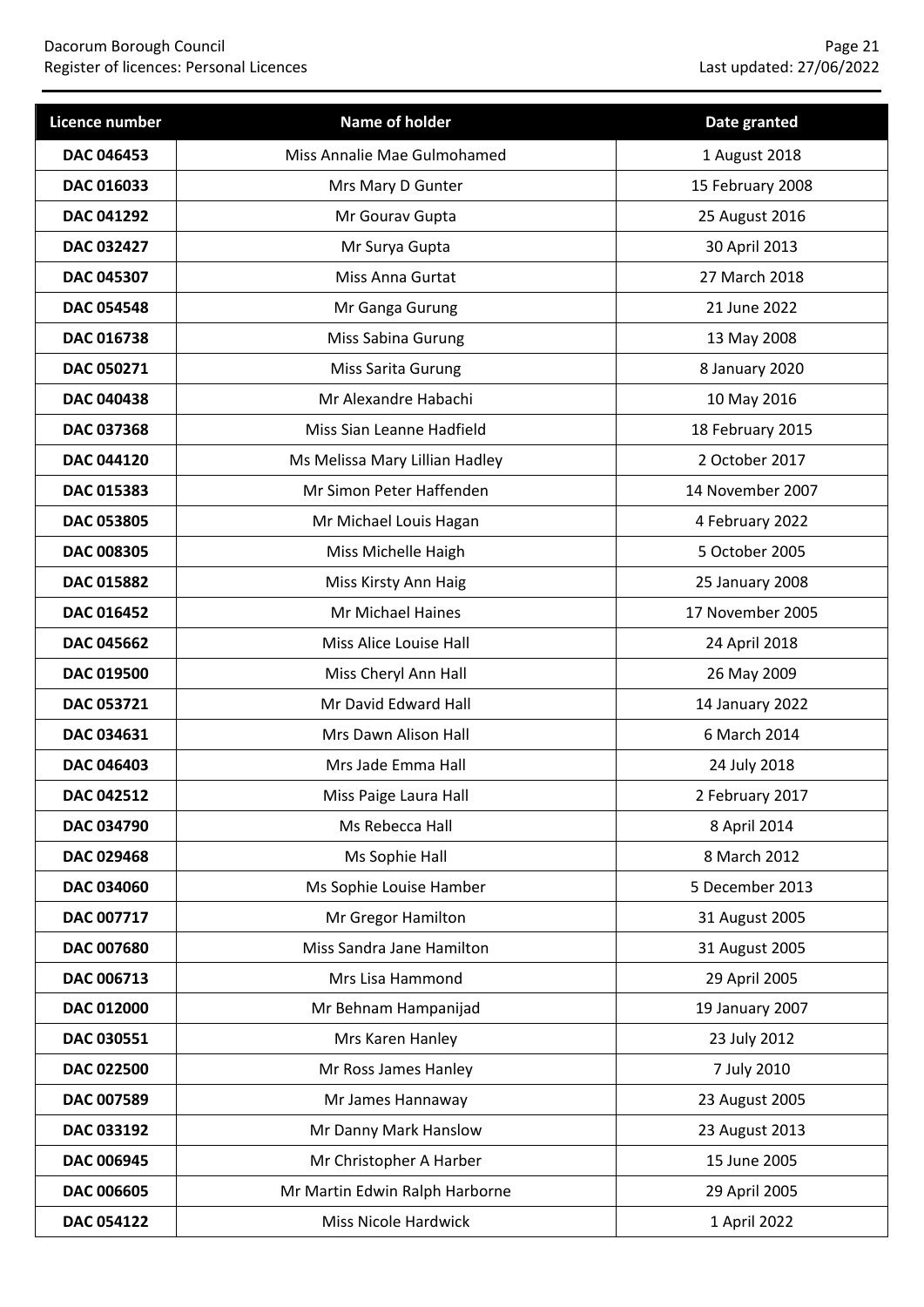| Licence number    | Name of holder                      | Date granted      |
|-------------------|-------------------------------------|-------------------|
| <b>DAC 043570</b> | Mr Andrew George Hardy              | 13 July 2017      |
| DAC 047104        | Mrs Judith Elaine Hardy             | 26 October 2018   |
| <b>DAC 031446</b> | Ms Elizabeth Haresign               | 23 November 2012  |
| DAC 007312        | Mr Barry Harewell                   | 12 September 2005 |
| DAC 053884        | Mrs Andrea Jade Harford             | 17 February 2022  |
| DAC 019331        | Miss Claire Harman                  | 29 April 2009     |
| DAC 007338        | Mr Adam Harris                      | 12 September 2005 |
| DAC 012441        | Mr Alex Charles Harrison            | 15 March 2007     |
| DAC 029821        | Miss Alison Jane Harrison           | 1 May 2012        |
| DAC 018709        | <b>Miss Elaine Harrison</b>         | 3 February 2009   |
| DAC 014377        | Mr Frazer James Harrison            | 24 August 2007    |
| DAC 018935        | Mr Mark David Harrison              | 11 March 2009     |
| DAC 032560        | Mr Michael John Harrison            | 15 May 2013       |
| DAC 014674        | Mr Darren James Harrop              | 23 August 2005    |
| DAC 019765        | Miss Abigail Harthill               | 6 July 2009       |
| DAC 007469        | Ms Beverley Hartman                 | 23 August 2005    |
| DAC 016685        | Mr Steven Andrew Hart               | 2 May 2008        |
| DAC 007229        | Mr Anthony Harvey                   | 28 September 2005 |
| DAC 008907        | Mr Stephen Lloyd Harvey             | 5 December 2005   |
| DAC 036338        | Miss Syeda Sarwat Hashmi            | 10 November 2014  |
| DAC 045951        | Mr Steven Antony Hastings           | 25 May 2018       |
| DAC 006589        | Mr Andrew Christopher Haverson      | 2 March 2005      |
| <b>DAC 008780</b> | Mr Steven John Hawes                | 30 November 2005  |
| DAC 034696        | Mr Richard Thomas Hayden            | 31 March 2014     |
| DAC 016595        | Mr Neil Anthony Hayes               | 1 May 2008        |
| DAC 020019        | Mrs Simone Hayes                    | 4 August 2009     |
| DAC 022957        | Ms Rosemary Hayward                 | 20 August 2010    |
| DAC 048001        | Mr Benjamin Jake Hazelwood          | 15 March 2019     |
| DAC 010649        | Miss Elizabeth Rachel Emma Hazzard  | 21 July 2006      |
| DAC 010622        | Mr Christopher Peter Hearn          | 18 July 2006      |
| DAC 010568        | Mrs Mary Hearn                      | 7 July 2006       |
| DAC 006595        | Mr Timothy Peter Heather            | 29 April 2005     |
| DAC 008606        | Mr Nessan Heduan                    | 28 September 2005 |
| DAC 034814        | Mrs Alessandra Nancy Van Der Heijde | 11 April 2014     |
| DAC 030550        | Mrs Samantha Hemlin                 | 23 July 2012      |
| DAC 037981        | Miss Michelle Henderson             | 13 May 2015       |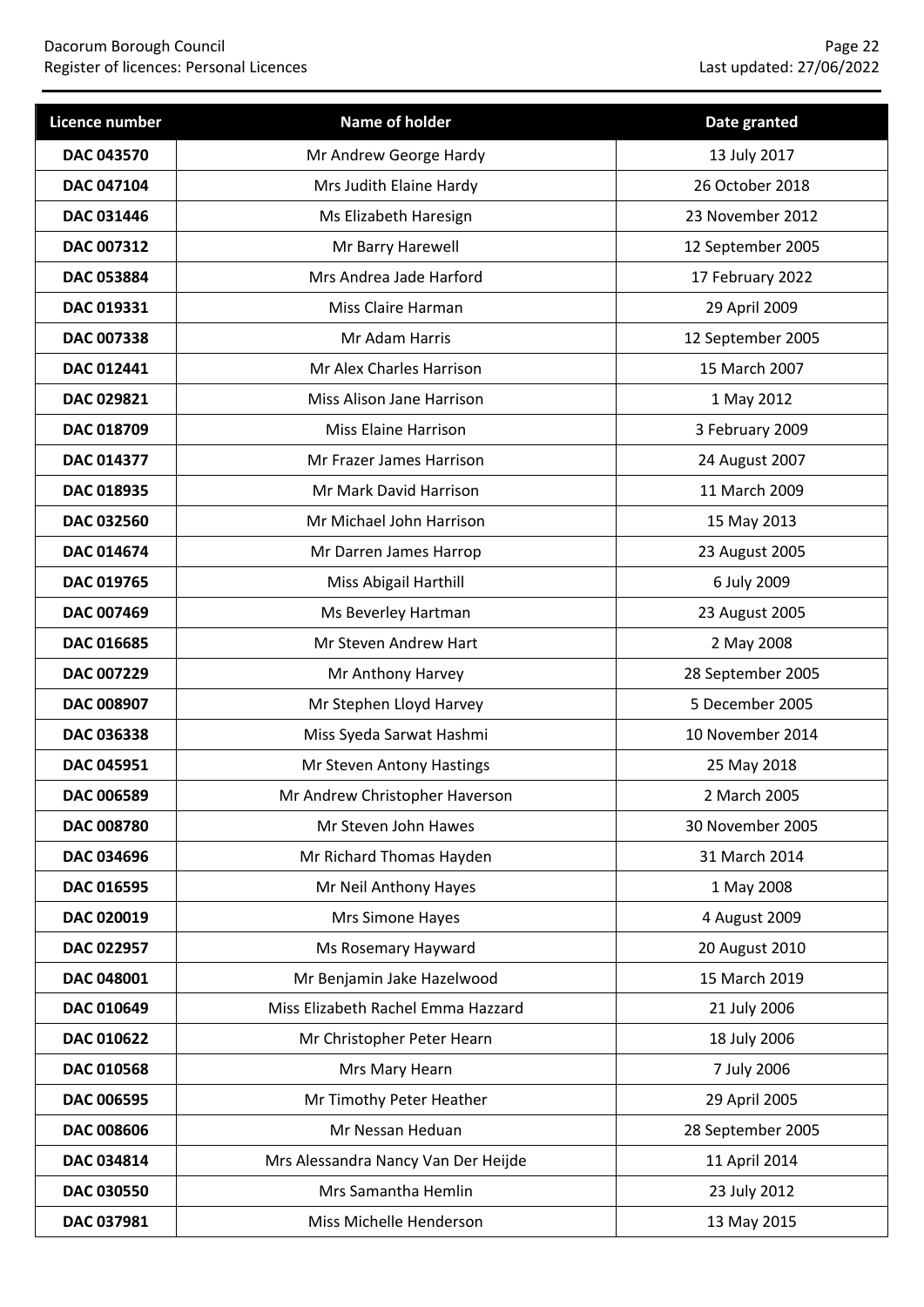| Licence number    | Name of holder                         | Date granted      |
|-------------------|----------------------------------------|-------------------|
| <b>DAC 008084</b> | <b>Miss Rosalind Henderson</b>         | 9 September 2005  |
| DAC 046056        | Ms Wanda Marie Henricson               | 6 June 2018       |
| DAC 035197        | Miss Elizabeth Hepple                  | 5 June 2014       |
| DAC 007484        | Mrs Frances Josephine Herbert          | 23 August 2005    |
| DAC 007172        | Mrs Gina Hetherington                  | 13 August 2005    |
| DAC 007215        | Mr John Hetherington                   | 14 July 2005      |
| DAC 010652        | Mr David Leslie Heward                 | 24 July 2006      |
| DAC 032198        | Mr Luke Robert Hewitt                  | 22 March 2013     |
| DAC 010244        | Mrs Margaret Hewitt                    | 2 June 2006       |
| DAC 014560        | Mr Stephen David Hewitt                | 4 September 2007  |
| <b>DAC 012177</b> | Mr David James Hibbert                 | 8 February 2007   |
| DAC 008906        | Mr Michael Hickman                     | 5 December 2005   |
| DAC 052222        | Miss Amber Samantha Jenni Louise HIcks | 26 March 2021     |
| DAC 007489        | Mrs Elaine Ann Hicks                   | 23 August 2005    |
| DAC 018932        | Mr Keith George Hicks                  | 10 March 2009     |
| DAC 016609        | Mrs Catherine Josephine High           | 24 April 2008     |
| DAC 048723        | Mr Timothy Mark Highsted               | 2 July 2019       |
| DAC 010208        | Mr Colin Hildreth                      | 25 May 2006       |
| DAC 009383        | Miss Philippa Hill                     | 27 January 2006   |
| DAC 010601        | Mr Steven Hill                         | 14 July 2006      |
| DAC 052627        | Mr Luke John Hinton                    | 17 June 2021      |
| DAC 052688        | Mrs Rachael Sarah Hinton               | 25 June 2021      |
| DAC 006931        | Mrs Allyson Dawn Hoar                  | 17 June 2005      |
| DAC 017350        | Mrs Cheryl Hobbs                       | 5 September 2005  |
| DAC 029661        | Mr Jason Hobbs                         | 13 April 2012     |
| <b>DAC 050063</b> | Ms Claire Louise Hobson                | 2 December 2019   |
| DAC 020292        | Ms Ann-Marie Hockenhull                | 16 September 2009 |
| DAC 013772        | Mrs Monique N L Hodges                 | 16 July 2007      |
| DAC 013764        | Mr Paul Russell Hodges                 | 16 July 2007      |
| DAC 019643        | Mr Steven Charles Hodges               | 17 June 2009      |
| DAC 034292        | Miss Lyndsey Claire Hodgkin            | 17 January 2014   |
| DAC 047853        | Mr Colin Hodgson                       | 21 February 2019  |
| DAC 007796        | Mr Nigel Hogg                          | 12 September 2005 |
| DAC 032393        | Mr Ross Malcolm Hole                   | 25 April 2013     |
| DAC 007125        | Mr Andrew Hollett                      | 15 July 2005      |
| DAC 007725        | Mr Mark Hollings                       | 31 August 2005    |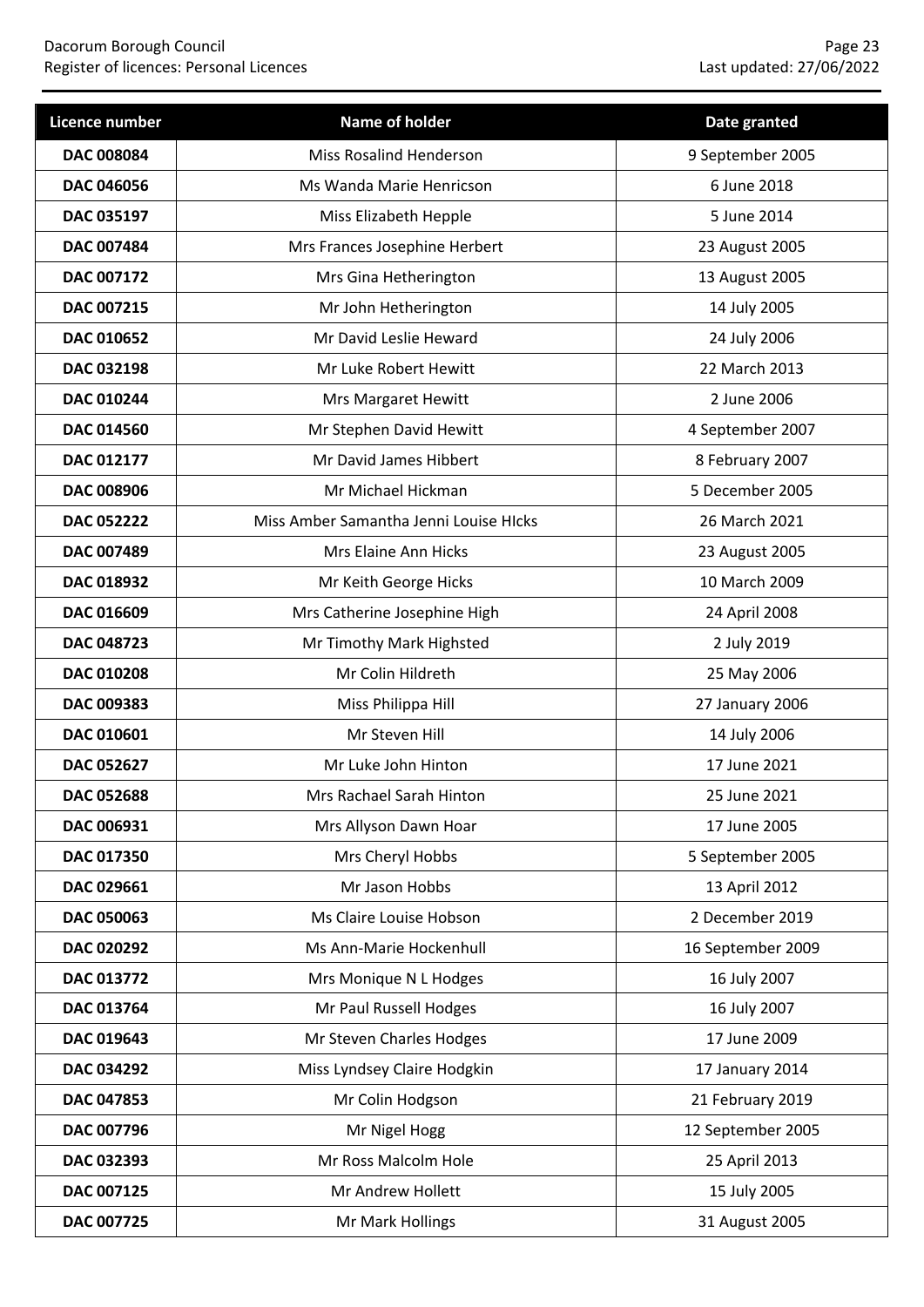| Licence number    | <b>Name of holder</b>         | Date granted      |
|-------------------|-------------------------------|-------------------|
| DAC 051836        | Mr Martyn Holmes              | 21 December 2020  |
| DAC 043817        | Mrs Michelle Holmes           | 17 August 2017    |
| DAC 034269        | Mr Toby Hooker                | 14 January 2014   |
| DAC 009595        | Mr George Anthony Hook        | 1 March 2006      |
| DAC 048012        | Mr James Edward Hook          | 18 March 2019     |
| DAC 031302        | Mrs Claire Louise Hope        | 9 November 2012   |
| DAC 007856        | Mrs Denise Mandy Hope         | 5 September 2005  |
| DAC 007855        | Mr Peter Martin Hope          | 6 September 2005  |
| DAC 007613        | Miss Lucy Hopkins             | 23 August 2005    |
| DAC 017630        | Mr Enamul Hoque               | 5 September 2008  |
| DAC 035467        | Mr Stuart Derek Horne         | 25 July 2014      |
| <b>DAC 008760</b> | Mr Lee Hornsey                | 30 November 2005  |
| DAC 053563        | Miss Laura Joanne Horobin     | 3 December 2021   |
| <b>DAC 030780</b> | Miss Samantha Jane Horton     | 4 September 2012  |
| <b>DAC 040484</b> | Miss Karolin Horvath          | 17 May 2016       |
| DAC 020187        | Miss Janice M Hosford         | 28 August 2009    |
| DAC 051679        | Mr Anthony Philip Hosier      | 16 November 2020  |
| DAC 035123        | Mr Michael Hosking            | 4 June 2014       |
| DAC 031092        | Mr David Brain Keith Howard   | 18 October 2012   |
| DAC 019204        | Mr Russell John Howard        | 9 April 2009      |
| DAC 010879        | Mr Russell James Howe         | 23 August 2006    |
| DAC 022598        | Miss Katarina Hromnikova      | 22 July 2010      |
| DAC 007593        | Mr Kevin Hudson               | 10 October 2005   |
| DAC 007699        | Miss Laura Hudson             | 31 August 2005    |
| DAC 043771        | Miss Lucy Anne Hudson         | 10 August 2017    |
| DAC 030833        | Mr Damien Robert James Hughes | 17 September 2012 |
| DAC 044238        | Miss Gemma Hughes             | 18 October 2017   |
| DAC 043808        | Mr Darren Kris Huhn           | 16 August 2017    |
| DAC 018533        | Mr Brett Thomas Hulme         | 9 January 2009    |
| DAC 030612        | Mr Steven Hulme               | 8 August 2012     |
| DAC 022522        | Mrs Elizabeth Hunt            | 12 July 2010      |
| DAC 007191        | Mrs Astrid Diana Hunter       | 13 August 2005    |
| DAC 049246        | Mr Keith Gavin Hunt           | 20 August 2019    |
| DAC 007411        | Mrs Anne Huntley              | 9 September 2005  |
| DAC 052052        | Mr Ashton Marley Hurst        | 17 February 2021  |
| DAC 007091        | Mr Tanvir Hussain-Ullah       | 13 August 2005    |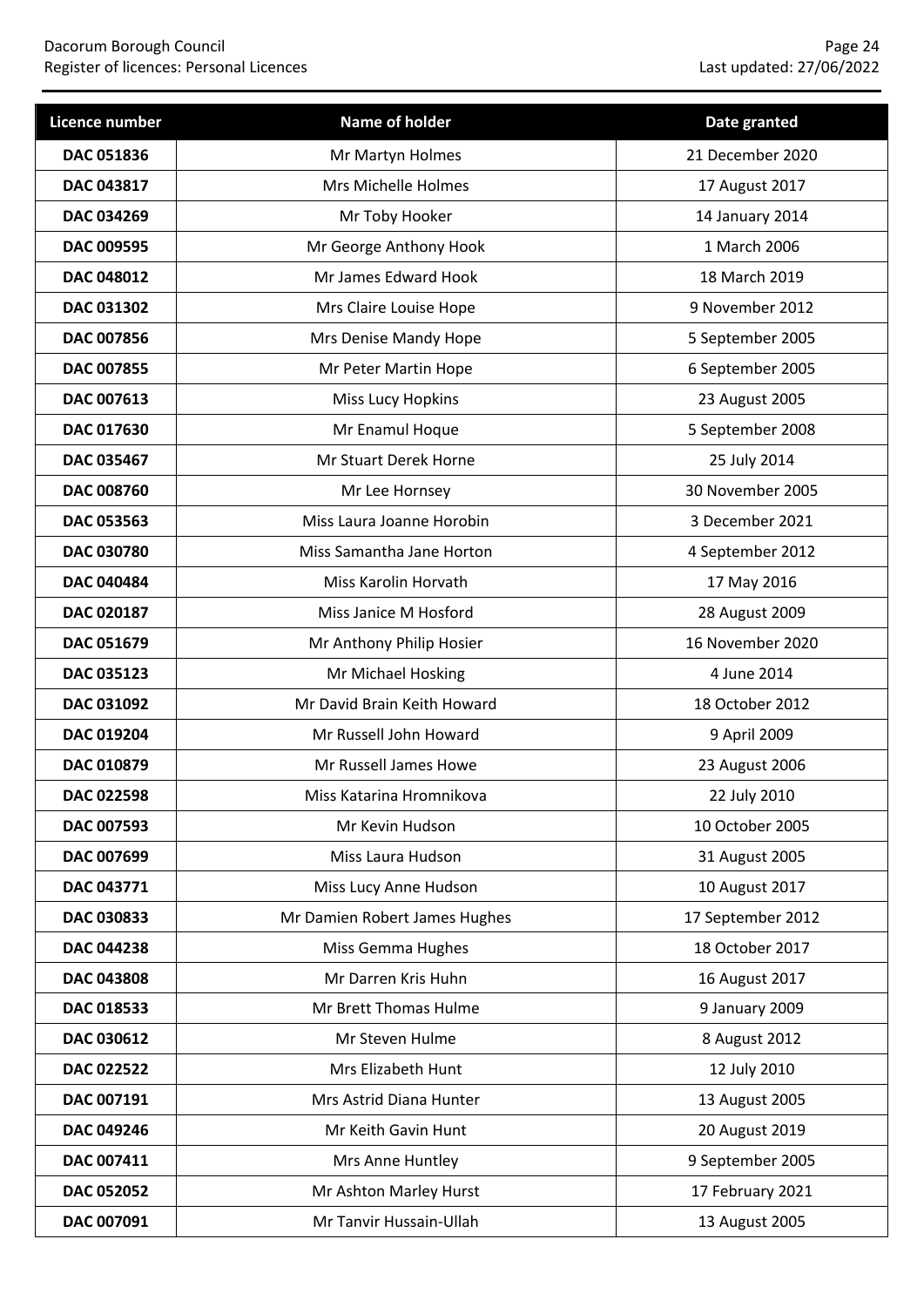| Licence number    | Name of holder                      | Date granted      |
|-------------------|-------------------------------------|-------------------|
| DAC 024855        | Miss Kellen Hussey                  | 9 May 2011        |
| DAC 053796        | Miss Kelly Hydon                    | 4 February 2022   |
| <b>DAC 007857</b> | Mr Vincenzo Iannone                 | 9 September 2005  |
| DAC 051515        | Mrs Ana Maria Icleanu               | 20 October 2020   |
| DAC 054251        | Mr Gary John Illingworth            | 29 April 2022     |
| DAC 017313        | Miss Sally Jane Ilsley              | 10 July 2008      |
| DAC 025445        | Mr Sonny Innes-Dunbar               | 29 July 2011      |
| DAC 007341        | Mrs Julie Irvine                    | 12 August 2005    |
| DAC 032957        | Mr Callum George Isitt              | 11 July 2013      |
| DAC 008852        | Mr Fakhrul Islam                    | 30 November 2005  |
| DAC 010684        | Miss Carolyn Jackson                | 27 July 2006      |
| DAC 046891        | Mr George Jackson                   | 4 October 2018    |
| DAC 035328        | Mr Matthew Thomas Jackson           | 2 July 2014       |
| DAC 007289        | Mrs Warocha Jackson                 | 13 August 2005    |
| DAC 048726        | Miss Charlee Maree Jales-Derrick    | 2 July 2019       |
| DAC 011437        | Miss Alison James                   | 15 November 2006  |
| <b>DAC 030620</b> | Mr Simon David James                | 9 August 2012     |
| <b>DAC 036204</b> | Mr Naga Jangala                     | 30 October 2014   |
| <b>DAC 045950</b> | Mr Magnavai Luma Janjo              | 25 May 2018       |
| DAC 023388        | Mr Zareeth Mohamed Mohamed Jawahid  | 8 October 2010    |
| DAC 016486        | Mr Karl Jeffery                     | 9 April 2008      |
| DAC 007339        | Mr Robert Michael Jeffs             | 12 September 2005 |
| DAC 029899        | Mrs Carol Ann Jenkins               | 14 May 2012       |
| DAC 017601        | Miss Leah Jane Jenkins              | 1 September 2008  |
| DAC 014112        | Mr Peter Jenkins                    | 8 August 2007     |
| DAC 040136        | <b>Miss Carly Nicole Jennings</b>   | 29 March 2016     |
| DAC 017757        | Ms Chloe Jennings                   | 24 September 2008 |
| DAC 034396        | Mrs Jennifer Anne Jevon             | 6 February 2014   |
| DAC 023909        | Mrs Elzbieta Jezewska               | 8 December 2010   |
| DAC 032659        | Miss Laura Tatiana Espinosa Jimenez | 3 June 2013       |
| DAC 010562        | Mrs Sheila Jane Jobson              | 6 July 2006       |
| DAC 046057        | Mr Curtis Anthony Ramsay Johnson    | 6 June 2018       |
| DAC 007610        | Mr David William Johnson            | 13 May 2005       |
| DAC 006888        | Mr Jason Anthony Johnson            | 17 May 2005       |
| DAC 047686        | Mr Keith Johnson                    | 21 January 2019   |
| DAC 047406        | Mrs Lisa Francesca Johnson          | 30 November 2018  |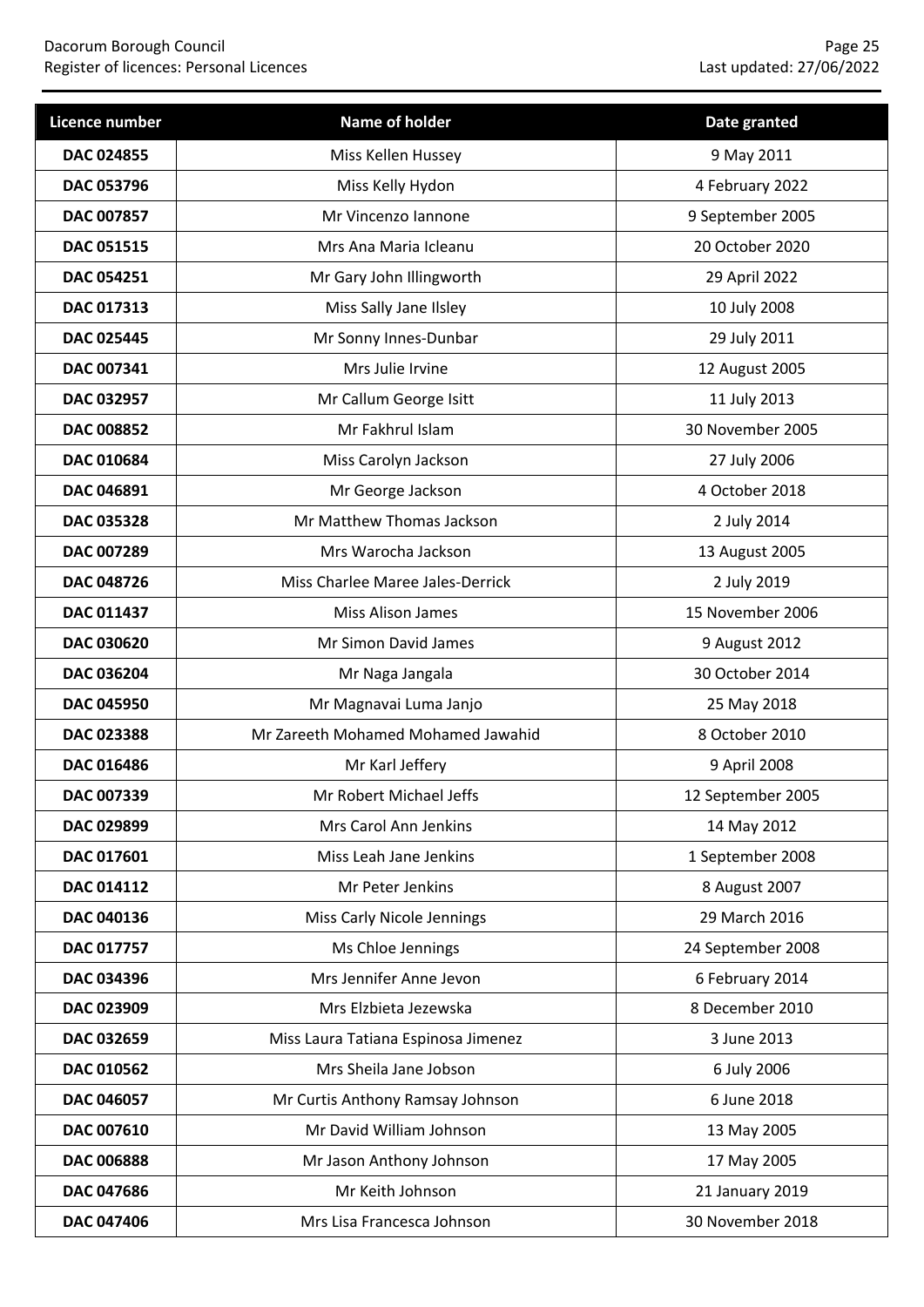### Dacorum Borough Council Page 26 Register of licences: Personal Licences Last updated: 27/06/2022

| Licence number    | Name of holder                | Date granted      |
|-------------------|-------------------------------|-------------------|
| DAC 046500        | Mrs Maria Ann Johnson         | 9 August 2018     |
| DAC 049587        | Mr Nathan Daniel Johnson      | 8 October 2019    |
| <b>DAC 007433</b> | Mr Paul Trevor Johnson        | 23 August 2005    |
| DAC 007818        | Mr Brian James Johnston       | 9 September 2005  |
| DAC 021616        | Mr Darren Lee Johnston        | 4 March 2010      |
| DAC 006585        | Ms Priscilla Rose Johnstone   | 29 April 2005     |
| DAC 009953        | Mr Andrew Jones               | 13 April 2006     |
| DAC 034173        | Ms Carly Jones                | 30 December 2013  |
| DAC 032068        | Miss Chelsea Jones            | 28 February 2013  |
| DAC 019807        | Mr Christopher Jones          | 13 July 2009      |
| <b>DAC 007806</b> | Mr Colin Jones                | 28 September 2005 |
| DAC 036945        | Mr Darren Brian Jones         | 17 December 2014  |
| DAC 007603        | Mr Desmond James Jones        | 23 August 2005    |
| <b>DAC 019838</b> | Miss Francesca May Jones      | 17 July 2009      |
| DAC 047510        | Mrs Lisa Carole Jones         | 17 December 2018  |
| DAC 049852        | <b>Miss Maddison Jones</b>    | 6 November 2019   |
| DAC 038045        | Miss Samantha Louise Jones    | 27 May 2015       |
| DAC 039899        | Mrs Samantha Jones            | 18 February 2016  |
| DAC 041991        | Mr Sam Michael Angelis Jones  | 16 November 2016  |
| DAC 006684        | Mr Simon Christopher Jones    | 29 April 2005     |
| DAC 032531        | Mr Gils Karimpinkadupil Jose  | 13 May 2013       |
| <b>DAC 029570</b> | Mr Bijoy Joseph               | 22 March 2012     |
| DAC 024850        | Mr Simon James Jukes          | 9 May 2011        |
| DAC 006651        | Mr Ute Pomorin Kachschies     | 29 April 2005     |
| DAC 044666        | Mrs Luxiya Kajanan            | 14 December 2017  |
| DAC 053001        | Mr Sathiyakanth Kajendran     | 20 August 2021    |
| DAC 007334        | Mr Raveendrarajah Kalaiarasan | 13 August 2005    |
| DAC 007864        | Mr Rakesh Kalidas             | 5 September 2005  |
| DAC 007727        | Mr Thiru Kamalan              | 9 September 2005  |
| DAC 042772        | Mr Kajanan Kanagaratnam       | 10 March 2017     |
| DAC 052004        | Miss Greta Karaliute          | 10 February 2021  |
| DAC 051583        | Miss Jyoti Kataria            | 2 November 2020   |
| DAC 044350        | Mr Seynthan Kathirgamanathan  | 2 November 2017   |
| DAC 036089        | Mrs Clare Louise Kaye         | 10 October 2014   |
| DAC 042150        | Mr Tomasz Kazmierczak         | 6 December 2016   |
| DAC 007700        | Mrs Anne Keeley               | 31 August 2005    |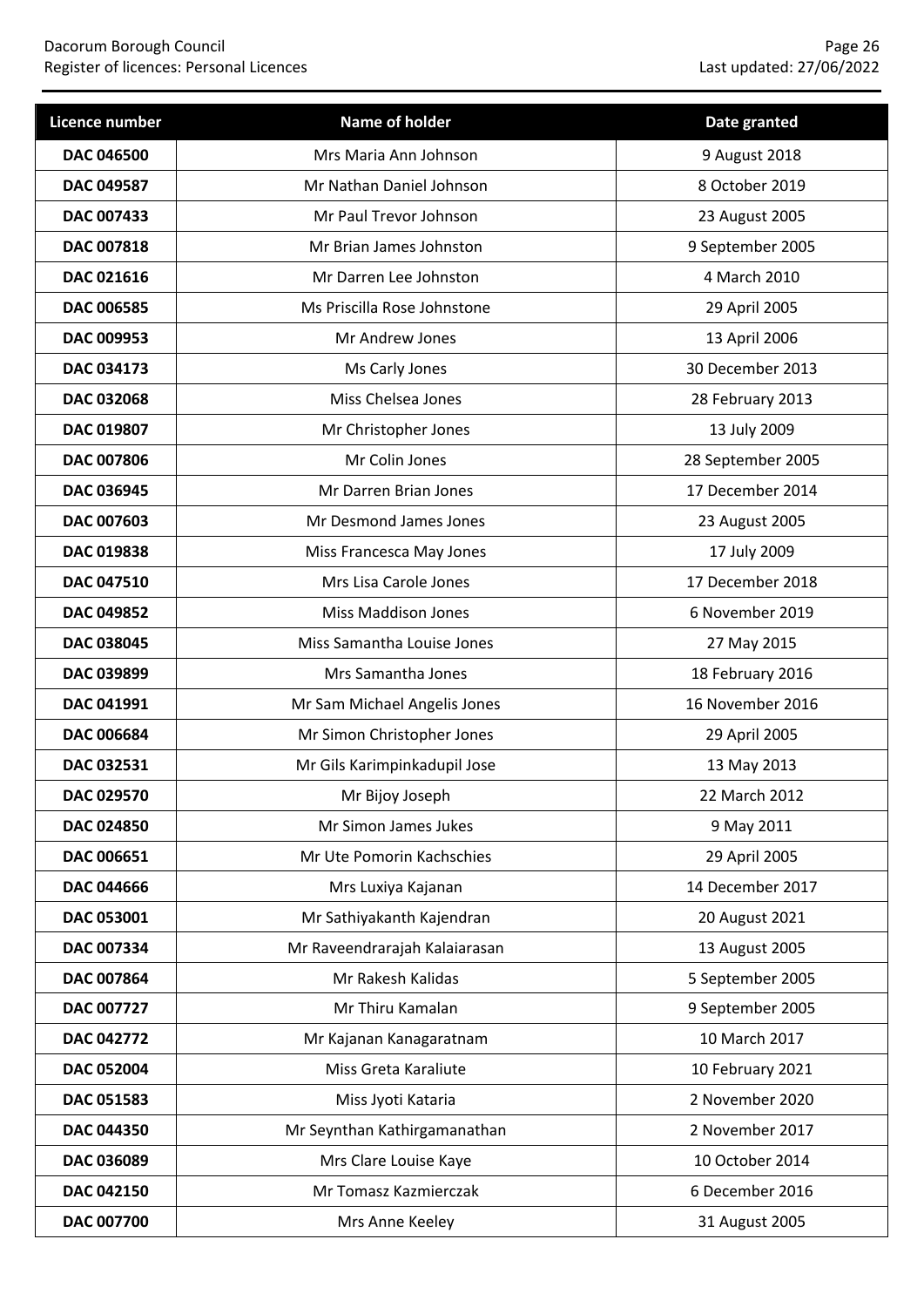### Dacorum Borough Council Page 27 Register of licences: Personal Licences Last updated: 27/06/2022

| Licence number    | Name of holder                | Date granted      |
|-------------------|-------------------------------|-------------------|
| DAC 009163        | Miss Mary Keenan              | 28 December 2005  |
| DAC 007798        | Mr Christopher Simon Keen     | 5 September 2005  |
| <b>DAC 008783</b> | Mrs Lorna Elizabeth Keene     | 24 November 2005  |
| DAC 014775        | Mr Matthew Ian Keene          | 24 September 2007 |
| DAC 025324        | Miss Gemma Louise Keen        | 14 July 2011      |
| <b>DAC 029210</b> | Miss Victoria-Jayne Keen      | 24 January 2012   |
| DAC 031205        | Mr John Richard Cosmo Kelly   | 2 November 2012   |
| DAC 007109        | Mr Sean Kelly                 | 15 July 2005      |
| DAC 037505        | Miss Shannon Mary Kelly       | 4 March 2015      |
| DAC 022942        | Mr Nicholas James Kelvin      | 18 August 2010    |
| <b>DAC 040304</b> | Mr Andrew John Kemp           | 27 April 2016     |
| DAC 038730        | Mr Daniel Neil Kempson        | 3 September 2015  |
| DAC 022876        | Mrs Rebecca Kempson           | 10 August 2010    |
| <b>DAC 021292</b> | Miss Lindsey Margaret Kennedy | 19 January 2010   |
| DAC 032257        | Miss Cheryl Sarah Kenyon      | 3 April 2013      |
| DAC 042095        | Mr Leonard Ovidiu Kepert      | 30 November 2016  |
| <b>DAC 020586</b> | Miss Maria Victoria Kerr      | 22 October 2009   |
| DAC 007641        | Mr Abdul Munim Khan           | 31 August 2005    |
| <b>DAC 016880</b> | Mr Matloob Khan               | 5 June 2008       |
| DAC 018902        | Mr Muhammed Rizwan Khan       | 5 March 2009      |
| DAC 039578        | Miss Nafisa Khan              | 23 December 2015  |
| DAC 023668        | Mr Sadakat Ali Khan           | 15 November 2010  |
| DAC 049825        | Mrs Stephanie Khan            | 4 November 2019   |
| DAC 035486        | Mr Aaron Patrick Kibble       | 25 July 2014      |
| DAC 009762        | Mr Tim Kidd                   | 22 March 2006     |
| DAC 007682        | Miss Krystal Allice Kilby     | 31 August 2005    |
| DAC 006887        | Mr Raymond G M Kilgour        | 17 May 2005       |
| DAC 025800        | Mr Jonathan James Killen      | 5 October 2011    |
| DAC 022557        | Mrs Angela Kinchin            | 16 July 2010      |
| DAC 022556        | Mr Philip Kinchin             | 16 July 2010      |
| DAC 017692        | Mr James Benjamin King        | 15 September 2008 |
| DAC 033739        | Ms Jeanette Mary King         | 28 October 2013   |
| DAC 051221        | Mr Matthew Raymond King       | 26 August 2020    |
| DAC 033708        | Miss Tina Elaine King         | 21 October 2013   |
| DAC 037865        | Mr Trevor King                | 29 April 2015     |
| DAC 035114        | Mr Erhan Kiralp               | 3 June 2014       |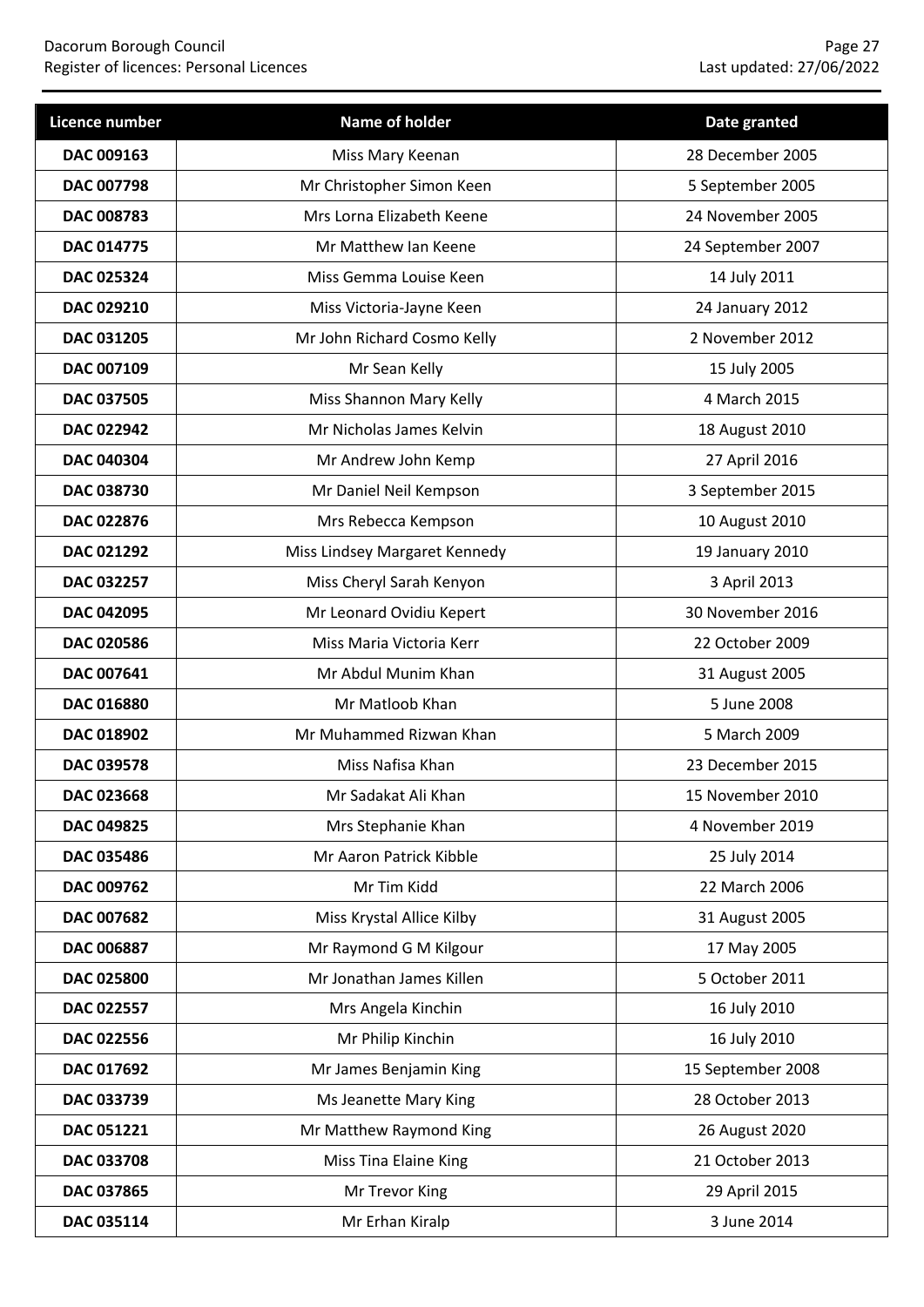| Licence number    | Name of holder                     | Date granted      |
|-------------------|------------------------------------|-------------------|
| DAC 013530        | Miss Samantha Louise Jane Kirchin  | 28 June 2007      |
| DAC 031028        | Ms Natalie Ann Kirkman             | 8 October 2012    |
| <b>DAC 052646</b> | Mr Gurunathan Kirubakaran          | 18 June 2021      |
| DAC 011308        | Mr Mailvaganam Kirubakugan         | 31 October 2006   |
| DAC 007715        | Mrs Nithiyakumary Kirubakugan      | 23 August 2005    |
| DAC 038826        | Mr Liam Kittle                     | 14 September 2015 |
| DAC 041651        | Mr Ryan Nicholas Knapp             | 6 October 2016    |
| DAC 013922        | Mrs Hazel Knight                   | 27 July 2007      |
| DAC 020783        | Mr Matthew Ben Knight              | 13 November 2009  |
| DAC 025936        | Miss Melanie Jayne Knight          | 14 October 2011   |
| <b>DAC 008290</b> | Mr Stuart Knight                   | 29 September 2005 |
| <b>DAC 042767</b> | Mr Thanuja Roshan Kodithuwakku     | 10 March 2017     |
| DAC 008864        | Miss Maria L Koeck                 | 30 November 2005  |
| DAC 041522        | Mr Warren Alfred Koehler           | 12 September 2016 |
| DAC 015994        | Miss Klaudia Kopanski              | 12 February 2008  |
| DAC 025801        | Miss Dorota Anna Koska             | 5 October 2011    |
| DAC 052165        | Mrs Fonthip Kosolsong              | 12 March 2021     |
| DAC 053199        | Mr Daniel Kovacs                   | 1 October 2021    |
| DAC 007846        | Mr Michael Kramer                  | 2 September 2005  |
| DAC 010545        | Mr Saravanamuthu Kuganesan         | 3 July 2006       |
| DAC 007768        | Ms Wanida Kulawong                 | 5 September 2005  |
| DAC 043680        | Mr Don Kasun Sanjeewa Kumarage     | 27 July 2017      |
| DAC 031715        | Miss Thiwakorn Kunnam              | 27 December 2012  |
| DAC 047998        | Miss Marina Kurasova               | 15 March 2019     |
| DAC 037988        | Miss Evelina Kutkaityte            | 14 May 2015       |
| DAC 030569        | Ms Karen Kyzouris                  | 26 July 2012      |
| DAC 038381        | Mr Thomas James Lake               | 30 June 2015      |
| DAC 044380        | Mr Craig Anthony Lambourne         | 7 November 2017   |
| DAC 007608        | Mrs Joanna Susan Lampey            | 23 August 2005    |
| DAC 032059        | Mr Matthew Frederick Thomas Lampey | 27 February 2013  |
| DAC 007607        | Mr Philip Mark Lampey              | 23 August 2005    |
| DAC 022045        | Mrs Angeline Lancashire            | 5 May 2010        |
| DAC 014379        | Mr Francis Lane                    | 24 August 2007    |
| DAC 044268        | Mrs Beverley Dawn Langdon          | 20 October 2017   |
| DAC 007648        | Mr Ian Michael Lang                | 31 August 2005    |
| DAC 007861        | Mr Ronald George Lanning           | 28 September 2005 |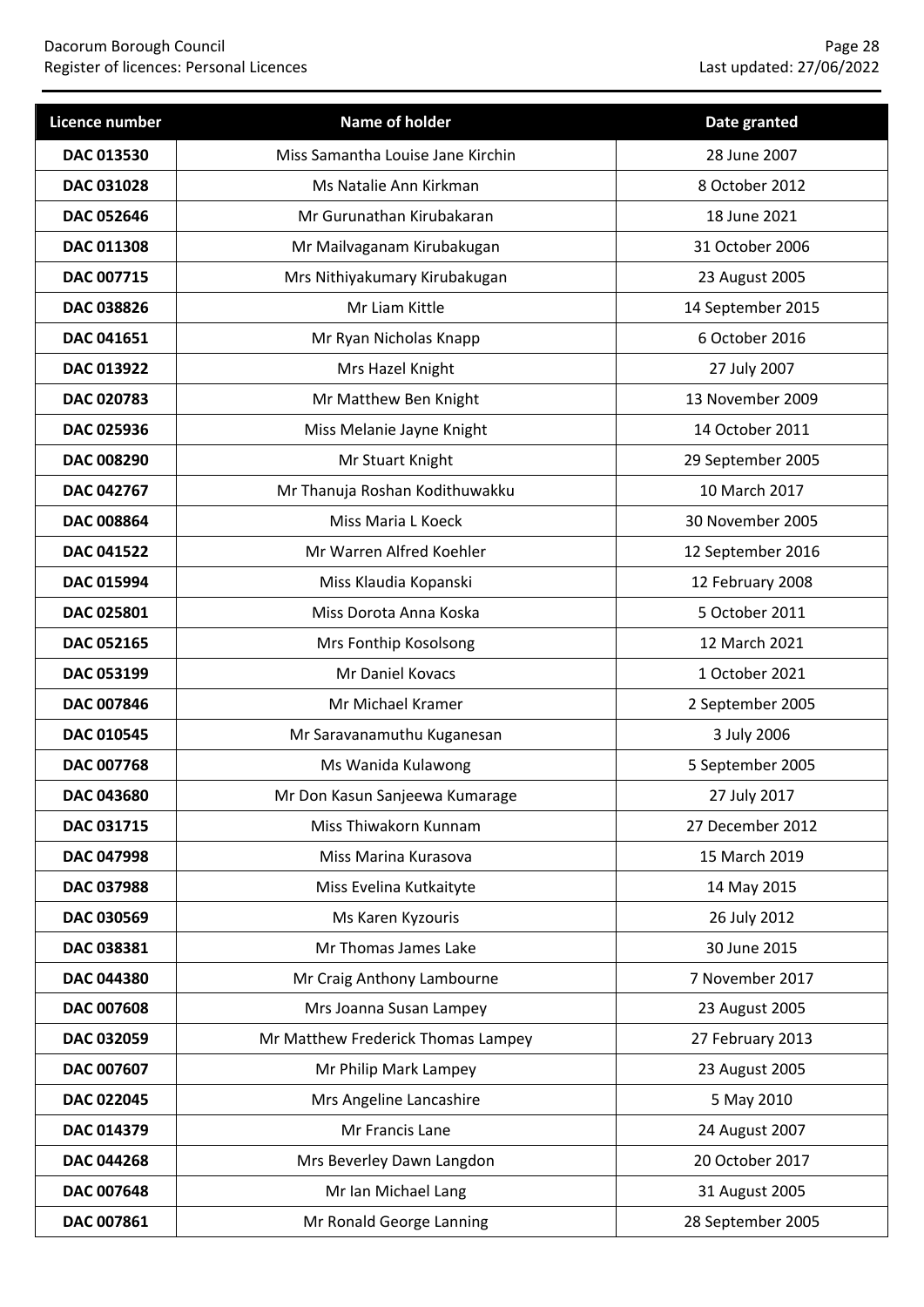| Licence number    | Name of holder                        | Date granted      |
|-------------------|---------------------------------------|-------------------|
| <b>DAC 008954</b> | Mr Michael Large                      | 8 December 2005   |
| <b>DAC 052082</b> | Mr Abbas Fadakari Lari                | 23 February 2021  |
| <b>DAC 020445</b> | Ms Clare Larkin                       | 5 October 2009    |
| DAC 037649        | Miss Paige Taylor Larman              | 17 March 2015     |
| DAC 008740        | Mrs Elvira Elizabeth Laughton         | 22 November 2005  |
| <b>DAC 048545</b> | Mr Matthew Anthony Laurenson          | 5 June 2019       |
| DAC 038056        | Mr Cristiano Pecora Lauria            | 28 May 2015       |
| <b>DAC 034244</b> | Mr Matthew Peter Layzell              | 14 January 2014   |
| DAC 049619        | Miss Katalin Lazar                    | 11 October 2019   |
| DAC 016358        | Mr Sean Leahy                         | 26 March 2008     |
| <b>DAC 042152</b> | Mrs Sacha Leake                       | 6 December 2016   |
| DAC 031695        | Mr Sakir Husain Mohammadu Asana Lebbe | 20 December 2012  |
| DAC 019182        | Mrs Jacqueline Emily Lebrun           | 7 April 2009      |
| DAC 029986        | Mrs Johanna Elizabeth Ledwith         | 17 May 2012       |
| DAC 050061        | Mr Ross Thomas John Ledwith           | 2 December 2019   |
| DAC 034298        | Mr Ryan Lee                           | 20 January 2014   |
| DAC 047914        | Mr Alexander Thomas Legret            | 28 February 2019  |
| DAC 048784        | Mr Miguel Marcelino Leguizamon        | 11 July 2019      |
| DAC 013679        | Ms Tina Kim Lelliott                  | 12 July 2007      |
| DAC 017706        | Ms Natalie Jean Leonard               | 17 September 2008 |
| DAC 015457        | Mr Nicholas Robert Michael Leon       | 20 November 2007  |
| DAC 007703        | Mrs Janet Eileen Leppard              | 31 August 2005    |
| DAC 041912        | Miss Carrie Rose Levey                | 7 November 2016   |
| DAC 047946        | Mr Mark John Levy                     | 6 March 2019      |
| DAC 010956        | Mr David Roger Lewin                  | 7 September 2006  |
| DAC 008569        | Ms Sarah Jane Lewis                   | 1 November 2005   |
| DAC 050870        | Mr Jake Robert Leyman                 | 11 May 2020       |
| DAC 012679        | Mr Chue Wing Li                       | 19 April 2007     |
| DAC 014392        | Miss Kerene Rachael Light             | 28 August 2007    |
| DAC 020529        | Ms Na Li                              | 15 October 2009   |
| DAC 015078        | Miss Beth Lincoln                     | 26 October 2007   |
| DAC 017546        | Miss Janni Mirja Lindborg             | 19 August 2008    |
| DAC 029449        | Mr Matthew Christian Line             | 6 March 2012      |
| DAC 036151        | Mr Dariusz Lisiecki                   | 21 October 2014   |
| DAC 007466        | Mr Dean Littlechild                   | 23 August 2005    |
| DAC 016131        | Mrs Michelle Littlechild              | 27 February 2008  |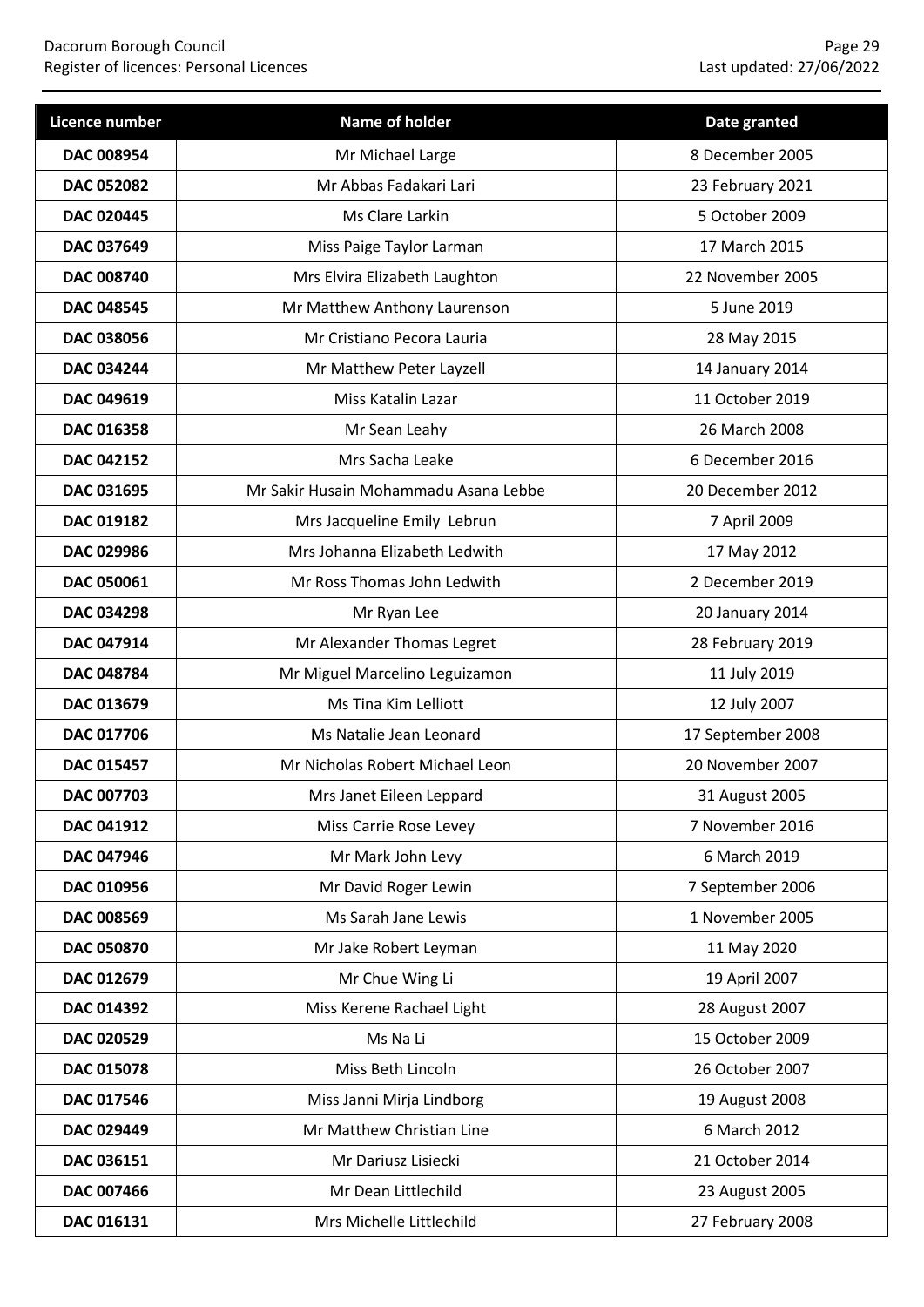| Licence number    | Name of holder                 | Date granted      |
|-------------------|--------------------------------|-------------------|
| DAC 033159        | Miss Rasa Liutkeviciute        | 16 August 2013    |
| DAC 007594        | Mr David John Liveing          | 23 August 2005    |
| <b>DAC 025942</b> | Ms Christina Ellen Liza        | 14 October 2011   |
| DAC 010092        | Mr Christopher D Lloyd         | 11 May 2006       |
| DAC 032495        | Mrs Karen Teresa Lloyd         | 3 May 2013        |
| <b>DAC 046653</b> | Mr Nathan Joseph Douglas Lloyd | 29 August 2018    |
| DAC 018527        | Mr Simon Wynne Lloyd           | 23 January 2009   |
| DAC 032447        | Mr Stephen Christopher Lloyd   | 2 May 2013        |
| DAC 053639        | Ms Tayla Elaine Lloyd          | 21 December 2021  |
| DAC 007165        | Ms Diane Katherine Lobb        | 14 July 2005      |
| DAC 050634        | Mrs Karen Jane Locke           | 28 February 2020  |
| DAC 048793        | Mr Joseph Peter Lockton        | 12 July 2019      |
| DAC 049678        | Mrs Andreia-Mihaela Loghin     | 18 October 2019   |
| DAC 020786        | Mr Vara Loima                  | 13 November 2009  |
| DAC 007720        | Mr John Lok                    | 9 September 2005  |
| DAC 025696        | Miss Emma Jade Longfellow      | 19 September 2011 |
| DAC 012725        | Miss Sarah Louise Longfellow   | 25 April 2007     |
| DAC 006933        | Mr Martin Longman              | 17 June 2005      |
| DAC 011196        | Mrs Harvinder Lota             | 18 October 2006   |
| DAC 036954        | Mr Jacob Loughran              | 18 November 2014  |
| DAC 031377        | Ms Lee-Anne Lovatt             | 20 November 2012  |
| <b>DAC 007422</b> | Mr Kevin Lovegrove             | 12 September 2005 |
| DAC 014082        | Mr Roger Lowe                  | 31 August 2005    |
| DAC 018642        | Mrs Sharon Lowe                | 23 January 2009   |
| DAC 011930        | Mr Man Kek Low                 | 15 January 2007   |
| DAC 034829        | Mr Thomas Luckett              | 16 April 2014     |
| DAC 029884        | Mr Peter John Luckhurst        | 11 May 2012       |
| DAC 015622        | Mr Don Vinod Prasanna Lugoda   | 7 December 2007   |
| DAC 023329        | Mr Joseph Frederick Lunn       | 28 September 2010 |
| DAC 031187        | Mr Keith Lunn                  | 29 October 2012   |
| DAC 008958        | Mr Jarrod Lupson               | 8 December 2005   |
| DAC 019453        | Mr Michael Luzanycia           | 18 May 2009       |
| DAC 045250        | Mr Daniel Richard Lyden        | 16 March 2018     |
| DAC 024856        | Ms Carol Jane Lyons            | 9 May 2011        |
| DAC 007513        | Mr Michael Thomas Lyons        | 12 September 2005 |
| DAC 034828        | Mr Andrew Mackness             | 16 April 2014     |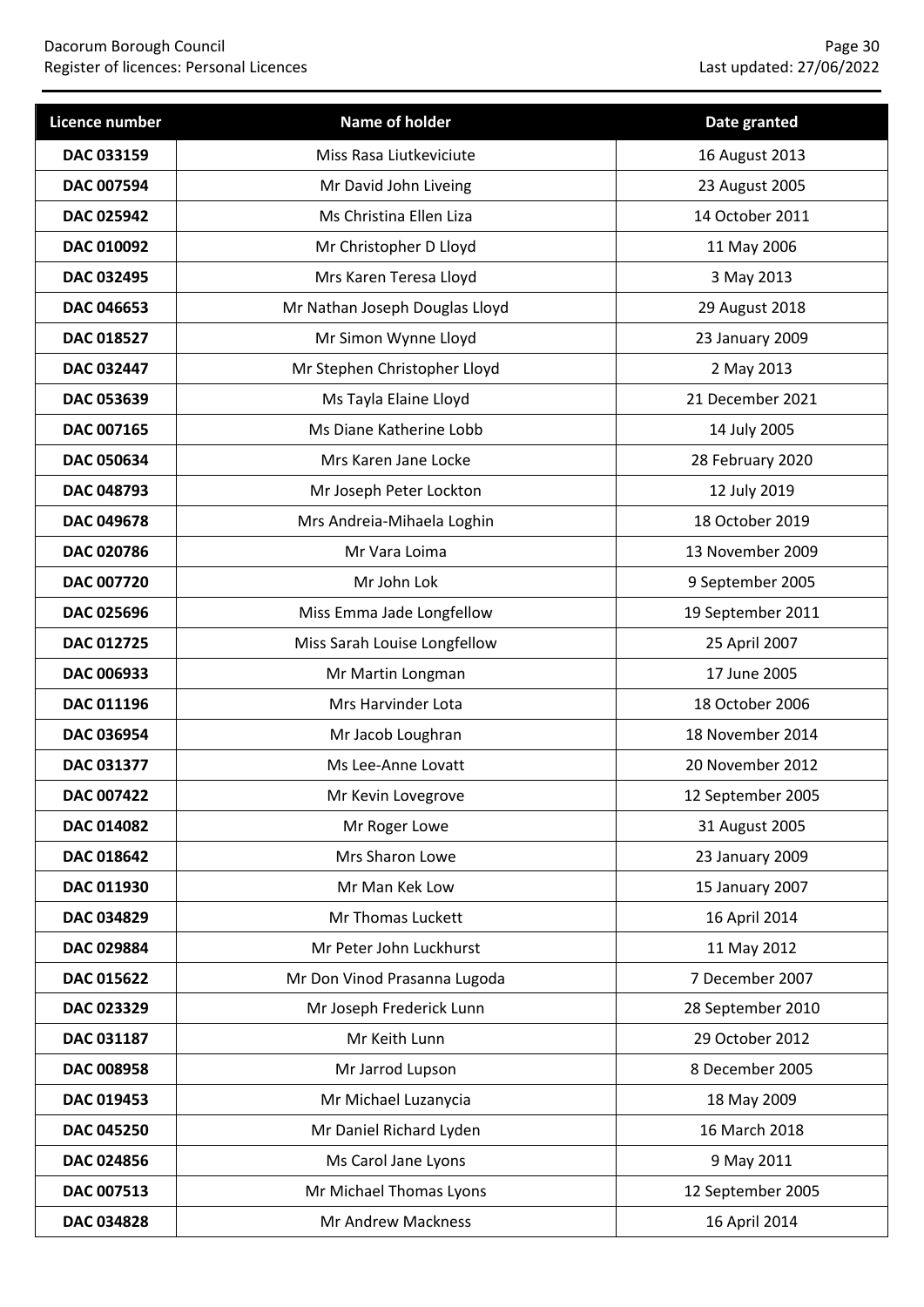| <b>Licence number</b> | Name of holder                 | Date granted      |
|-----------------------|--------------------------------|-------------------|
| DAC 049774            | Mr Connor John Maclaughlin     | 29 October 2019   |
| DAC 042896            | Mrs Emma Louise MacNaughton    | 4 April 2017      |
| <b>DAC 007132</b>     | Mr Timothy William Madle       | 14 July 2005      |
| DAC 007822            | Mrs Amanda Jane Maguire        | 9 September 2005  |
| DAC 007820            | Mr Dean Robert Maguire         | 9 September 2005  |
| <b>DAC 042222</b>     | Mrs Luxsika Mahalingam         | 16 December 2016  |
| DAC 014993            | Mr Emaddin Mahmood             | 17 October 2007   |
| DAC 029747            | Ms Kerry Makepeace             | 20 April 2012     |
| DAC 047487            | Mrs Pamela Joanne Louise Males | 12 December 2018  |
| DAC 040685            | Mr Jamie Maltman               | 22 June 2016      |
| DAC 016085            | Mrs Tracey Michelle Maneli     | 20 February 2008  |
| DAC 035959            | Mr Ramanan Mangalajeyanathan   | 29 September 2014 |
| DAC 048518            | Mr Danilo Sergio Mangano       | 3 June 2019       |
| DAC 006767            | Mr Kwai Man                    | 3 June 2005       |
| DAC 030757            | Mr John Kenneth Manning-Smith  | 29 August 2012    |
| DAC 020690            | Mr Venkadramanan Manoharan     | 5 November 2009   |
| DAC 049281            | Mr Thanawat Manorat            | 27 August 2019    |
| DAC 011502            | Mr Patrick Manson              | 23 November 2006  |
| DAC 047101            | Miss Sasha Joyce Mantell       | 26 October 2018   |
| <b>DAC 054447</b>     | Mr Sasha Karl Mantel           | 31 May 2022       |
| DAC 054169            | Mr Shane Steven Maple          | 12 April 2022     |
| DAC 007522            | Mrs Judith Elizabeth Marchant  | 23 August 2005    |
| DAC 043381            | Mr Vasile Marius-Ionut         | 14 June 2017      |
| DAC 026065            | Mrs Cherin Marmon-Saxe         | 26 October 2011   |
| DAC 026063            | Mrs Kim Marmon-Saxe            | 26 October 2011   |
| DAC 007413            | Miss Kate Samantha Marrin      | 23 August 2005    |
| DAC 017635            | <b>Miss Rachael Marshall</b>   | 5 September 2008  |
| DAC 042226            | Miss Victoria Marshall         | 16 December 2016  |
| DAC 032197            | Miss Yvette Marshall           | 21 March 2013     |
| DAC 012375            | Mr Simon Marskell              | 7 March 2007      |
| DAC 040184            | Mr Benedict John Marston       | 6 April 2016      |
| DAC 040182            | Mrs Kate Marston               | 6 April 2016      |
| DAC 031329            | Mr Andrew Spencer Martin       | 13 November 2012  |
| DAC 042274            | Miss Emma Elizabeth Martin     | 22 December 2016  |
| DAC 017543            | Mr Gary Martin                 | 19 August 2008    |
| DAC 046275            | Miss Jodie Marie Martin        | 10 July 2018      |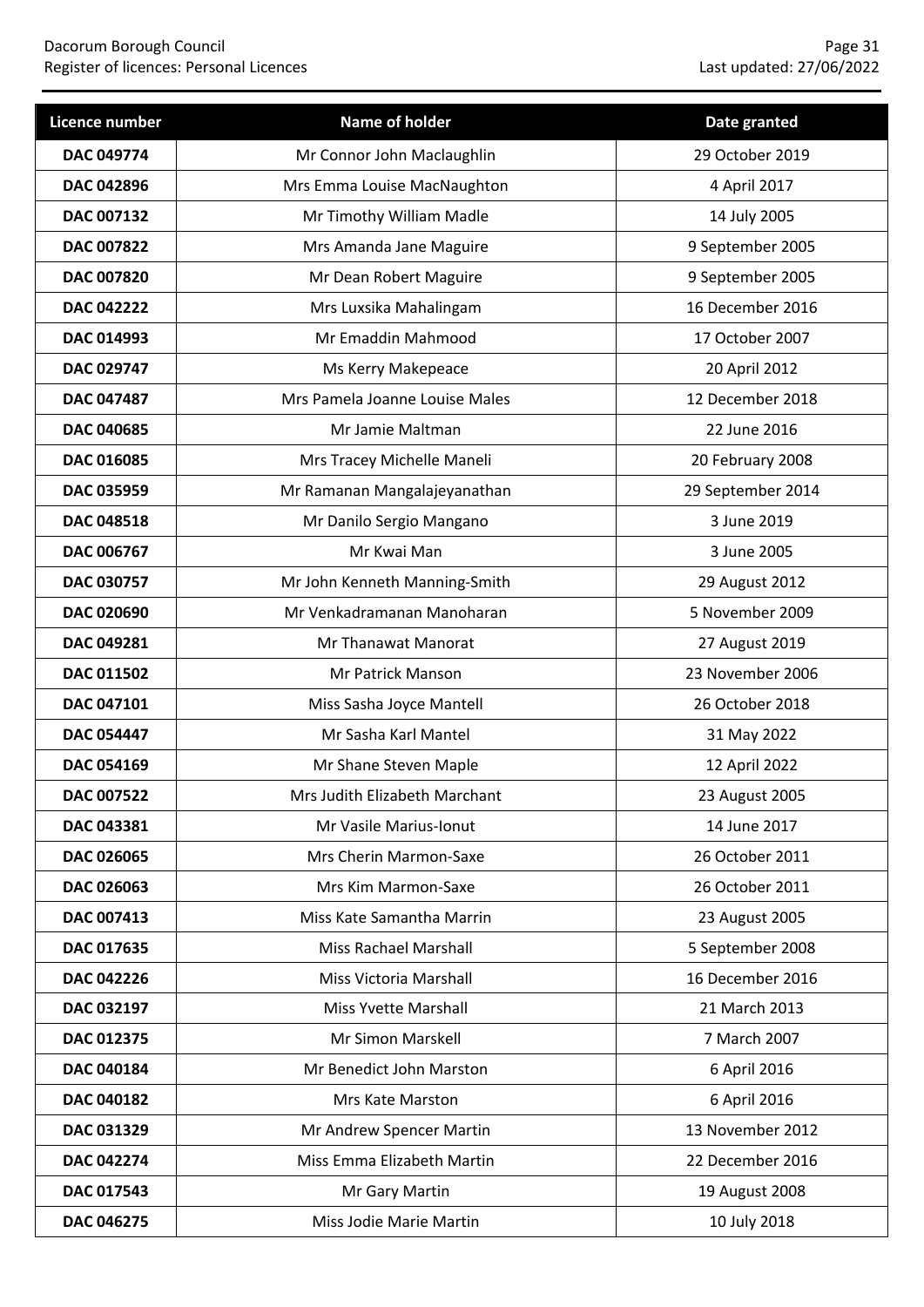| Licence number    | Name of holder                   | Date granted      |
|-------------------|----------------------------------|-------------------|
| <b>DAC 051742</b> | Miss Megan Rose Martin           | 26 November 2020  |
| <b>DAC 009424</b> | <b>Mr Simon Martin</b>           | 1 February 2016   |
| DAC 009681        | Ms Veronica Jane Martin          | 9 March 2006      |
| DAC 013542        | Miss Natasha Marton              | 28 June 2007      |
| DAC 030251        | Mr Nikhil Mathur                 | 22 June 2012      |
| DAC 040665        | Mr Benjamin Matthews             | 20 June 2016      |
| DAC 007307        | <b>Ms Carole Matthews</b>        | 13 August 2005    |
| DAC 042059        | Miss Zoe Eleanor Matthews        | 23 November 2016  |
| DAC 018712        | <b>Miss Tara Maxwell</b>         | 3 February 2009   |
| DAC 053716        | Mr Andrew Robert Mayersbeth      | 14 January 2022   |
| DAC 023187        | Mr Craig Mayho                   | 16 September 2010 |
| DAC 022379        | Mr John Godfrey May              | 17 June 2010      |
| DAC 041204        | Mrs Louise May Mayo              | 16 August 2016    |
| DAC 012945        | Mrs Mehala Mayurathan            | 22 May 2007       |
| DAC 012444        | Mr Paramalingam Mayurathan       | 15 March 2007     |
| DAC 029748        | Mr Sandro Mazzola                | 20 April 2012     |
| <b>DAC 052008</b> | Mr Ryan McCarron                 | 11 February 2021  |
| DAC 046440        | Mr Colm McCarthy                 | 31 July 2018      |
| DAC 039569        | Miss Georgia Louise McCarthy     | 2 December 2015   |
| DAC 052189        | Mr Michael Peter McCarthy        | 18 March 2021     |
| DAC 040697        | Miss Lynne Ellen McClurg         | 22 June 2016      |
| DAC 033329        | Mr Adam Albert Mark McDermott    | 12 September 2013 |
| DAC 010169        | Mr Michael McEvoy                | 22 May 2006       |
| DAC 039213        | Mr Joseph Callum McGeever        | 5 November 2015   |
| DAC 053945        | Mr Michael Oliver McGill         | 2 March 2022      |
| DAC 039588        | Mr Hugh McGivern                 | 29 December 2015  |
| DAC 054555        | Mrs Audrey Katy McGlinchey       | 21 June 2022      |
| DAC 007596        | Mr John Dennis McGowan           | 23 August 2005    |
| DAC 007239        | Ms Margaret Mary McGowan         | 2 July 2005       |
| DAC 007461        | Mr David Matthew A. McGrath      | 28 September 2005 |
| DAC 048592        | Mr Samuel Paul McGregor          | 2 July 2019       |
| DAC 018073        | Miss Rachel Elizabeth McGuinness | 7 November 2008   |
| DAC 035852        | Mrs Victoria Barbara McGuinness  | 9 September 2014  |
| DAC 017681        | Miss Siobhan McIlroy             | 12 September 2008 |
| DAC 007009        | Mrs Glenys Mary McKinley         | 17 June 2005      |
| DAC 050908        | Mrs Danielle Wendy McLaughlin    | 28 May 2020       |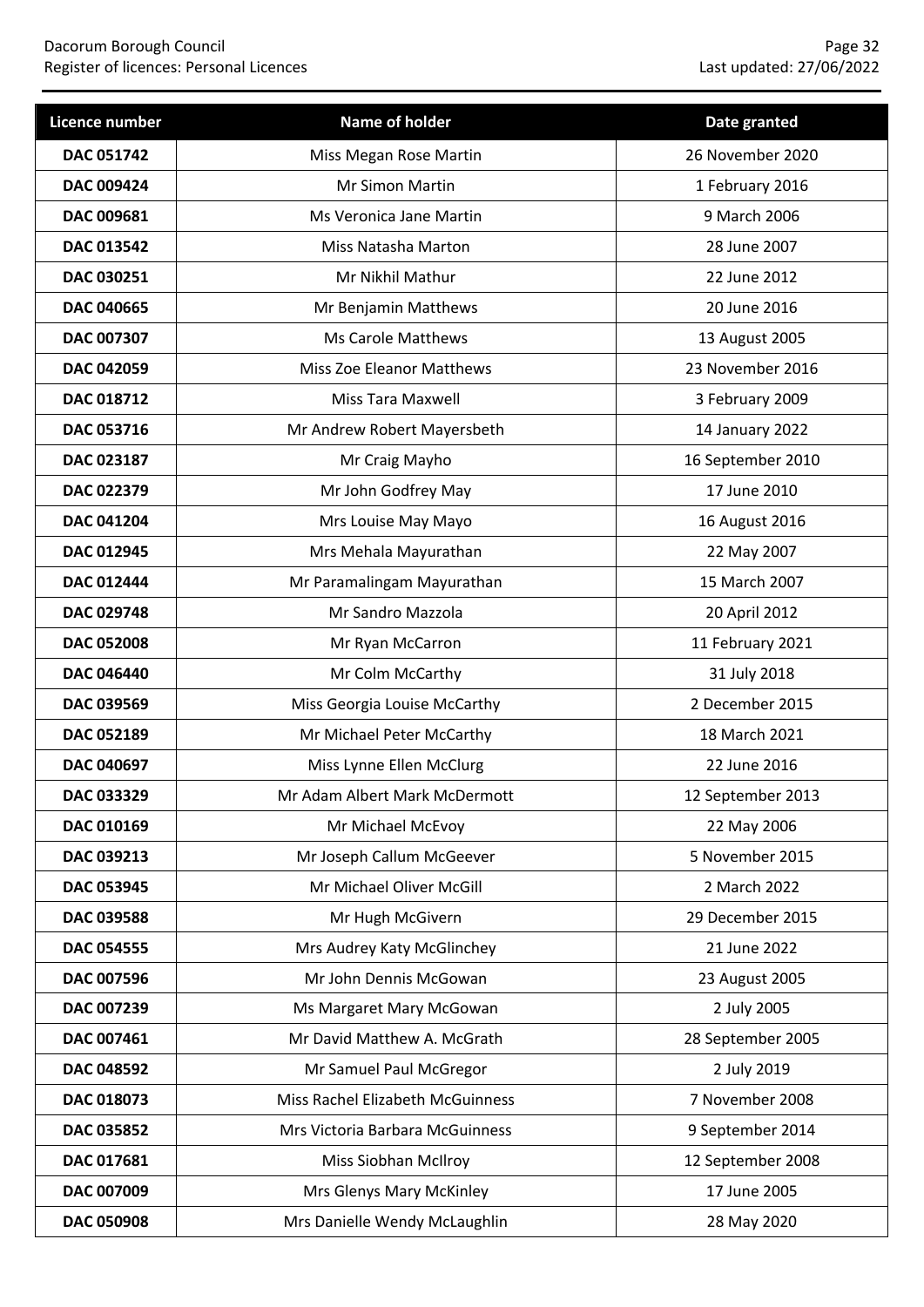| Licence number    | Name of holder                  | Date granted      |
|-------------------|---------------------------------|-------------------|
| <b>DAC 006748</b> | Mr Sean McLoughlin              | 29 April 2005     |
| <b>DAC 007170</b> | Miss Anna McMahon               | 13 August 2005    |
| <b>DAC 039375</b> | Mr Adam McMillan                | 26 November 2015  |
| DAC 015956        | Mr Iain McMillan                | 4 February 2008   |
| DAC 034697        | Mrs Olivia Elizabeth Mcmillan   | 31 March 2014     |
| DAC 019203        | Mr James Andrew Charles McNulty | 9 April 2009      |
| <b>DAC 050089</b> | <b>Miss Rhonda McNulty</b>      | 5 December 2019   |
| DAC 046889        | Ms Kimberley McQuade            | 4 October 2018    |
| <b>DAC 007330</b> | Mr John Bernard McRae           | 13 August 2005    |
| <b>DAC 048325</b> | Mr Alexander William Mead       | 2 May 2019        |
| <b>DAC 048322</b> | Mrs Jennifer Edwina Mead        | 1 May 2019        |
| DAC 007863        | Mrs Rachael Ann Meager          | 9 September 2005  |
| DAC 010486        | Mr Lance Mears                  | 21 June 2006      |
| <b>DAC 040441</b> | Mr Matthew Ryan Meggitt         | 10 May 2016       |
| <b>DAC 014230</b> | Mr Stuart Mellon                | 16 August 2007    |
| DAC 047145        | Mr Ferdinando Maurice Menezes   | 1 November 2018   |
| <b>DAC 009066</b> | Mr Raffaele Mercurio            | 14 December 2005  |
| DAC 017707        | Mr Gary Mesiano                 | 17 September 2008 |
| DAC 019343        | Miss Dionne Messenger           | 30 April 2009     |
| DAC 010502        | Mr David John Metcalfe          | 23 June 2006      |
| DAC 042551        | Mr Rene Meyer                   | 9 February 2017   |
| <b>DAC 007065</b> | Mr Monnan Miah                  | 17 June 2005      |
| DAC 010901        | Mr Raymond A J J Micallef       | 29 August 2006    |
| DAC 016392        | Mr Joseph Michael               | 28 March 2008     |
| DAC 015952        | Mr Adam Michaels                | 4 February 2008   |
| DAC 053475        | Mr Maciej Gwalbert Mikoda       | 19 November 2021  |
| DAC 025695        | Mrs Aireen Miller               | 19 September 2011 |
| DAC 007267        | Mrs Alexis Miller               | 13 August 2005    |
| <b>DAC 045249</b> | Ms Caroline Denise Miller       | 16 March 2018     |
| DAC 007894        | Mr Gary Michael Millerchip      | 23 August 2005    |
| DAC 032067        | Mr Dee Miller                   | 28 February 2013  |
| DAC 007269        | Mr Graham John Miller           | 13 August 2005    |
| DAC 022271        | Mr Matthew Miller               | 3 June 2010       |
| DAC 025325        | Mr Michael Richard Miller       | 14 July 2011      |
| DAC 020583        | Mr Stephen Gary Miller          | 21 October 2009   |
| DAC 021399        | Mrs Susan Ann Miller            | 2 February 2010   |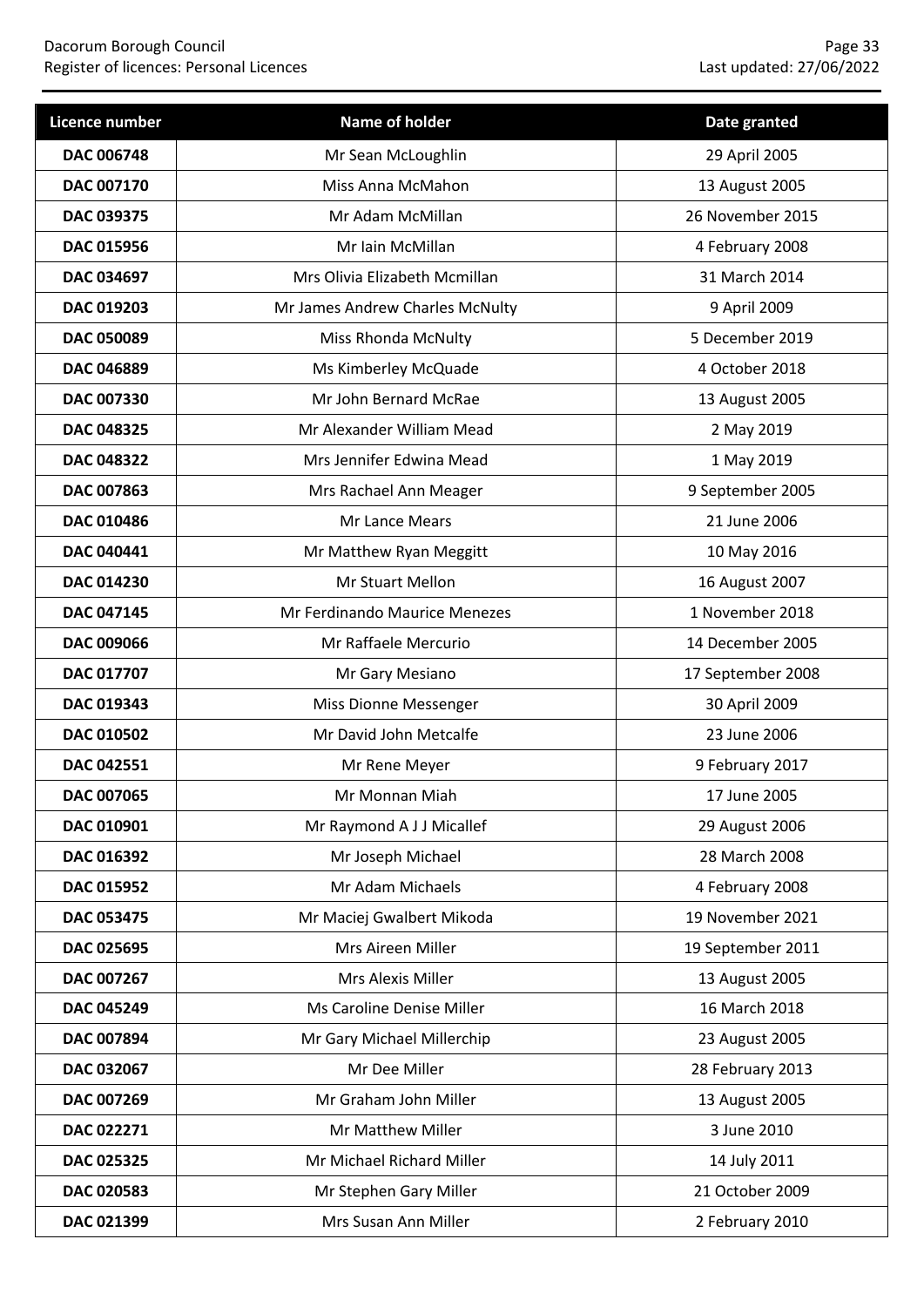| Licence number    | Name of holder                     | Date granted     |
|-------------------|------------------------------------|------------------|
| DAC 029773        | Mrs Tracy Anne Miller              | 25 April 2012    |
| DAC 007264        | Mr Trevor Miller                   | 13 August 2005   |
| <b>DAC 045443</b> | Ms Elizabeth Milligan              | 13 April 2018    |
| DAC 016634        | Mr James Mills                     | 28 April 2008    |
| DAC 010541        | Mr Alan Russell Milsom             | 30 June 2006     |
| DAC 032416        | Mr Laurence Mincham                | 26 April 2020    |
| DAC 007597        | Mr Mehran Miraki                   | 23 August 2005   |
| DAC 034679        | Miss Linda Ann Missenden           | 24 March 2014    |
| DAC 022248        | <b>Miss Neelam Mistry</b>          | 2 June 2010      |
| DAC 034526        | Miss Shoshanna May Mitchell        | 21 February 2014 |
| DAC 010358        | <b>Miss Tina Mitchell</b>          | 16 June 2006     |
| DAC 010126        | Ms Yvonne Lynn Mitchell            | 16 May 2006      |
| DAC 010127        | Miss Angela L Mockett              | 16 May 2006      |
| <b>DAC 047990</b> | Mr Satyam Samat Modhvadia          | 14 March 2019    |
| DAC 031828        | Mr Winston Moffatt                 | 23 January 2013  |
| DAC 007163        | Mr Peter Mole                      | 14 July 2005     |
| <b>DAC 009578</b> | Mr Frederick John Terence Molliter | 27 February 2006 |
| <b>DAC 046948</b> | Miss Amber Louise Molloy           | 11 October 2018  |
| DAC 008896        | Mr Thomas Nicholas Molloy          | 5 December 2005  |
| DAC 018248        | Mr Edward James Monnington         | 1 December 2008  |
| DAC 007308        | <b>Ms Donna Monsees</b>            | 13 August 2005   |
| DAC 009848        | Mrs Helen M Moody                  | 31 March 2006    |
| DAC 049929        | Miss Shannon Courtney Moon         | 15 November 2019 |
| DAC 050781        | Miss Paige Ashley Moore            | 26 March 2020    |
| DAC 009293        | Mr Jonathan Moorey                 | 17 January 2006  |
| <b>DAC 034504</b> | Mr Thomas David Moran              | 18 February 2014 |
| DAC 049672        | Mrs Karima Morello                 | 17 October 2019  |
| DAC 042297        | Mr Andrew John Morgan              | 28 December 2016 |
| DAC 007419        | Mr Charles Morgan                  | 23 August 2005   |
| DAC 029009        | Mr James Alexander Morgan          | 3 January 2012   |
| DAC 048014        | Mr John David Morgan               | 18 March 2019    |
| DAC 019853        | Mrs Claire Morgans                 | 22 July 2009     |
| DAC 048015        | Mrs Tracy Morgan                   | 18 March 2019    |
| DAC 016921        | Mr Madhusudan Natuarlal Morjaria   | 11 June 2008     |
| DAC 029006        | Mr Poojan Morjaria                 | 3 January 2012   |
| DAC 007645        | Mr Ian Cameron Morris              | 31 August 2005   |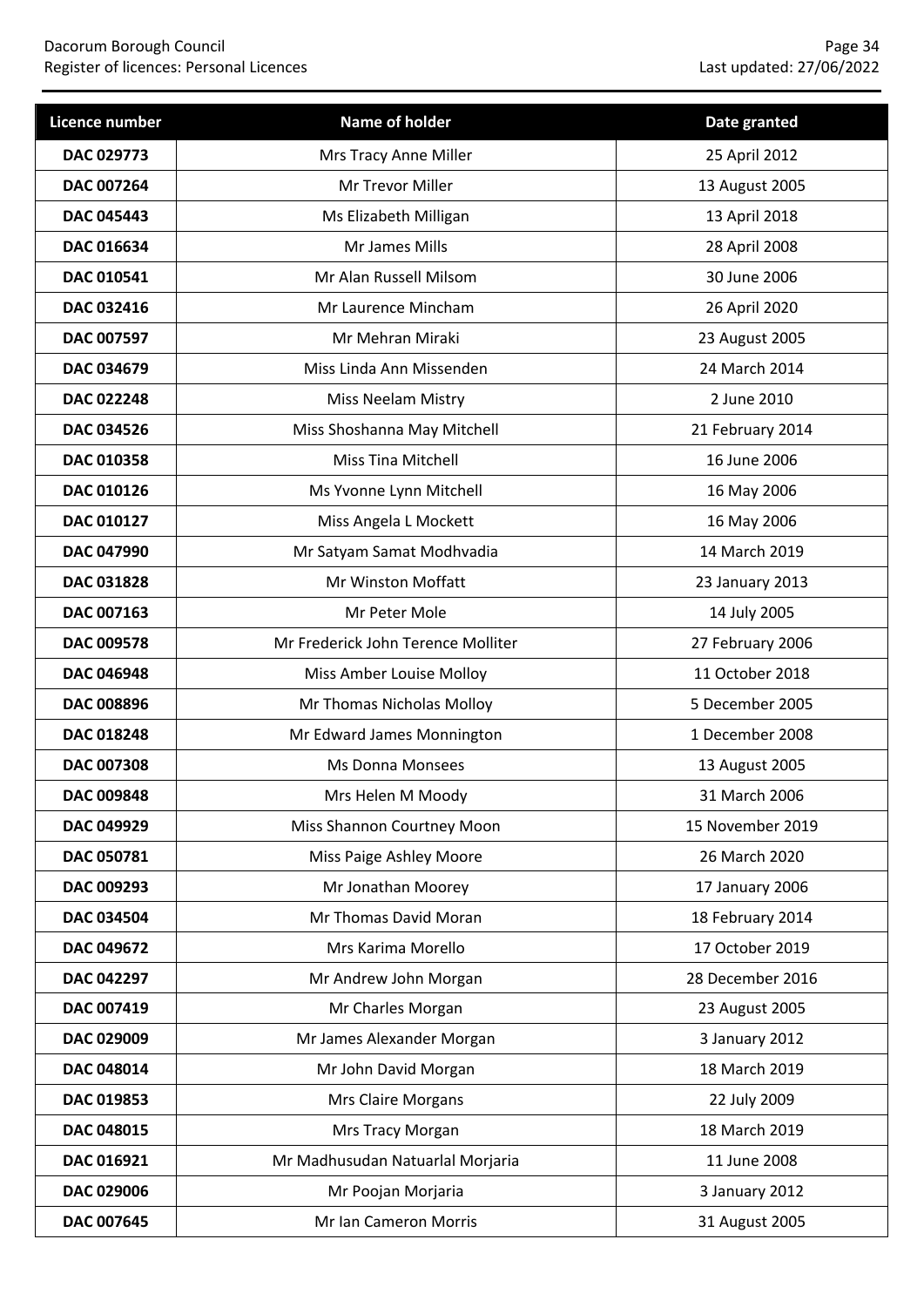| <b>Licence number</b> | Name of holder                           | Date granted      |
|-----------------------|------------------------------------------|-------------------|
| DAC 010755            | Miss Julie Morris                        | 7 August 2006     |
| DAC 032139            | <b>Miss Lauren Morris</b>                | 7 March 2013      |
| DAC 043703            | Ms Sarah Elizabeth Morris                | 31 July 2017      |
| DAC 007479            | Mr Keith George Moss                     | 23 August 2005    |
| DAC 009363            | Mr Jamie Mould                           | 30 January 2006   |
| DAC 009278            | Mrs Nicola Susan Mould                   | 16 January 2006   |
| DAC 006816            | Mr Nicky Mountford                       | 18 May 2005       |
| DAC 007627            | <b>Miss Tina Marie Moxley</b>            | 22 August 2015    |
| DAC 037876            | Mr Alfred Muchikange                     | 30 April 2015     |
| DAC 008521            | Mr Andrew Muchunga                       | 4 November 2005   |
| DAC 013682            | Mr Peter Muckell                         | 12 July 2007      |
| DAC 034900            | Mr Anton Ramith Thalawatta Mudiyanselage | 6 May 2014        |
| DAC 007313            | Ms Victoria Jane Mullings                | 13 August 2005    |
| DAC 041297            | Miss Holleigh Margaret Mullins           | 25 August 2016    |
| DAC 009142            | Mr Ian Muncie                            | 16 January 2006   |
| DAC 007601            | Mr David Munro                           | 23 August 2005    |
| <b>DAC 051443</b>     | Mr Selvaratnam Muralikrishna             | 9 October 2020    |
| DAC 010271            | Mr Antony Murkett                        | 6 June 2006       |
| DAC 053795            | Mr Matthew John Murphy                   | 4 February 2022   |
| DAC 020127            | Mr Kevin Francis Murray                  | 20 August 2009    |
| DAC 050130            | Mr Paul Angus Benjamin Murray            | 10 December 2019  |
| DAC 012093            | Ms Wendy Murray                          | 31 January 2007   |
| DAC 017442            | Mr Badursaman Mustafa                    | 5 August 2008     |
| DAC 029258            | Mr Sowndar Muthusamy                     | 9 February 2012   |
| DAC 029007            | Mr Yusuf Ziya Mutlu                      | 3 January 2012    |
| DAC 043563            | Mr Stephen John Earnshaw Myers           | 12 July 2017      |
| <b>DAC 020008</b>     | Mrs Kerry-Lynn Nabbs                     | 30 July 2009      |
| DAC 052001            | Miss Kamila Nachajova                    | 10 February 2021  |
| DAC 030756            | Mr Arulkumar Nadarajah                   | 29 August 2012    |
| DAC 011134            | Mr Nishant Nagvadia                      | 6 October 2006    |
| DAC 033358            | Mr Gopikrishna Nallanchakravarthi        | 18 September 2013 |
| DAC 013140            | Mrs Mathivathani Nanthakumar             | 5 June 2007       |
| DAC 041934            | Miss Pimnatchaya Narathananon            | 9 November 2016   |
| DAC 038293            | Mr Aaron Nash                            | 12 June 2015      |
| DAC 038445            | Ms Anca Nastase                          | 14 July 2015      |
| DAC 051514            | Mr Mohammed Shafran Mohammed Nawaz       | 20 October 2020   |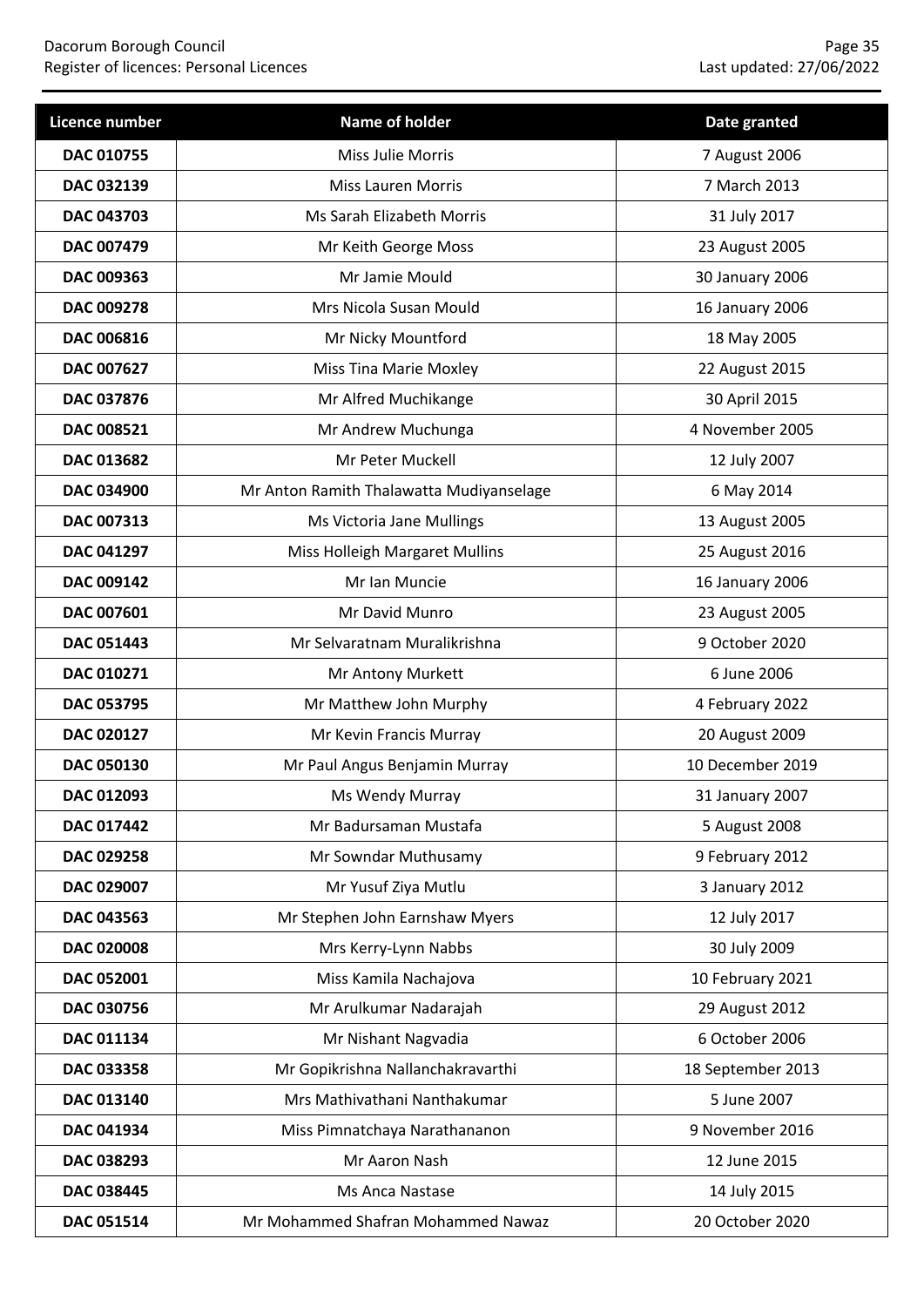| Licence number    | Name of holder                 | Date granted      |
|-------------------|--------------------------------|-------------------|
| DAC 007184        | Mr Michael Anthony Naylor      | 13 August 2005    |
| DAC 021367        | Mrs Barbara Neale              | 27 January 2010   |
| DAC 038862        | Miss Louise Patricia Neale     | 21 September 2015 |
| DAC 016704        | Mr David Nedd                  | 7 May 2008        |
| DAC 007032        | Mr Eng Hock New                | 17 June 2005      |
| <b>DAC 007586</b> | Mr Gordon John New             | 23 August 2005    |
| DAC 034313        | Mr Michael David Newman        | 22 January 2014   |
| DAC 007780        | Miss Teri Newton               | 31 August 2005    |
| <b>DAC 007800</b> | Mr Michael Wah Ching Ngai      | 12 September 2005 |
| <b>DAC 054444</b> | Mr Achoi Ngo                   | 31 May 2022       |
| DAC 038861        | Miss Jenna Louise Nicholls     | 21 September 2015 |
| DAC 009956        | Mr Mark Nicholls               | 13 April 2006     |
| DAC 030403        | Mr Thomas Nicholson            | 5 July 2012       |
| <b>DAC 050945</b> | Miss Kimberley Louise Nield    | 12 June 2020      |
| DAC 008899        | Mr Brian Paul Nixon            | 5 December 2005   |
| DAC 009846        | Mr Mohamed Nizam               | 31 March 2006     |
| DAC 007792        | Mr Simon Grant Eric Noble      | 9 September 2005  |
| <b>DAC 040688</b> | Mr Hamid Reza Noori            | 22 June 2016      |
| DAC 021685        | Mr Andrew Norman               | 16 March 2010     |
| DAC 032819        | Mrs Gillian Norris             | 20 June 2013      |
| <b>DAC 043836</b> | Miss Chloe Amy North           | 18 August 2017    |
| DAC 016993        | Mr Christopher North           | 18 June 2008      |
| <b>DAC 041948</b> | Mr Russell North               | 10 November 2016  |
| DAC 007211        | Mr Thomas Lloyd North          | 13 August 2005    |
| DAC 007210        | Mrs Victoria Mary North        | 13 August 2005    |
| DAC 053476        | Miss Catriona Mary Norton      | 19 November 2021  |
| DAC 013538        | Mr Ian James Norton            | 28 June 2007      |
| DAC 022603        | Mr Daniel Nouari               | 22 July 2010      |
| DAC 015592        | Mr Rachid Nouari               | 5 December 2007   |
| DAC 042534        | Miss Elisa Maria Noviello      | 6 February 2017   |
| DAC 048758        | Mr Ronnie Olof Nyden           | 9 July 2019       |
| DAC 010159        | Mrs Rosemary A Oaten           | 18 May 2006       |
| DAC 032766        | Mr Daniel O'Brien              | 11 June 2013      |
| DAC 021748        | Mr Sean O'Brien                | 25 March 2010     |
| DAC 046178        | Mr William David James O'Brien | 20 June 2018      |
| DAC 046470        | Mr Peter Sylvan Ochser         | 6 August 2018     |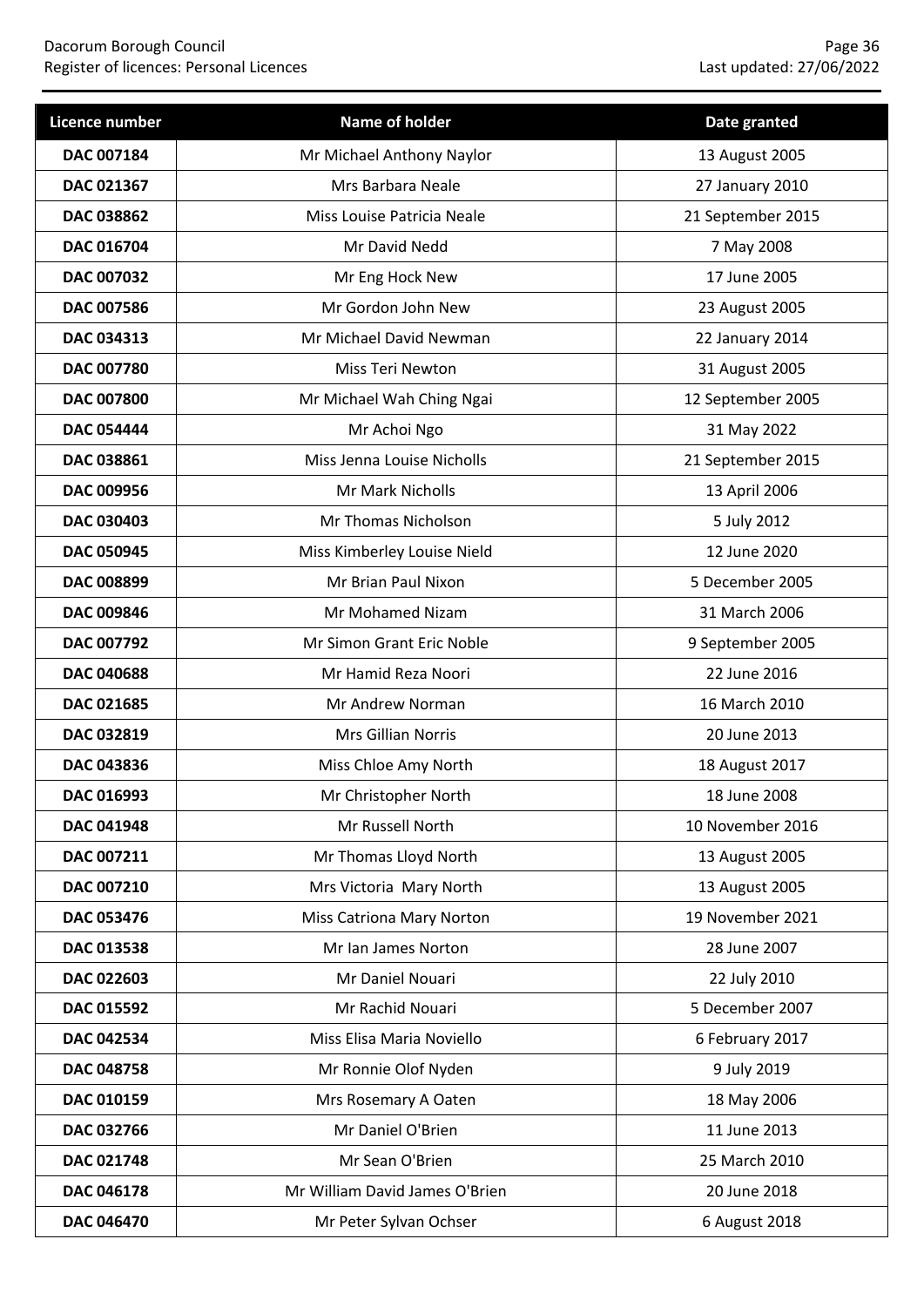| Licence number    | Name of holder                      | Date granted      |
|-------------------|-------------------------------------|-------------------|
| DAC 043699        | Miss Charlotte O'Connell            | 31 July 2017      |
| DAC 044239        | Mr Amit Odedra                      | 18 October 2017   |
| <b>DAC 006895</b> | Mr Naresh Odedra                    | 17 May 2005       |
| DAC 018396        | Miss Heather Odell                  | 15 December 2008  |
| DAC 007839        | Mr Raymond Thomas O'Driscoll        | 28 September 2005 |
| DAC 040003        | Mr Steven Cornelius O'Flynn         | 11 March 2016     |
| DAC 007008        | Mr Timothy O'Gorman                 | 17 June 2005      |
| DAC 018636        | Mr Sola Olubanwo Adeniyi Ogundimu   | 22 January 2009   |
| <b>DAC 044116</b> | Ms Christine Louise O'Hagan         | 2 October 2017    |
| DAC 015561        | Mr Andrew John O'Keeffe             | 30 November 2007  |
| DAC 037855        | Mrs Amanda Jane Okonski             | 28 April 2015     |
| DAC 036946        | Miss Sophie Olah                    | 17 December 2014  |
| DAC 007064        | Mrs Betty Oldland                   | 17 June 2005      |
| DAC 008761        | Mr Anthony Mario O'Neil             | 30 November 2005  |
| DAC 012302        | Ms Caroline Tina O'Neill            | 28 February 2007  |
| DAC 009575        | Mr Darragh Paul O'Neill             | 22 August 2005    |
| DAC 038822        | Mr Edward Oliver O'Neill            | 14 September 2015 |
| DAC 025946        | Mr Jeremy Scott O'Neill             | 17 October 2011   |
| DAC 007619        | Mr John Ambrose O'Neill             | 2 September 2005  |
| DAC 012303        | Miss Tania Mary O'Neill             | 28 February 2007  |
| DAC 053377        | Mr Celestine Ononye                 | 3 November 2021   |
| DAC 021138        | Mr Eamonn O'Reilly                  | 4 January 2010    |
| DAC 007344        | Ms Cheryl Ann O'Riordan             | 12 September 2005 |
| DAC 029425        | Miss Annabel Osborne-Kirby          | 29 February 2012  |
| DAC 040049        | Ms Kerry Patricia Osborne           | 11 March 2016     |
| DAC 007276        | Mrs Louise Osborn                   | 13 August 2005    |
| DAC 017555        | Mrs Danuta O'Shaughnessy            | 21 August 2008    |
| DAC 017554        | Mr Joseph Martin O'Shaughnessy      | 21 August 2008    |
| DAC 032596        | Miss Mairead O'Shea                 | 21 May 2013       |
| DAC 006891        | Mr Timothy O'Sullivan               | 17 June 2005      |
| DAC 035469        | Mr Timothy Mark Overington-Hickford | 25 July 2014      |
| DAC 006784        | Mrs Gillian Oxley                   | 9 May 2005        |
| DAC 016533        | Mr Volkan Ozcan                     | 16 April 2008     |
| DAC 016109        | Mr Gary Lee Padmore                 | 22 February 2008  |
| DAC 007809        | Miss Samantha Julie Page            | 5 September 2005  |
| DAC 023450        | Ms Deborah Palmer                   | 18 October 2010   |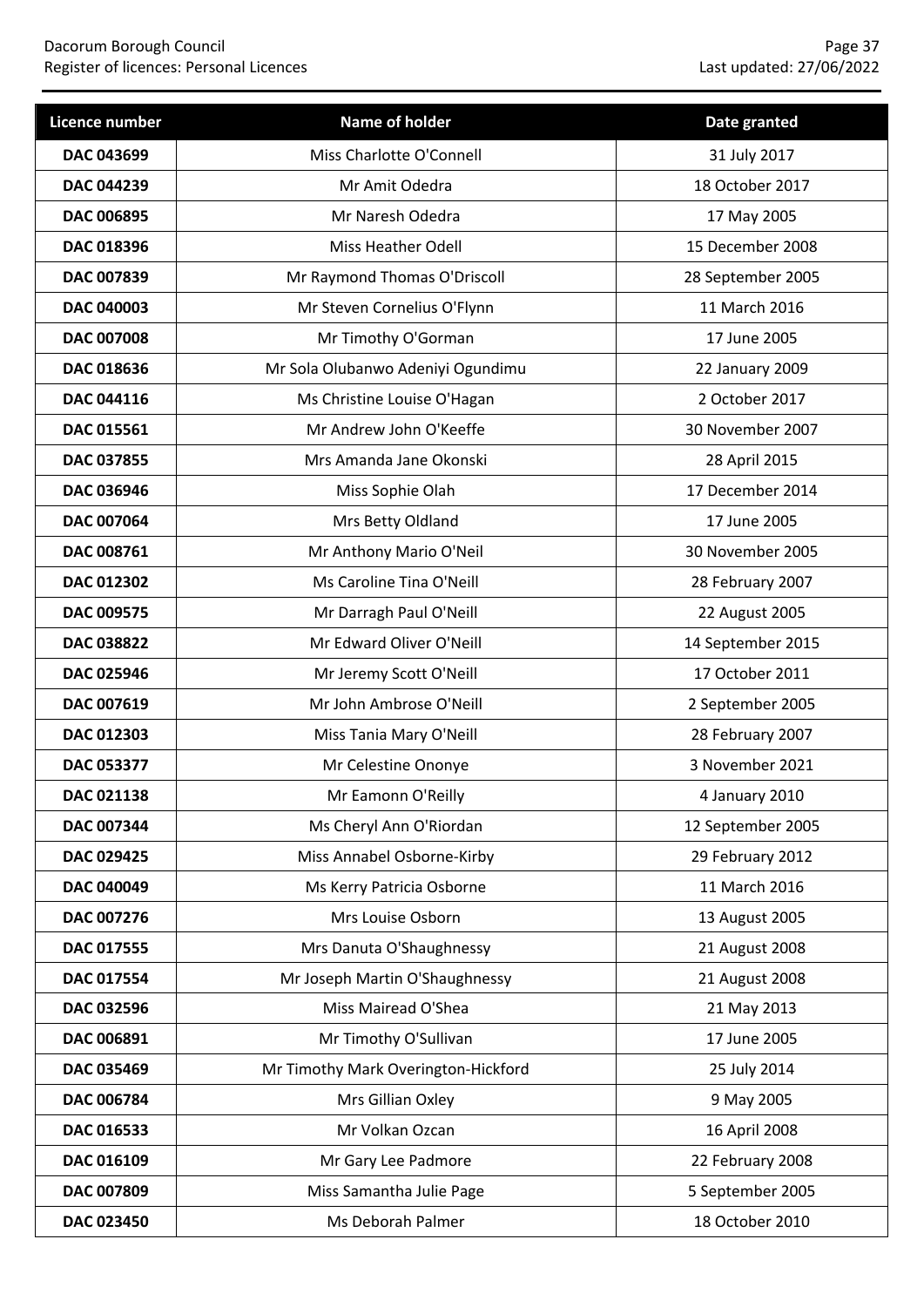| Licence number    | Name of holder                    | Date granted      |
|-------------------|-----------------------------------|-------------------|
| <b>DAC 040750</b> | Mr Vassos Panayi                  | 30 June 2016      |
| DAC 029261        | Mrs Paramjit Panesar              | 9 February 2012   |
| <b>DAC 013252</b> | Mr Sreedharan Ambadi Panikkasseri | 12 June 2007      |
| DAC 029448        | Mr Andrew Papworth                | 6 March 2012      |
| DAC 029209        | Mr Ramcreet Pariag                | 24 January 2012   |
| DAC 025381        | Mr Michael Paris                  | 21 July 2011      |
| DAC 017510        | Mr Daniell James Park             | 15 August 2008    |
| <b>DAC 044198</b> | Miss Jasmine Sarah Parker         | 11 October 2017   |
| DAC 009275        | Ms Lauren Joan Parker             | 13 January 2006   |
| DAC 042556        | Miss Abigail Jane Parkins         | 7 February 2017   |
| DAC 030791        | Mr Jonathan Paul Park             | 6 September 2012  |
| DAC 035612        | Mr Brian Parks                    | 15 August 2014    |
| DAC 016378        | Mr Biraj Chhaganlal Parmar        | 27 March 2008     |
| DAC 016024        | Mr Andrew Parr                    | 14 February 2008  |
| DAC 007107        | Mrs Tracy Parrott                 | 17 June 2005      |
| DAC 014154        | Mrs Angela Parry                  | 10 August 2007    |
| DAC 043698        | Miss Ashleigh Parsons             | 31 July 2017      |
| <b>DAC 013500</b> | Mrs Alpa Patel                    | 26 June 2007      |
| DAC 021067        | Mr Anit Patel                     | 16 December 2009  |
| DAC 007789        | Mr Bhasker Patel                  | 31 August 2005    |
| DAC 019202        | Mr Chirag Patel                   | 8 April 2009      |
| DAC 035524        | Miss Christina Patel              | 7 August 2014     |
| DAC 020087        | Mr Dharmesh Patel                 | 13 August 2009    |
| DAC 053091        | Mrs Dimpalben Manish Patel        | 28 September 2021 |
| DAC 007296        | Mrs Dipti Patel                   | 13 August 2005    |
| DAC 045312        | Mrs Divyalata Vinit Patel         | 27 March 2018     |
| DAC 007221        | Mr Govind Maganbhai Patel         | 13 August 2005    |
| DAC 007830        | Mr Harischandra C. Patel          | 23 August 2005    |
| DAC 045747        | Miss Heatel Premji Patel          | 2 May 2018        |
| DAC 021746        | Mr Hemal Patel                    | 31 March 2010     |
| DAC 006814        | Mr Janyantilal Patel              | 9 May 2005        |
| DAC 008567        | Mr Jass Patel                     | 21 November 2005  |
| DAC 029855        | Mrs Jaya Parbat Patel             | 8 May 2012        |
| <b>DAC 008600</b> | Mrs Jayshree Patel                | 3 November 2005   |
| DAC 007335        | Mr Jitendra Shantilal Patel       | 13 August 2005    |
| DAC 007295        | Mr Kishorekant Patel              | 12 September 2005 |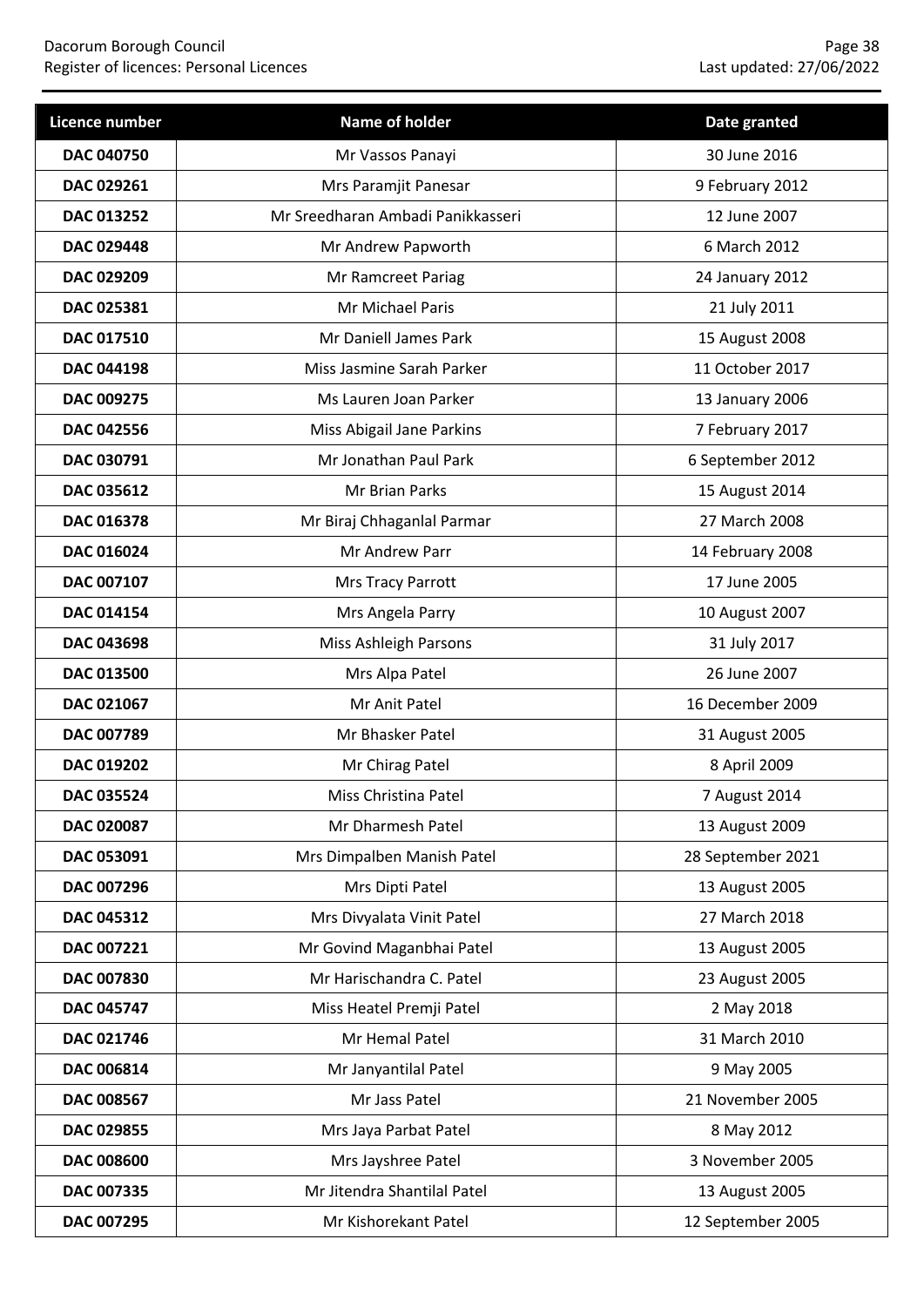| Licence number    | Name of holder                  | Date granted      |
|-------------------|---------------------------------|-------------------|
| <b>DAC 053190</b> | Mr Manish Bharatkumar Patel     | 28 September 2021 |
| DAC 029886        | Mr Nalin Patel                  | 11 May 2012       |
| DAC 017979        | Mr Rajesh Patel                 | 24 October 2008   |
| DAC 029883        | Mrs Reenaben Nalinbhai Patel    | 11 May 2012       |
| DAC 007678        | Mr Rohit Ramanbhai Patel        | 23 August 2005    |
| DAC 024654        | Mr Shailesh Patel               | 1 April 2011      |
| DAC 007713        | Mr Bipin Vrajlal Pathak         | 23 August 2005    |
| DAC 030846        | Mr Nicholas James Patmore       | 19 September 2012 |
| DAC 042151        | Miss Rebecca Paton              | 6 December 2016   |
| DAC 039571        | Mr Iosif C Patraucean           | 21 December 2015  |
| DAC 007244        | Ms Ellie Patterson              | 13 August 2005    |
| DAC 009562        | <b>Miss Sharon Patterson</b>    | 24 February 2006  |
| DAC 032414        | Mr Antonio Pavone               | 26 April 2013     |
| DAC 015537        | Mr Michael Payne                | 28 November 2007  |
| <b>DAC 006525</b> | Mr Justin Ned Peacock           | 29 April 2005     |
| DAC 007288        | Mrs Sylvia Peacock              | 13 August 2005    |
| DAC 051452        | Mrs Cheryl Jane Pearce          | 12 October 2020   |
| DAC 008515        | Mrs Claire Marie Pearce         | 7 November 2005   |
| DAC 021285        | Mr Dean Geoffrey Pearce         | 18 January 2010   |
| DAC 016083        | Mrs Amanda Susan Pearson        | 20 February 2008  |
| DAC 033353        | Ms Deborah Pearson              | 17 September 2013 |
| DAC 007217        | Mr Peter Clement Pearson        | 13 August 2005    |
| <b>DAC 044245</b> | Miss Lara Jade Peasnell         | 18 October 2017   |
| DAC 020049        | Mr Robert Peche                 | 7 August 2009     |
| DAC 040046        | Mr Edward Charles Peck          | 11 March 2016     |
| DAC 053213        | Miss Kelly Ann Pedlar           | 5 October 2021    |
| DAC 012324        | Mr Andrew James Pegg            | 5 March 2007      |
| DAC 009474        | Mr Nicholas Ross Pembroke       | 10 February 2006  |
| DAC 007805        | Mr David George Penfold         | 9 September 2005  |
| DAC 035276        | Mr Ryan Pennell                 | 19 June 2014      |
| DAC 018776        | Miss Carla Margaret Perrotton   | 16 February 2009  |
| DAC 043911        | Miss Melissa Sarah Perry        | 31 August 2017    |
| DAC 046579        | Ms Melissa Persson              | 20 August 2018    |
| DAC 048328        | Miss Paola Francesca Pertichini | 2 May 2019        |
| DAC 043021        | Mr Darrell Stuart Peter         | 21 April 2017     |
| DAC 042539        | Miss Gloriya Petkova            | 6 February 2017   |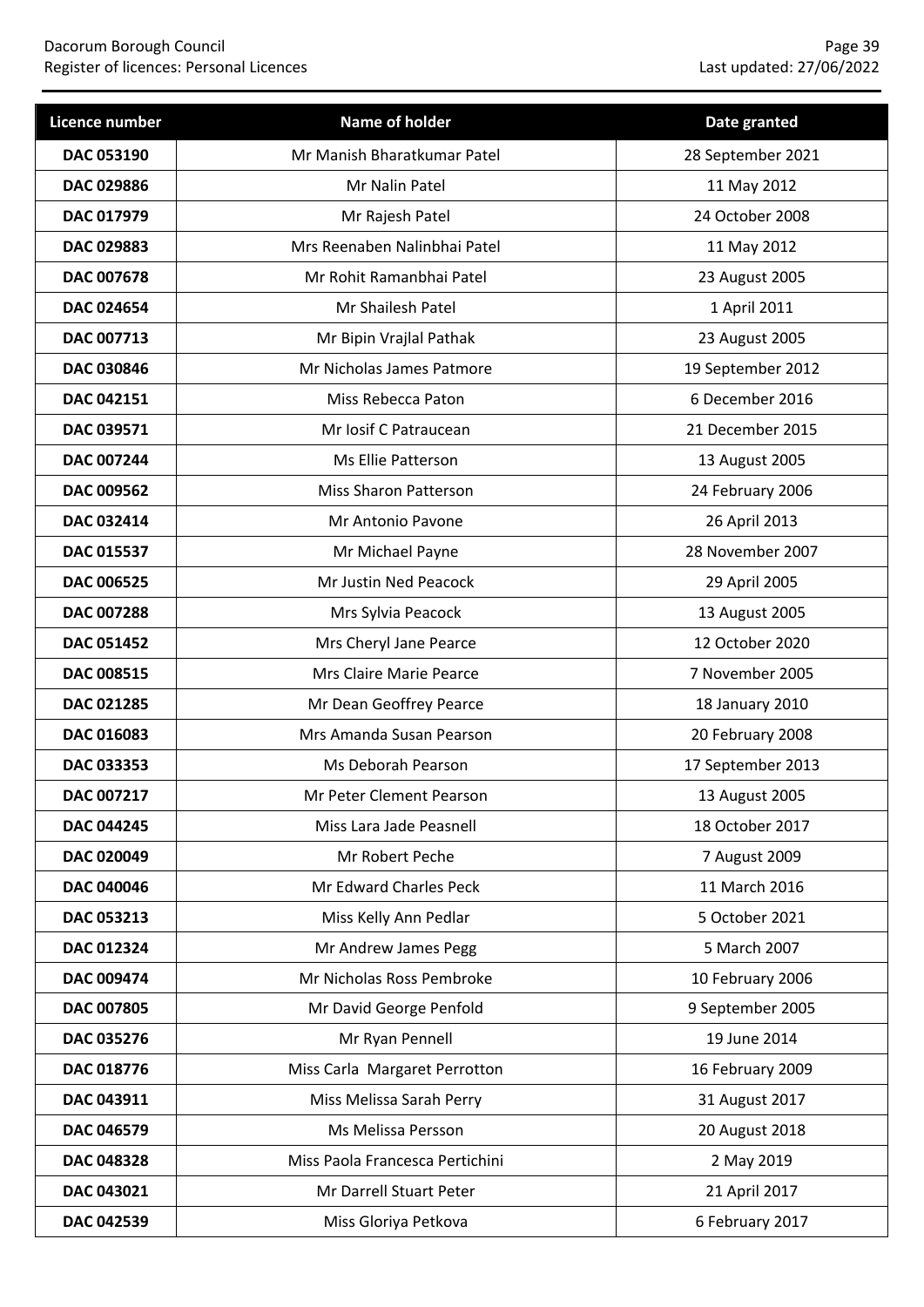| Licence number    | Name of holder              | Date granted      |
|-------------------|-----------------------------|-------------------|
| <b>DAC 054400</b> | Mr Dragos Petrea            | 24 May 2022       |
| DAC 016359        | Mr Christopher Phillips     | 26 March 2008     |
| <b>DAC 048445</b> | Mrs Claudia Ann Phillips    | 21 May 2019       |
| DAC 013778        | Mr Daniel Morris Phillips   | 17 July 2007      |
| DAC 029786        | Miss Jessica Ann Phillips   | 26 April 2012     |
| DAC 007679        | Mr John Phillips            | 23 August 2005    |
| DAC 034146        | Mr Tom Edward Phillips      | 17 December 2013  |
| DAC 009670        | Mr Christopher John Philpot | 8 March 2006      |
| DAC 048482        | Mr Colin Edward Philpott    | 24 May 2019       |
| DAC 014776        | Mr Sayan Photjanatkomon     | 24 September 2007 |
| DAC 020389        | Ms Catherine Pickard        | 28 September 2009 |
| DAC 022237        | Mrs Stephanie Pilgrim       | 28 May 2010       |
| <b>DAC 008730</b> | Mr John F Pilkington        | 22 November 2005  |
| <b>DAC 034208</b> | Ms Chloe Pinnock            | 6 January 2014    |
| <b>DAC 050580</b> | Mr Steven Lee Platten       | 24 February 2020  |
| DAC 025317        | Miss Rebeka Afroze Polly    | 13 July 2011      |
| DAC 032925        | Mr Russell James Potlin     | 8 July 2013       |
| DAC 034372        | Mr Thomas Potter            | 3 February 2014   |
| DAC 008861        | Ms Karen Potts              | 30 November 2005  |
| DAC 038304        | Mr Richard Potzesny         | 16 June 2015      |
| <b>DAC 051421</b> | Mr Gary Poultney            | 7 October 2020    |
| DAC 031605        | Miss Kelly Marie Poulton    | 11 December 2012  |
| DAC 032658        | Mr Jonathan Emerton Pound   | 3 June 2013       |
| DAC 035326        | Mr Glenn Povey              | 2 July 2014       |
| DAC 025093        | Miss Beth Powell            | 7 June 2011       |
| DAC 007708        | Mr Dennis Fitzroy Powell    | 31 August 2005    |
| DAC 007653        | Ms Cathy Power              | 12 September 2005 |
| DAC 009503        | Mrs Deborah Poyner          | 15 February 2006  |
| DAC 007709        | Mr Richard Poyner           | 31 August 2005    |
| DAC 031714        | Miss Rosie Poynter          | 27 December 2012  |
| DAC 037370        | Mrs Sarah Alexandra Poynter | 18 February 2015  |
| DAC 020605        | Mr David Gareth Poynton     | 23 October 2009   |
| <b>DAC 007770</b> | Mr Gurunathan Prapaharan    | 9 September 2005  |
| DAC 037857        | Mrs Barbara Prearo          | 28 April 2015     |
| DAC 010830        | Mr Stephen Robert Preece    | 11 August 2006    |
| DAC 009564        | Mr Ian Price                | 24 February 2006  |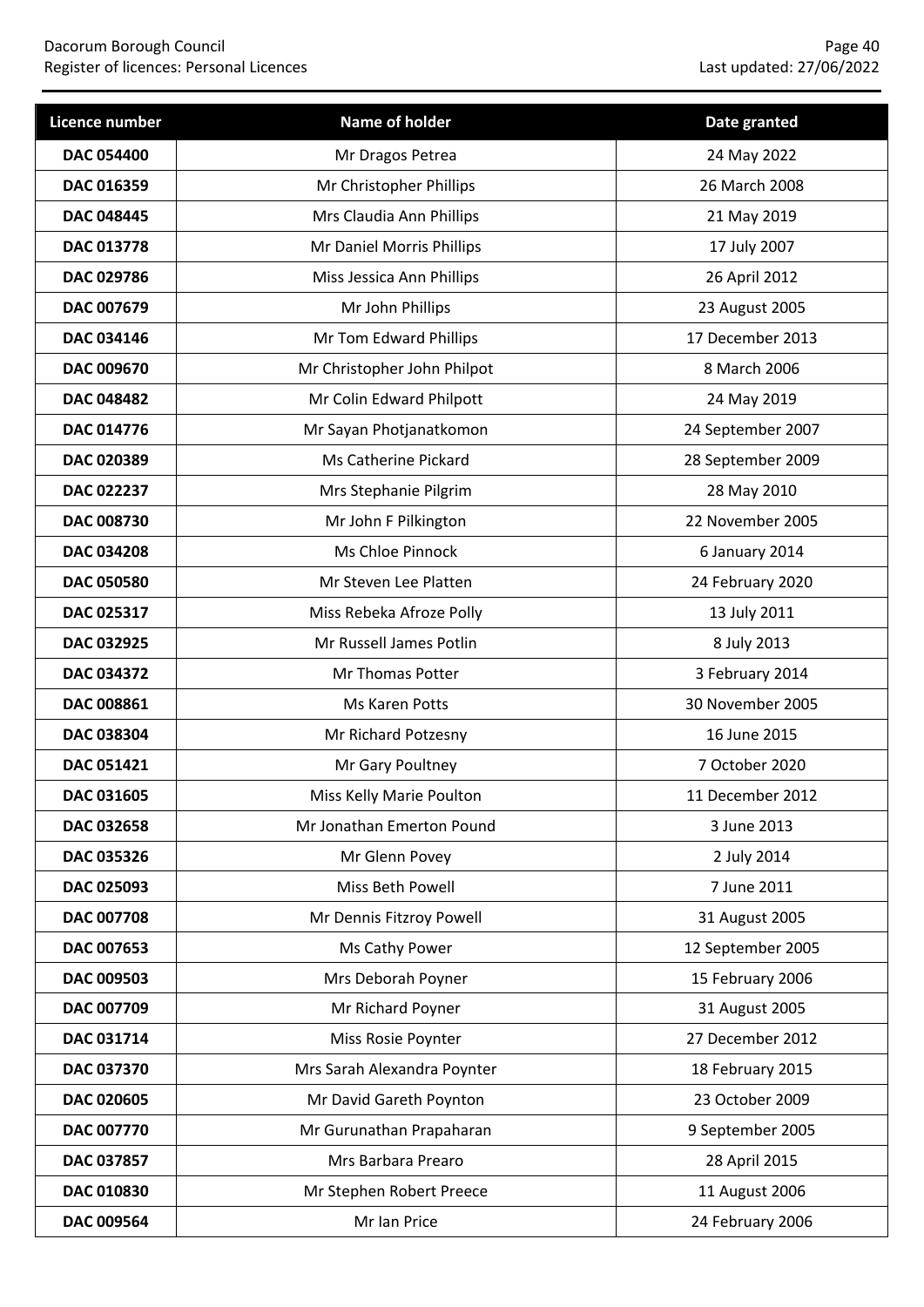| Licence number    | <b>Name of holder</b>               | Date granted      |
|-------------------|-------------------------------------|-------------------|
| DAC 007851        | Mr Mark Pringle                     | 9 September 2005  |
| DAC 035775        | Miss Julia Fiona Pritchard          | 1 September 2014  |
| <b>DAC 052074</b> | Ms Margaret Anna Procopi            | 22 February 2021  |
| DAC 019380        | Mrs Amy Proctor                     | 7 May 2009        |
| DAC 039222        | Mr Martin Prokopec                  | 6 November 2015   |
| DAC 015413        | Miss Yovonda Prophet                | 19 November 2007  |
| DAC 032637        | Mr Stephen John Proudfoot           | 30 May 2013       |
| DAC 007291        | Miss Toey Puangpila                 | 13 August 2005    |
| DAC 007493        | Mrs Carol Mary Puddephatt           | 24 August 2005    |
| DAC 042888        | Mr Darren Pugh                      | 3 April 2017      |
| DAC 033422        | Mr Abdul Azeez Haris Pulikkal       | 1 October 2013    |
| DAC 007214        | Mr Ian Pulis                        | 14 August 2005    |
| DAC 043097        | Mr George Purcel                    | 4 May 2017        |
| <b>DAC 047103</b> | Mr Matthew David Purcell            | 26 October 2018   |
| DAC 041868        | Miss Rowena Eileen Elizabeth Purdie | 12 October 2016   |
| DAC 032356        | Miss Sarah Louise Purdy             | 17 April 2013     |
| DAC 007467        | Mr Ryan Dominic Pusey               | 17 January 2006   |
| DAC 034653        | Mr Russell Keith Putnam             | 14 March 2014     |
| DAC 051870        | Mr Daniel Jon Pykett                | 6 January 2021    |
| DAC 031193        | Mr Abdur Rahman                     | 30 October 2012   |
| DAC 027600        | Mr Roy Thomas Rainbow               | 8 December 2011   |
| DAC 031962        | Mr Ricky Roy Raines                 | 12 February 2013  |
| DAC 031156        | Mr Gowseekan Rajaratnam             | 23 October 2012   |
| DAC 048011        | Miss Dace Rakauska                  | 18 March 2019     |
| DAC 020824        | Miss Emilia Ramotowska              | 17 November 2009  |
| DAC 046276        | Mr Robin Rana                       | 10 July 2018      |
| DAC 011495        | Mrs Gillian C Rance                 | 22 November 2006  |
| DAC 018791        | Mrs Kate Rance                      | 17 February 2009  |
| DAC 039035        | Miss Rosie Rance                    | 7 October 2015    |
| DAC 014375        | Mr Christopher Ransley              | 24 August 2007    |
| DAC 048906        | Mrs Linda Ranson                    | 29 July 2019      |
| DAC 014829        | Mr Heider Rasheed                   | 26 September 2007 |
| DAC 048725        | Mr Matthew Rasiah                   | 2 July 2019       |
| DAC 051191        | Miss Naomi Jane Ratcliffe           | 20 August 2020    |
| DAC 024423        | Mr Grant Ravenscroft                | 1 March 2011      |
| DAC 021573        | Mrs Chadaphon Rawanghet             | 26 February 2010  |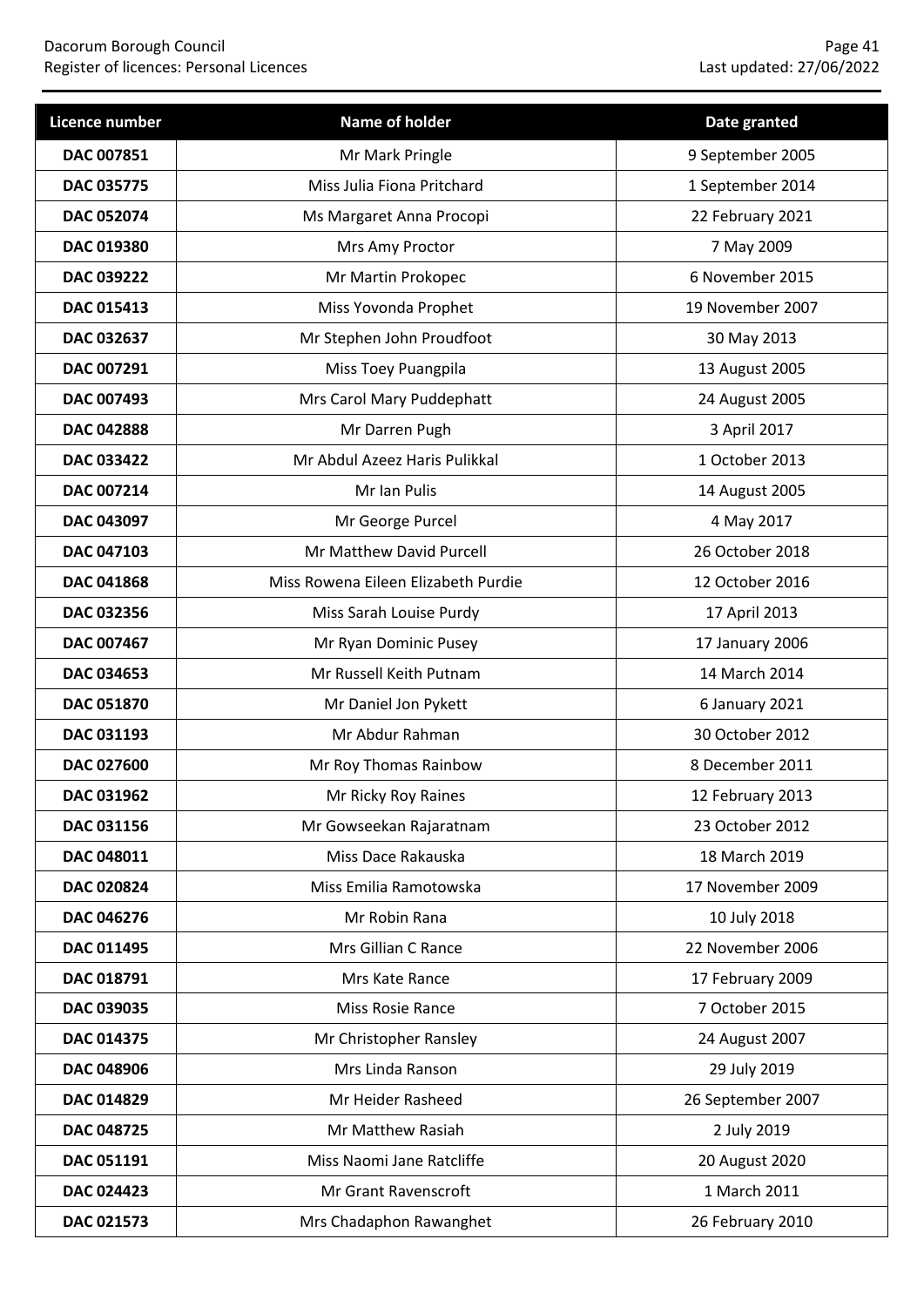| Licence number    | Name of holder               | Date granted     |
|-------------------|------------------------------|------------------|
| <b>DAC 049655</b> | Miss Nicola Marie Rawdon     | 15 October 2019  |
| DAC 040727        | Miss Aishah Razaq            | 27 June 2016     |
| DAC 044909        | Mr Charles Robert Read       | 26 January 2018  |
| DAC 043954        | Mr Daryl Lee Reading         | 5 September 2017 |
| DAC 007294        | Ms Heidi Ann Reavley         | 13 August 2005   |
| DAC 042644        | Mr Sean Paul Redmond         | 20 February 2017 |
| DAC 007842        | Mr Brian Reed                | 5 September 2005 |
| DAC 007331        | Mr Martin Robin Reed         | 13 August 2005   |
| DAC 039496        | <b>Miss Charlotte Rees</b>   | 8 December 2015  |
| DAC 048423        | Mr David John Rees           | 15 May 2019      |
| DAC 021574        | Mr Steven Rees               | 26 February 2010 |
| DAC 007011        | Mr Jonathan K Reeves         | 17 June 2005     |
| DAC 007031        | Mrs Rebecca Louise Reeves    | 17 June 2005     |
| DAC 014227        | Mrs Alison Reid-Davies       | 16 August 2007   |
| <b>DAC 018808</b> | Mr George Reid               | 19 February 2009 |
| DAC 033386        | Mrs Jennifer Anne Reilly     | 29 October 2012  |
| DAC 019813        | Mr Alvaro JR Remigio         | 14 July 2009     |
| DAC 011541        | Mr Joseph Manuel Rey         | 28 November 2006 |
| DAC 007834        | Miss Gemma Reynolds          | 5 September 2005 |
| DAC 034832        | Miss Emma Lucy Richards      | 17 April 2014    |
| DAC 015056        | Miss Helen Richards          | 25 October 2007  |
| <b>DAC 045245</b> | Mr Jack William Richards     | 16 March 2018    |
| DAC 024213        | Miss Miranda Richards        | 25 January 2011  |
| DAC 022184        | Mr Adam Steven Richardson    | 21 May 2010      |
| DAC 010198        | Miss Elaine Richardson       | 24 May 2006      |
| DAC 007622        | Mr Andrew Charles Rickett    | 20 July 2005     |
| DAC 007804        | Mrs Patricia Rickett         | 25 August 2005   |
| DAC 022259        | Mr Daren Rider               | 2 June 2010      |
| DAC 022257        | Mrs Sarah Rider              | 2 June 2010      |
| DAC 054440        | Mrs Anne-Marie Claire Ridler | 31 May 2022      |
| DAC 016488        | Mr Guy P G Riley             | 9 April 2008     |
| DAC 050951        | Mr Nathan Benjamin Ringel    | 16 June 2020     |
| DAC 048411        | Mr Stephen Warren Rixon      | 14 May 2019      |
| DAC 007131        | Ms Jennifer Robbins          | 14 July 2005     |
| DAC 009882        | Mr Kevin Roberts             | 4 April 2006     |
| DAC 025444        | Mr Terence Peter Roberts     | 29 July 2011     |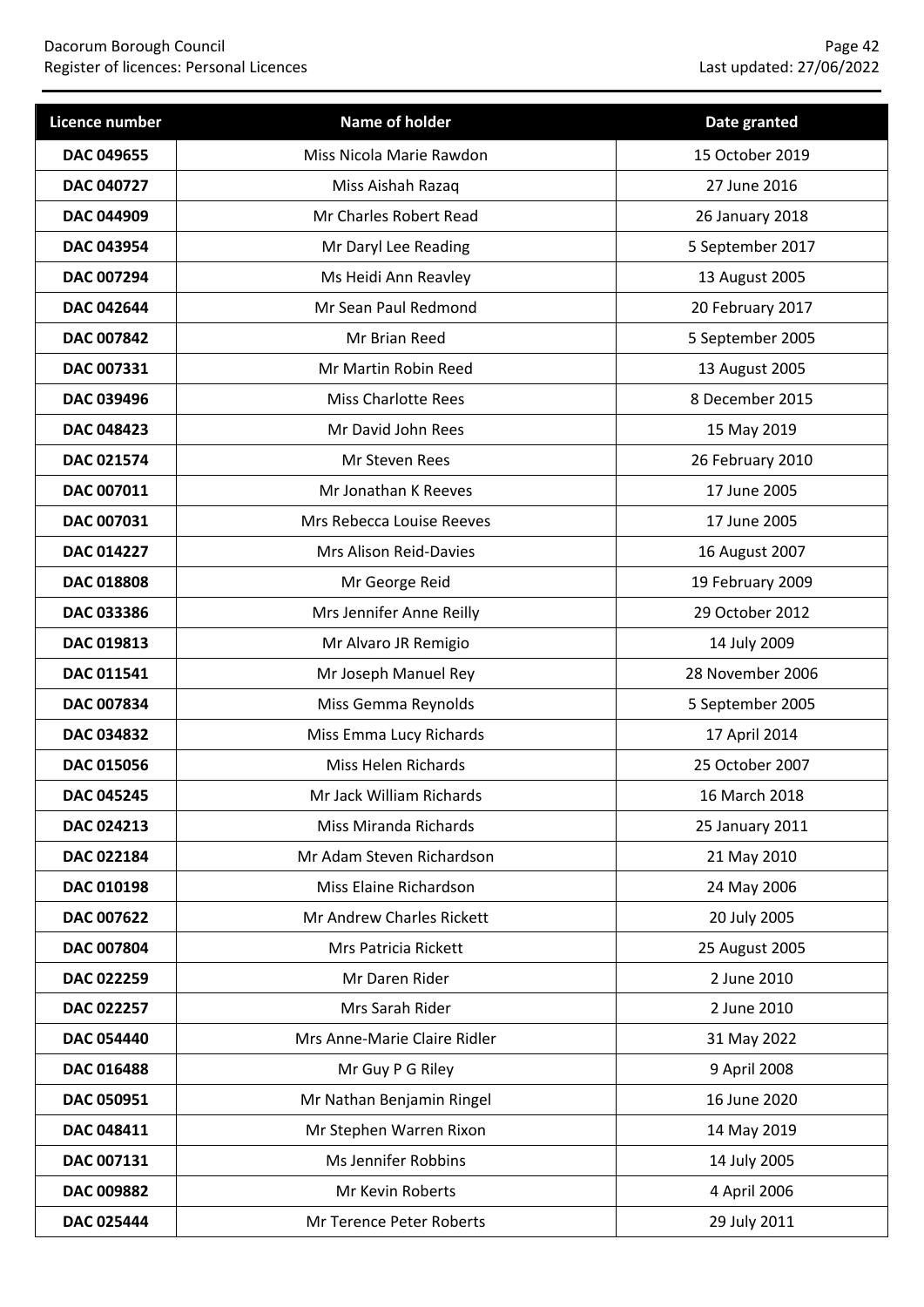| Licence number    | Name of holder                  | Date granted      |
|-------------------|---------------------------------|-------------------|
| <b>DAC 045247</b> | Miss Lucy Leanne Robins         | 16 March 2018     |
| DAC 046465        | Miss Grace Lilie Robinson       | 6 August 2018     |
| <b>DAC 050626</b> | Miss Hannah Robinson            | 27 February 2020  |
| DAC 023674        | Ms Helen Robinson               | 15 November 2010  |
| DAC 007062        | Mr John Reginald Robinson       | 17 June 2005      |
| DAC 007102        | Mr Jeremiah Fintan Roche        | 13 August 2005    |
| DAC 025383        | Mr Warren David Rochford        | 21 July 2011      |
| DAC 010826        | Mr John James Rodden            | 11 August 2006    |
| DAC 022632        | Mr Graham Anthony Rodrigoe      | 28 July 2010      |
| DAC 024791        | Mr Gary Rogers                  | 21 April 2011     |
| DAC 007069        | Mr Reginald Charles Rogers      | 17 June 2005      |
| DAC 053882        | Mr Constantin Roman             | 17 February 2022  |
| DAC 009699        | Mr Job A Rombout                | 13 March 2006     |
| DAC 009615        | Miss Kerry V Rorke              | 6 March 2006      |
| <b>DAC 054124</b> | Miss Faith Ross                 | 1 April 2022      |
| DAC 010500        | Mr Matthew Ross                 | 22 June 2006      |
| DAC 007677        | Mr Kleanthis Roussos            | 25 August 2005    |
| DAC 049324        | Miss Elise Hannah Routledge     | 2 September 2019  |
| DAC 010558        | Mrs Jean Rowe                   | 5 July 2006       |
| DAC 042770        | Ms Avril Louise Rowland         | 10 March 2017     |
| DAC 037555        | Miss Elisa Alexandra Roxborough | 6 March 2015      |
| DAC 041590        | Mr Paul Rozelaar                | 29 September 2016 |
| DAC 039075        | Miss Katie Louise Rugg          | 14 October 2015   |
| DAC 016487        | Mrs Valerie Rumsey              | 9 April 2008      |
| DAC 025945        | <b>Miss Rachel Rundell</b>      | 17 October 2011   |
| DAC 039551        | Mr David Ruse                   | 17 December 2015  |
| DAC 033235        | Mrs Emma Marie Russell          | 3 September 2013  |
| DAC 040043        | Mr Garry Russell                | 10 March 2016     |
| DAC 014370        | Mr Mark Patrick Russell         | 23 August 2007    |
| DAC 047526        | Mrs Laura Russ                  | 20 December 2018  |
| DAC 007550        | Mr Antonio Russo                | 23 August 2005    |
| DAC 025944        | Mr Mark Rutherford              | 14 October 2011   |
| DAC 049194        | Mr Lee Michael Rutland          | 6 August 2019     |
| DAC 040693        | Mr James Henry Daniel Rutledge  | 22 June 2016      |
| DAC 049656        | Mr Michael John Ryan            | 16 October 2019   |
| DAC 048903        | Mrs Michele Ryan                | 29 July 2019      |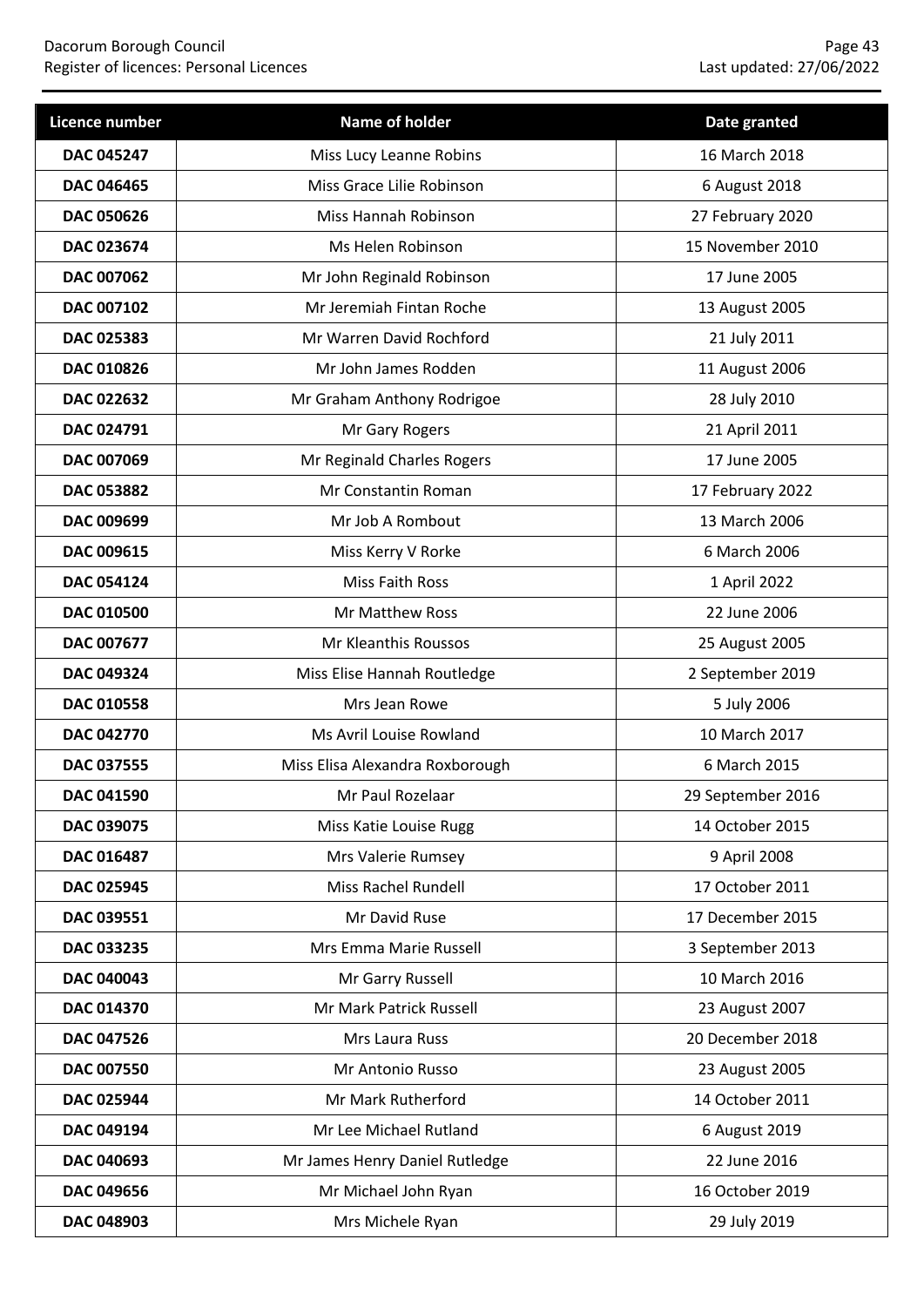| Licence number    | Name of holder                  | Date granted      |
|-------------------|---------------------------------|-------------------|
| DAC 007424        | Mrs Wendy Pamela Ryan           | 12 September 2005 |
| DAC 053640        | Miss Kerry Lynn Ryder           | 21 December 2021  |
| <b>DAC 054550</b> | Mrs Sutharsana Sabesan          | 21 June 2022      |
| DAC 042070        | Miss Georgina Sabio-Jimenez     | 24 November 2016  |
| DAC 043730        | Miss Carina Ruella De Sa        | 3 August 2017     |
| DAC 007414        | Mr Jacques Sade                 | 15 August 2005    |
| DAC 030553        | Mr Michael Sainsbury            | 23 July 2012      |
| DAC 017503        | Mr Peter Salo                   | 14 August 2008    |
| DAC 021170        | Mr Mohamed Nilam Abdul Samad    | 7 January 2010    |
| DAC 019416        | Mr Mohamed Akram Mohamed Sameem | 13 May 2009       |
| DAC 032035        | Mr Grant Adam Sanders           | 22 February 2013  |
| <b>DAC 051800</b> | Mr James Stephen Sanders        | 10 December 2020  |
| DAC 007585        | Miss Lisa Jane Sanders          | 23 August 2005    |
| DAC 010932        | Mr Gary Sandford                | 22 September 2006 |
| DAC 007166        | Mr Fausto De Santis             | 15 August 2005    |
| DAC 051799        | Mr Selladurai Saravanbavan      | 10 December 2020  |
| DAC 007460        | Miss Maria Sarrate              | 12 September 2005 |
| DAC 049691        | Mr Jean Marius Camil Sasu       | 21 October 2019   |
| DAC 046067        | Mrs Thiruveny Satheeskumar      | 7 June 2018       |
| DAC 016628        | Mr Steven John Savery           | 12 September 2005 |
| DAC 021637        | Mrs Deborah Jane Sawyer         | 8 March 2010      |
| <b>DAC 047560</b> | Mr Antonio Scamardella          | 3 January 2019    |
| DAC 017587        | Mr Desmond Scarboro             | 29 August 2008    |
| DAC 035219        | Mr Jay Anthony Scarborough      | 10 June 2014      |
| DAC 007293        | Mr Anthony Edward Scarff        | 15 August 2005    |
| <b>DAC 052003</b> | Mr Russell Patrick Scarman      | 10 February 2021  |
| DAC 039820        | Miss Eireen Helga Schmeisser    | 4 February 2016   |
| DAC 019105        | Mr Patrick Hugh Schneiders      | 3 March 2009      |
| DAC 034670        | Mrs Agnieszka Nina Schofield    | 20 March 2014     |
| DAC 024860        | Mr Sjoerd Schuurmans            | 9 May 2011        |
| DAC 014604        | Miss Jillian P Scott            | 6 September 2007  |
| DAC 052174        | Mr Martin Andrew Scott          | 16 March 2021     |
| DAC 040628        | Mrs Anita Jane Scottow          | 14 June 2016      |
| DAC 048507        | Mr Robert James Scott           | 30 May 2019       |
| DAC 021910        | Miss Laura Joanne Seal          | 16 April 2010     |
| DAC 031960        | Miss Nicola Claire Sear         | 12 February 2013  |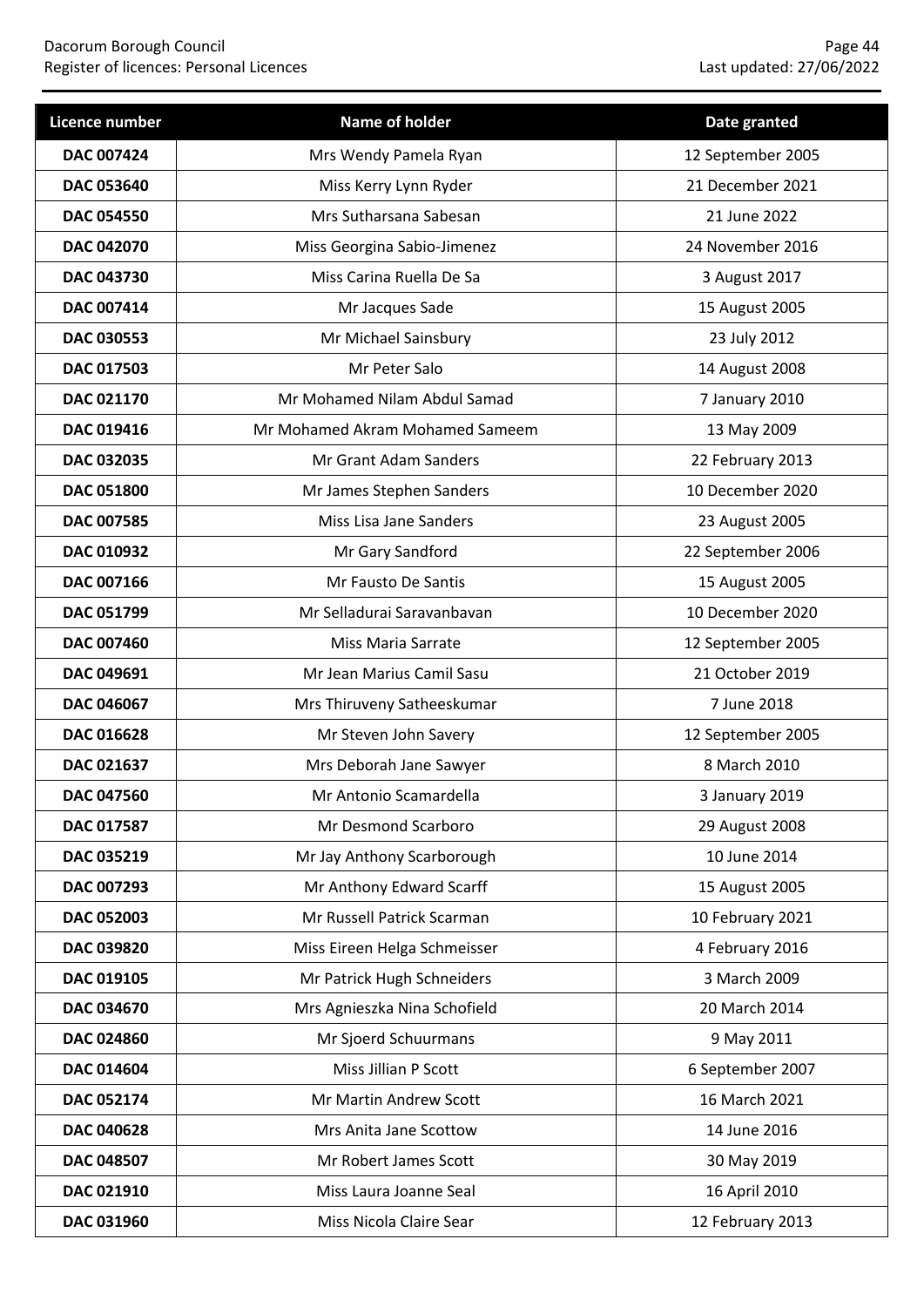| Licence number    | Name of holder                  | Date granted      |
|-------------------|---------------------------------|-------------------|
| DAC 035329        | Miss Sarah Louise Sears         | 2 July 2014       |
| DAC 046253        | Mr Jamie Andrew Seeby           | 4 July 2018       |
| <b>DAC 038367</b> | Mr Pascal Wolfgang Sven Seibel  | 28 July 2015      |
| DAC 029746        | Mr Daniel John Seligmann        | 20 April 2012     |
| DAC 030743        | Mr Joel Selleck                 | 23 August 2012    |
| DAC 052303        | Miss Georgina Romana Sells      | 13 April 2021     |
| DAC 046894        | Mr John Michael Sells           | 5 October 2018    |
| DAC 031702        | Mr Sivakumaran Sethurasa        | 21 December 2012  |
| DAC 018694        | Mr Lee Setterfield              | 29 January 2009   |
| DAC 040186        | Mr Ritesh Shah                  | 6 April 2016      |
| DAC 051439        | Miss Leigh Shann                | 9 October 2020    |
| DAC 016803        | Mr Richard Peter Shardlow       | 21 May 2008       |
| DAC 007617        | Mr Vijay Sharma                 | 2 September 2005  |
| <b>DAC 046890</b> | Mr Liam John Sharp              | 4 October 2018    |
| <b>DAC 050676</b> | Mr Samuel Sharp                 | 5 March 2020      |
| DAC 014378        | Mr Adam Shaw                    | 24 August 2007    |
| DAC 007464        | Mr Lawrence William Shaw        | 23 August 2005    |
| DAC 021688        | Miss Rebecca Shaw               | 14 March 2010     |
| DAC 021094        | Mr Russell William Shaw         | 18 December 2009  |
| DAC 007803        | Mr Stephen Roston Shaw          | 28 September 2005 |
| DAC 046953        | Mrs Avril Patricia Sheehy       | 11 October 2018   |
| DAC 021581        | Mr Rohit Shelatkar              | 1 March 2010      |
| DAC 040050        | Miss Anna Margaret Shepherd     | 11 March 2016     |
| DAC 013595        | Ms Caroline Shepherd            | 6 July 2007       |
| DAC 010939        | Mr Liam Edwin Shepherd          | 4 September 2006  |
| DAC 040189        | Mrs Sally Shepherd              | 7 April 2016      |
| DAC 017940        | Mr Mohomad Sheriffdeen          | 20 October 2008   |
| DAC 009547        | Mr Harry Sherriff               | 22 February 2006  |
| DAC 016928        | Mr Michael David Sherring-Lucas | 12 June 2008      |
| DAC 034538        | <b>Miss Brandie Shiels</b>      | 24 February 2014  |
| DAC 025206        | Mr Dennis Michael Shing         | 22 June 2011      |
| DAC 025320        | Mrs Elizabeth Anne Shipton      | 13 July 2011      |
| DAC 016548        | Mr Anthony John Short           | 17 April 2008     |
| DAC 006930        | Mr James William Short          | 20 June 2005      |
| DAC 029885        | Miss Debra Kim Evelyn Shrine    | 11 May 2012       |
| DAC 007465        | Mrs Debra Shults                | 23 August 2005    |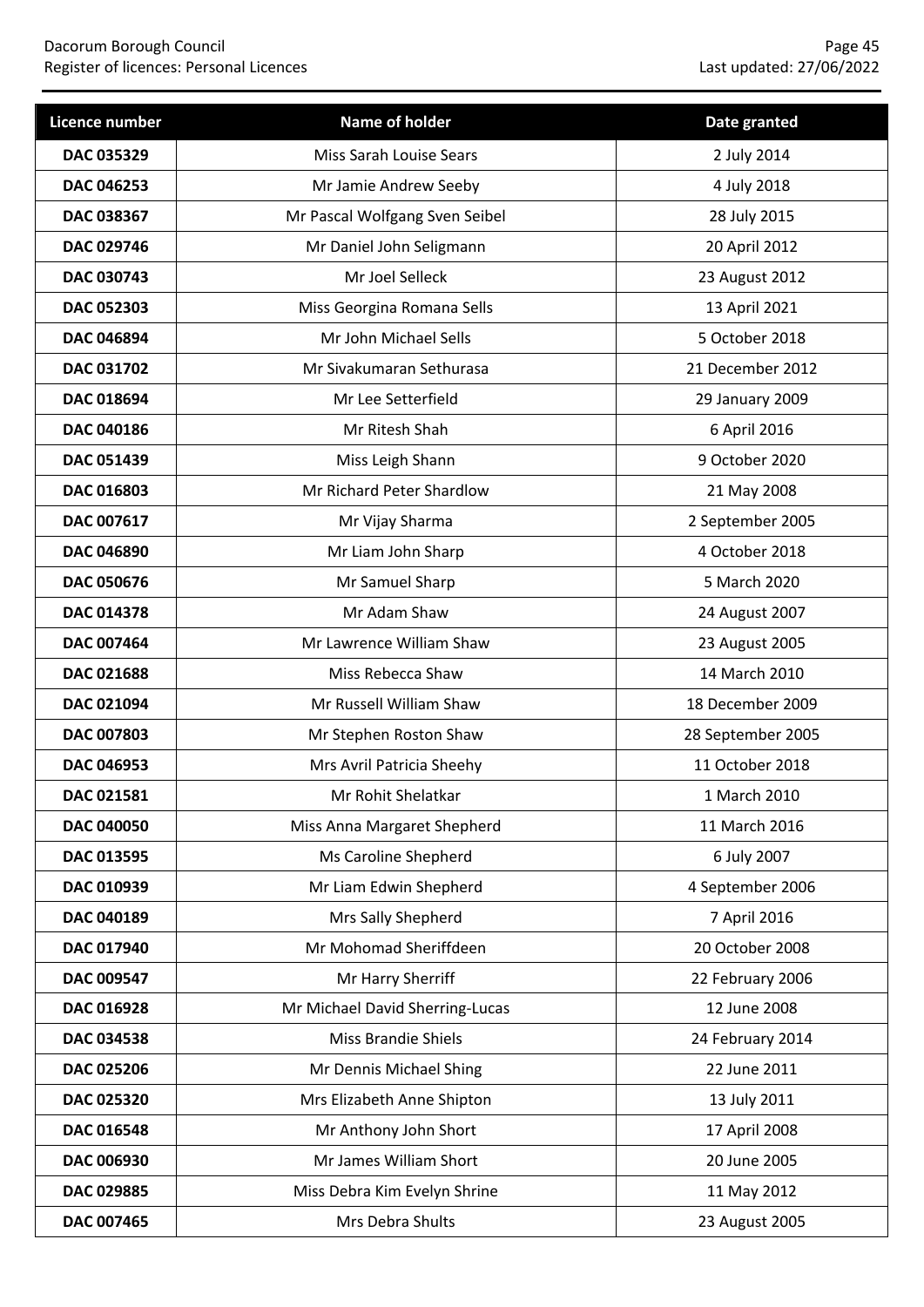| Licence number    | Name of holder                      | Date granted      |
|-------------------|-------------------------------------|-------------------|
| DAC 040235        | Mrs Jeevan Sanjeet Sidhu            | 14 April 2020     |
| DAC 024212        | Ms Jessica Sillick                  | 25 January 2011   |
| <b>DAC 034154</b> | <b>Ms Rosemary Simmonds</b>         | 19 December 2013  |
| DAC 021515        | Mr Barry Simmons                    | 19 February 2010  |
| DAC 035128        | Miss Claire Simpson                 | 4 June 2014       |
| <b>DAC 009480</b> | Mr Dean Simpson                     | 13 February 2006  |
| DAC 043772        | Ms Grace Elizabeth Simpson          | 10 August 2017    |
| DAC 034996        | Mrs Shirley Teresa Rose Simpson     | 15 May 2014       |
| <b>DAC 050960</b> | Mr Thomas George Simpson            | 18 June 2020      |
| DAC 006731        | Mr Andrew Peter Sims                | 14 July 2005      |
| <b>DAC 037402</b> | Mr Gary Sims                        | 24 February 2015  |
| DAC 006732        | Mrs Lamun Sims                      | 14 July 2005      |
| DAC 007278        | Mr Matthew Sims                     | 15 August 2005    |
| DAC 013914        | Mr Christopher Sinclair             | 26 July 2007      |
| <b>DAC 048526</b> | Mr Surjan Singh                     | 4 June 2019       |
| DAC 015900        | Mr Tejpal Singh                     | 28 January 2008   |
| DAC 051121        | Mr Pratheepan Sinnappu              | 29 July 2020      |
| DAC 007906        | Mr Subramaniam Sivasubramaniam      | 9 September 2005  |
| DAC 020220        | Mr Julian Morgan Skeens             | 4 September 2009  |
| DAC 042276        | Mr Allen Slack                      | 22 December 2016  |
| DAC 021809        | Mr Mark Slater                      | 1 April 2010      |
| DAC 017545        | Mr James Sloan                      | 19 August 2008    |
| DAC 039379        | Mr Alexander Nicholas Charles Smith | 26 November 2015  |
| DAC 043728        | Mr Alfie Smith                      | 3 August 2017     |
| DAC 043577        | Mr Andrew William Smith             | 14 July 2017      |
| DAC 009563        | Mrs Angela Elizabeth Smith          | 24 February 2006  |
| DAC 038633        | Mrs Ann Julie Smith                 | 12 August 2015    |
| DAC 019684        | Mr Brian Patrick Smith              | 22 June 2009      |
| DAC 029571        | Ms Carly Smith                      | 22 March 2012     |
| DAC 018100        | Mrs Deborah Smith                   | 18 November 2008  |
| DAC 007514        | Miss Donna Maria Smith              | 12 September 2005 |
| DAC 019687        | Miss Emma Elizabeth Smith           | 22 June 2009      |
| DAC 013625        | Mr Gavin Christopher Smith          | 9 July 2007       |
| DAC 047576        | Mr Jack Benjamin Smith              | 7 January 2019    |
| DAC 035626        | Ms Jacqueline Smith                 | 20 August 2014    |
| DAC 041544        | Miss Kim Lee Smith                  | 15 September 2016 |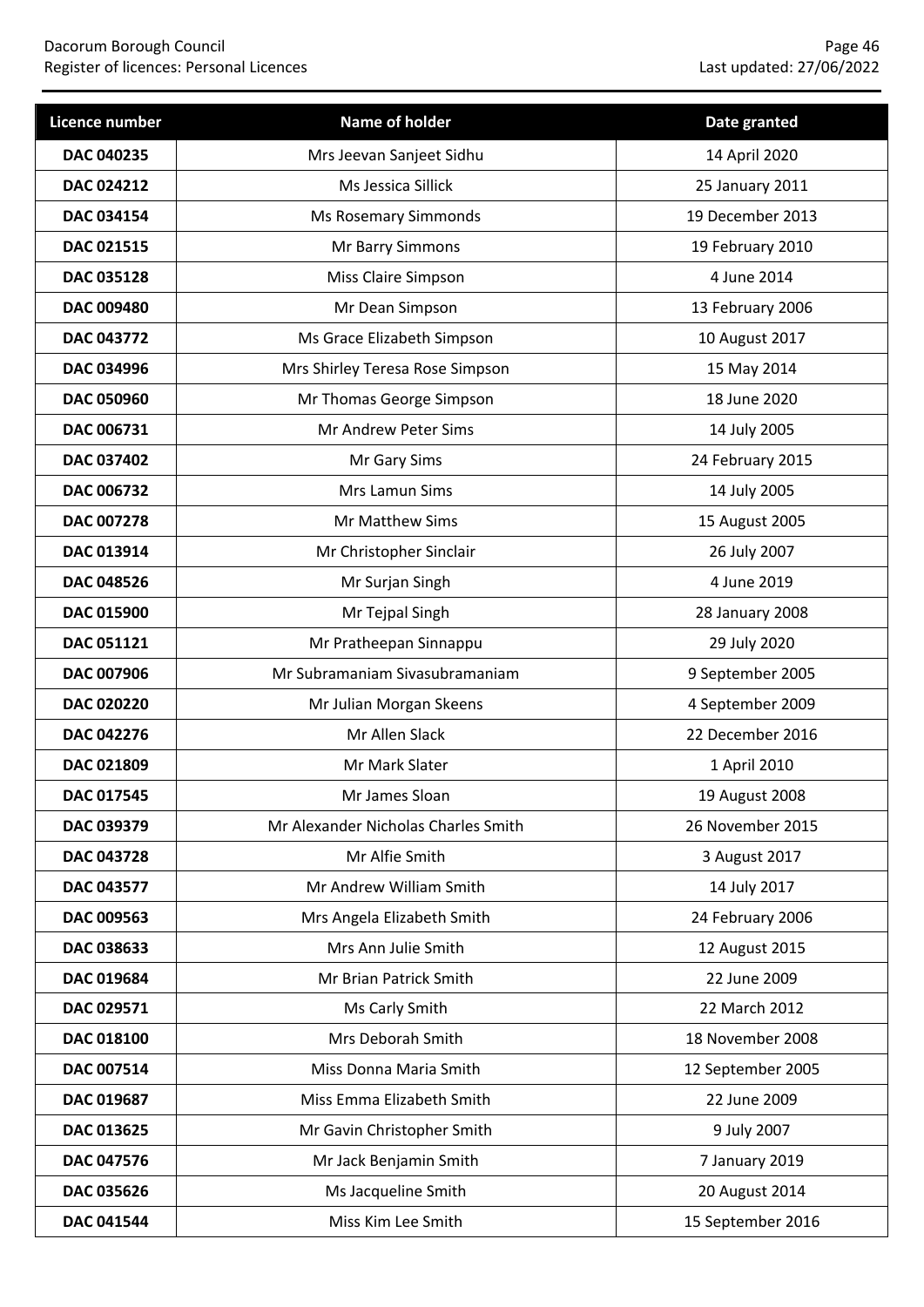| Licence number    | Name of holder                            | Date granted      |
|-------------------|-------------------------------------------|-------------------|
| DAC 036934        | Mr Luke Christopher Smith                 | 16 December 2014  |
| DAC 011331        | Mr Michael James Smith                    | 2 November 2006   |
| DAC 010743        | Mr Neil T Smith                           | 3 August 2006     |
| DAC 007071        | Mr Terence L M Smith                      | 20 June 2005      |
| DAC 040698        | Mr Thomas Loui Smith                      | 22 June 2016      |
| DAC 007614        | Miss Tracey Anne Smith                    | 2 September 2005  |
| DAC 049772        | Miss Victoria Emma Smith                  | 29 October 2019   |
| DAC 009302        | Miss Zoe Emma Smith                       | 18 January 2006   |
| DAC 007340        | Mr Mark Snoxall                           | 12 September 2005 |
| DAC 048840        | Mr Jonathan Derek Soden                   | 22 July 2019      |
| <b>DAC 048422</b> | Mr Ilon Michael Sofair-Stevens            | 15 May 2019       |
| DAC 031081        | Mr Dippitigala Hewage Padmadeva Somaratne | 17 October 2012   |
| DAC 022131        | Mr Kunwar Soni                            | 18 May 2010       |
| <b>DAC 054402</b> | Miss Helen Sorace                         | 24 May 2022       |
| DAC 010151        | Miss Katharine Soulsby                    | 18 May 2006       |
| DAC 044821        | Miss Bethany Hope Southey                 | 12 January 2018   |
| DAC 040268        | Miss Natalie Jane South                   | 21 April 2016     |
| DAC 009910        | Mr Colin Clifford Sparrow                 | 10 April 2006     |
| <b>DAC 011224</b> | Mr Trevor J Spinks                        | 20 October 2006   |
| DAC 029596        | Miss Georgina Spratt-Smith                | 28 March 2012     |
| <b>DAC 007655</b> | Mrs Joan Squires                          | 31 August 2005    |
| DAC 029660        | Mr Krishnakumar Sriwijaya                 | 13 April 2012     |
| DAC 023727        | Mr Lee Stafford                           | 22 November 2010  |
| DAC 034061        | Ms Melissa Jane Stafford                  | 5 December 2013   |
| DAC 006890        | Mrs M G Stanbridge                        | 20 June 2005      |
| DAC 016184        | Mr Paul Martin Stanbridge                 | 15 July 2008      |
| DAC 019381        | Mr Matthew Standage                       | 7 May 2009        |
| DAC 047988        | Mrs Daniela Stan                          | 14 March 2019     |
| DAC 012068        | Miss Camilla Isobel Stanford              | 26 January 2007   |
| DAC 006884        | Mr Neill Stanley                          | 21 July 2005      |
| DAC 043513        | Mr Christopher Bradley Steel              | 3 July 2017       |
| DAC 018230        | Miss Louise Steel                         | 25 November 2008  |
| DAC 022236        | Mr Michael Donald Stephen                 | 28 May 2010       |
| DAC 009288        | Mrs Julia Margaret Stephens               | 16 January 2006   |
| DAC 006946        | Mr Garry Stevens                          | 20 June 2005      |
| DAC 007697        | Mr John Stevens                           | 25 August 2005    |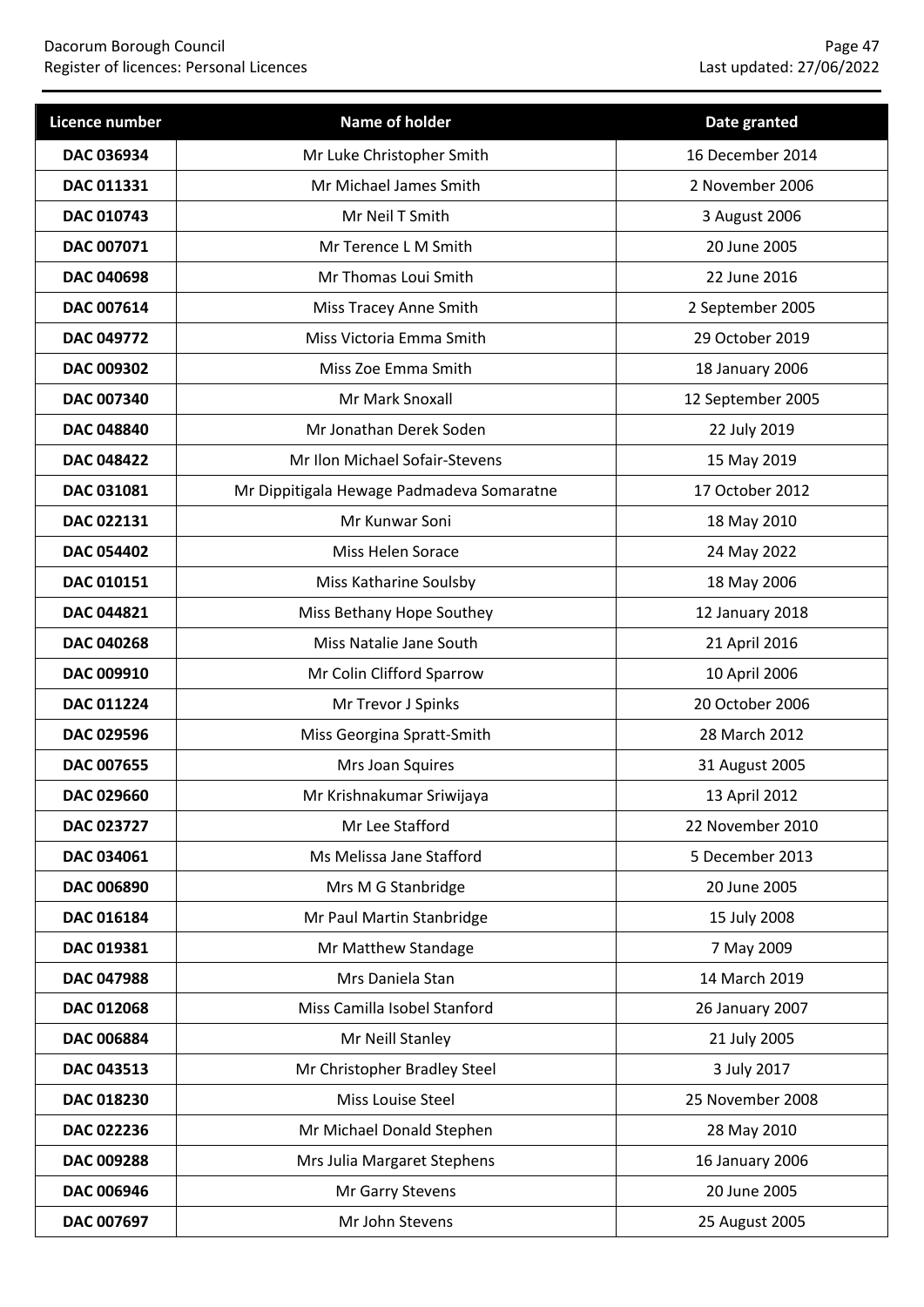| Licence number    | Name of holder                     | Date granted     |
|-------------------|------------------------------------|------------------|
| <b>DAC 048182</b> | <b>Miss Nicole Stevens</b>         | 15 April 2019    |
| DAC 006855        | Miss Victoria Stockdale            | 17 May 2005      |
| DAC 019773        | Mrs Christine Stockings            | 7 July 2009      |
| DAC 007609        | Mr Bernard W.C Stockwell           | 24 August 2005   |
| DAC 046999        | Ms Caroline Lucy Stranders         | 16 October 2018  |
| DAC 006934        | Miss Susan Jane Streatfield        | 20 June 2005     |
| DAC 036076        | Miss Emilija Strebeikaite          | 8 October 2014   |
| DAC 034901        | Ms Emma Stredwick                  | 6 May 2014       |
| <b>DAC 034885</b> | Miss Lauren Angela Streeter        | 1 May 2014       |
| DAC 034884        | Mr Michael Paul Streeter           | 1 May 2014       |
| <b>DAC 021096</b> | Mr Elliot James Stride             | 18 December 2009 |
| <b>DAC 008689</b> | Mrs Penelope J Stuart              | 16 November 2005 |
| DAC 010928        | Mr Sunchai Suamuang                | 1 September 2006 |
| DAC 007824        | Mr Mark Andrew Such                | 5 September 2005 |
| DAC 039072        | Mr Matthew Robert Such             | 14 October 2015  |
| DAC 040440        | Miss Charlotte Elizabeth Summers   | 10 May 2016      |
| DAC 013486        | Mr Harish Sunassy                  | 29 March 2006    |
| DAC 046271        | Mrs Kajenthini Sureshkumar         | 10 July 2018     |
| DAC 018419        | Mr Thavanayagam Sureshkumar        | 17 December 2008 |
| DAC 007259        | Mr David James Surrey              | 15 August 2005   |
| DAC 007905        | Mr Panchadcharan Suthaharan        | 9 September 2005 |
| DAC 009376        | Miss Kelly Sutton                  | 27 January 2006  |
| DAC 019530        | Mr Suwarnekamal Suwarneraj         | 29 May 2009      |
| DAC 025322        | Miss Korneva Svetlana              | 14 July 2011     |
| DAC 023503        | Mrs Elizabeth Swain                | 22 October 2010  |
| DAC 024002        | Mrs Anna Magdalena Szolc           | 21 December 2010 |
| DAC 025094        | Miss Patrycja Ewa Szpiech          | 7 June 2011      |
| DAC 017351        | Miss Louise Tainsh                 | 16 July 2008     |
| DAC 041691        | Mr Christopher Tait                | 12 October 2016  |
| DAC 007647        | Mrs Canan Takimoglu                | 27 October 2005  |
| DAC 034388        | Mr Venkat Mohan Gandhi Tamada      | 5 February 2014  |
| DAC 008644        | Mr Joseph Tam                      | 10 November 2005 |
| DAC 007836        | Mr Mark Bryant Tapping             | 5 September 2005 |
| DAC 009292        | Mr Marc Edmund Tavernier           | 17 January 2006  |
| DAC 044907        | Mr Alexander David Nicholas Taylor | 26 January 2018  |
| DAC 038297        | Mr Daniel Taylor                   | 15 June 2015     |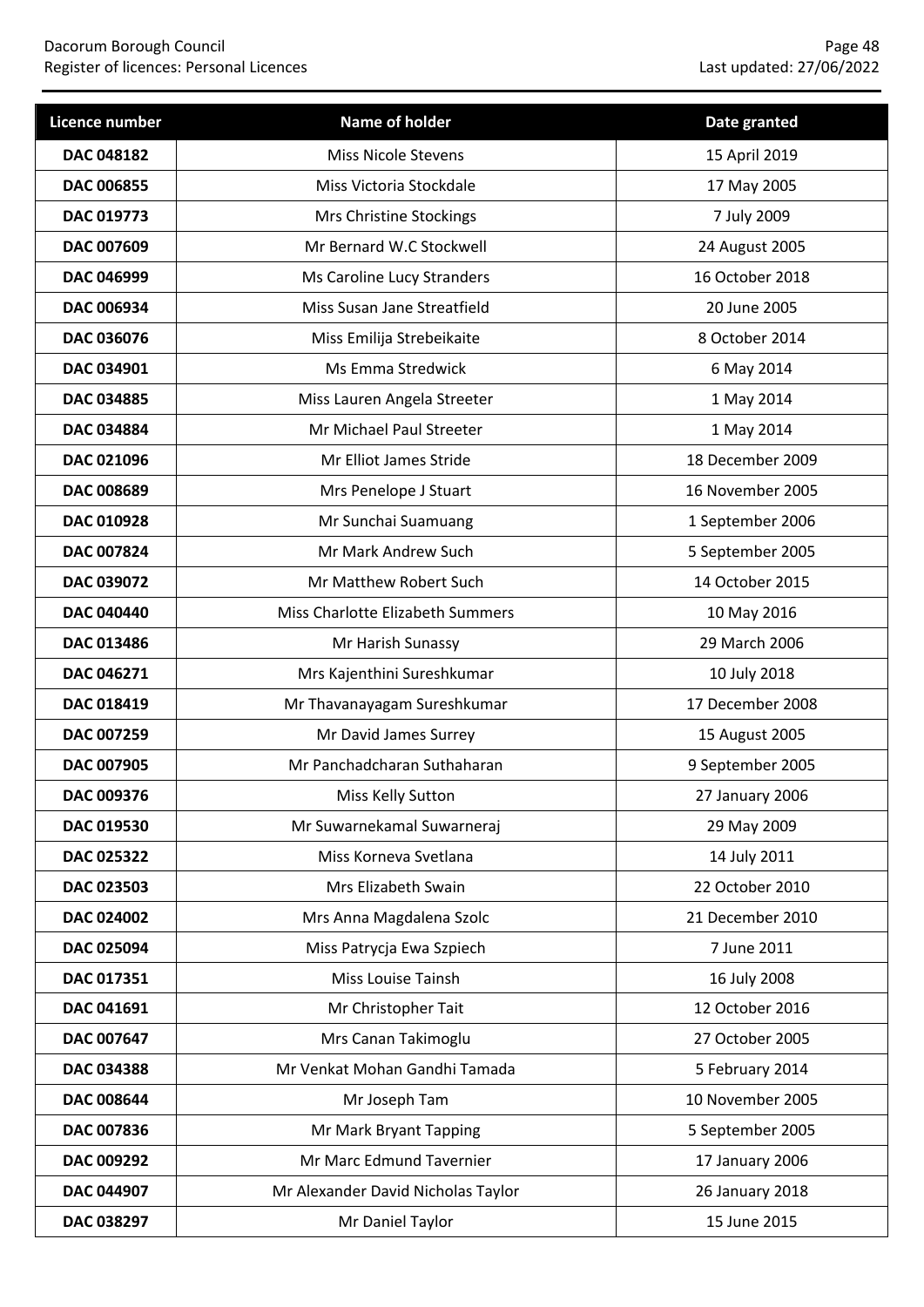| <b>Licence number</b> | Name of holder                   | Date granted      |
|-----------------------|----------------------------------|-------------------|
| DAC 051218            | Ms Joanna Louise Taylor          | 26 August 2020    |
| DAC 016719            | Mrs Lisa Taylor                  | 9 May 2008        |
| DAC 054441            | Mr Luke Taylor                   | 31 May 2022       |
| DAC 045962            | Mrs Naomi Alexandra Taylor       | 29 May 2018       |
| <b>DAC 007476</b>     | Mr Paul Taylor                   | 28 September 2005 |
| <b>DAC 007783</b>     | Mr Terrence William V. Taylor    | 5 September 2005  |
| DAC 008694            | Mr Thomas Taylor                 | 17 November 2005  |
| DAC 050521            | Miss Tammy Patricia Teakle       | 13 February 2020  |
| <b>DAC 052032</b>     | Miss Lisa Kamala Teden           | 16 February 2021  |
| DAC 007458            | Ms Susan Barbara Telling         | 31 August 2005    |
| <b>DAC 050903</b>     | Mr Mohnik Kanak Thaker           | 22 May 2020       |
| DAC 037983            | Mr Rahul Thaker                  | 14 May 2015       |
| DAC 051093            | Mr Sivakumar Thambirajah         | 22 July 2020      |
| DAC 042890            | Mr Thavanesan Thangaraja         | 3 April 2017      |
| DAC 022223            | Mrs Sindhu Thangaraj             | 27 May 2010       |
| DAC 012464            | Mrs Janette Mary Thaqi           | 19 March 2007     |
| DAC 049959            | Ms Abira Thavarajah              | 20 November 2019  |
| DAC 007439            | Mr Malcolm John Theedam          | 24 August 2005    |
| DAC 035969            | Mr Rajmohan Thevaraja            | 2 October 2014    |
| DAC 030572            | Mr Nirshakanthy Thillainadarajah | 26 July 2012      |
| DAC 037313            | Mrs Gemma Thomas                 | 12 February 2015  |
| DAC 010546            | Miss Gerardine Lyn Thomas        | 3 July 2006       |
| DAC 011467            | Mrs Hayley Thomas                | 17 November 2006  |
| DAC 018260            | Mr Henry Howard Thomas           | 2 December 2008   |
| DAC 018255            | Mr Michael Thomas                | 1 December 2008   |
| DAC 021336            | Mr Simon Alan Thomas             | 22 January 2010   |
| DAC 035851            | Mr Glenn Alex Thompson           | 9 September 2014  |
| DAC 044195            | Miss Natasha Thompson            | 11 October 2017   |
| DAC 022261            | Miss Shareen Thompson            | 3 June 2010       |
| DAC 051008            | Mrs Victoria Anne Thomson        | 3 July 2020       |
| DAC 036964            | Mrs Faye Helen Thwaites          | 23 December 2014  |
| DAC 047954            | Mrs Marcela Tica                 | 7 March 2019      |
| DAC 016068            | Mr Graham Tilbury                | 19 February 2008  |
| DAC 007551            | Mr Gerrit Jan Martinus Van Til   | 24 August 2005    |
| DAC 016216            | Mr Graham Timbers                | 11 March 2008     |
| DAC 006759            | Mr Andrew Timmins                | 9 May 2005        |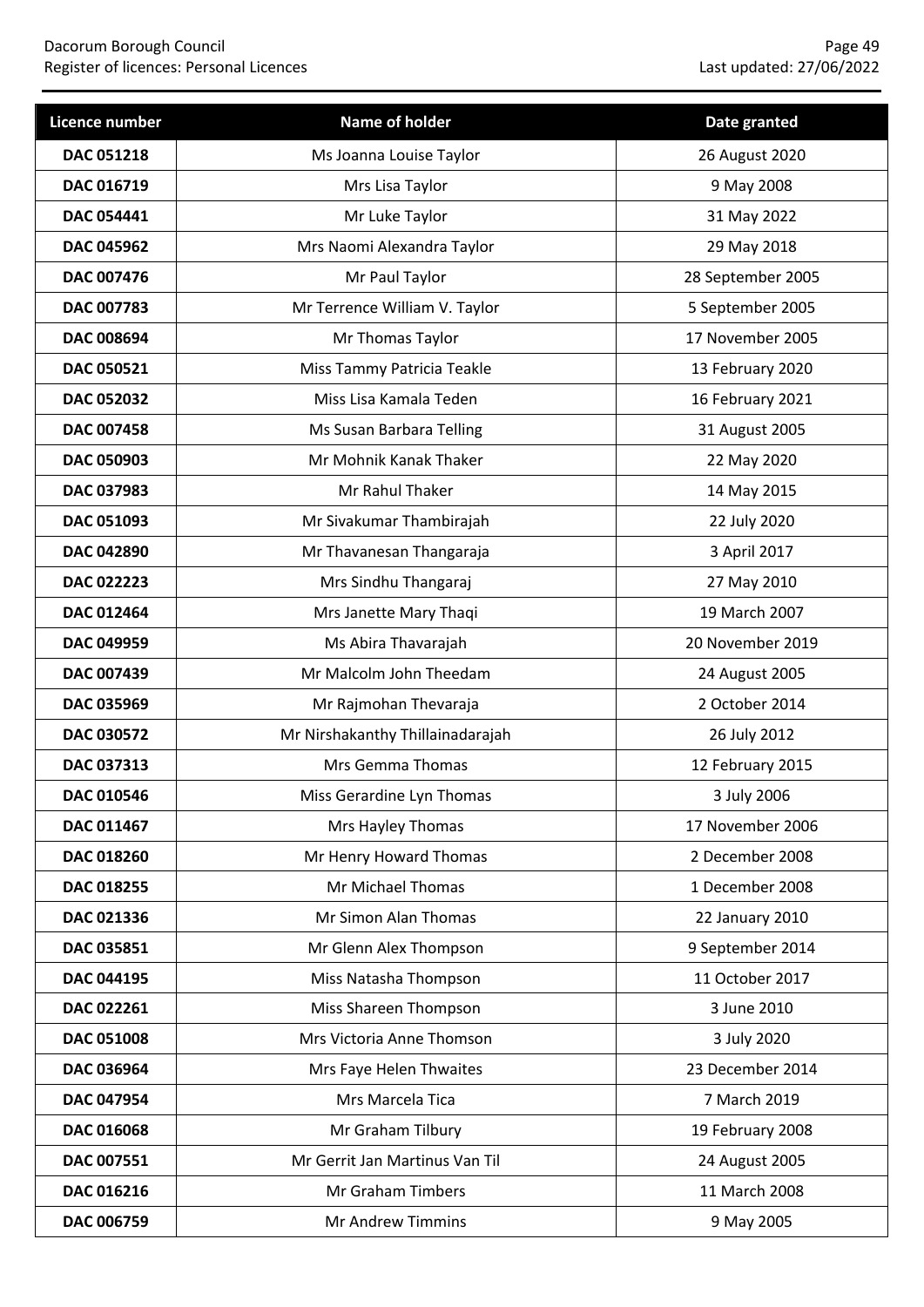| Licence number    | Name of holder                 | Date granted      |
|-------------------|--------------------------------|-------------------|
| DAC 051677        | Mr Simon James Timmis          | 16 November 2020  |
| DAC 025382        | Miss Rebecca Tobin             | 21 July 2011      |
| DAC 035112        | Mr Samuel John Tobin           | 3 June 2014       |
| DAC 039821        | Mr Christou Angelo Tofalli     | 4 February 2016   |
| DAC 032304        | Miss Ashley Jane Lisa Tomlin   | 8 April 2013      |
| DAC 035103        | Mr George Spencer Tompkins     | 2 June 2014       |
| DAC 015985        | Mr Simon Robert Tooley         | 11 February 2008  |
| DAC 026066        | Ms Katherine Townsend          | 26 October 2011   |
| DAC 024789        | Mr Simon David Townsend        | 21 April 2011     |
| DAC 007274        | Mr Stephen William Trace       | 15 August 2005    |
| <b>DAC 050518</b> | Mrs Charlotte Ellen Traylen    | 13 February 2020  |
| DAC 011067        | Mr Michael Alexander Treadaway | 25 September 2006 |
| DAC 033669        | Ms Sandra Hoi Yan Poon Tse     | 15 October 2013   |
| DAC 007526        | Mr Daniel Ronald Samuel Tucker | 24 August 2005    |
| DAC 014241        | Mrs Lia Tuffey                 | 20 August 2007    |
| DAC 006559        | Mrs Alison Tugby               | 4 May 2005        |
| DAC 006560        | Mr Barry Tugby                 | 4 May 2005        |
| <b>DAC 048188</b> | Mr Radoslaw Tulejbicz          | 15 April 2019     |
| DAC 010835        | Mrs Maria Ann Tullett          | 14 August 2006    |
| DAC 007694        | Mrs Jane Louise Turner         | 31 August 2005    |
| DAC 043314        | Miss Karly Samantha Turner     | 5 June 2017       |
| DAC 011156        | Miss Nicola J Turner           | 11 October 2006   |
| DAC 009345        | Mr Richard Stanley Turner      | 23 January 2006   |
| DAC 046464        | Miss Sinead Lowri Turner       | 3 August 2018     |
| DAC 009610        | Miss Wendy Turner              | 3 March 2006      |
| DAC 007233        | Mr David Lee Turvey            | 15 August 2005    |
| DAC 042829        | Mr Daniel Keith Twine          | 20 March 2017     |
| DAC 009398        | Miss Kimberley Tyler           | 30 January 2006   |
| DAC 031029        | Ms Sarah Marie Tyler           | 8 October 2012    |
| DAC 039824        | Mr Jean-Francois Desire Typhis | 4 February 2016   |
| DAC 022130        | Mr Mohamed Mohi Uddin          | 18 May 2010       |
| DAC 009087        | Mr Safor Uddin                 | 16 December 2005  |
| DAC 020214        | Mrs Shahanara Ullah            | 4 September 2009  |
| DAC 020213        | Mr Tahir Ullah                 | 4 September 2009  |
| DAC 011917        | Mr Neil Philip Unsworth        | 9 January 2007    |
| DAC 020527        | Mrs Naetha Uren                | 15 October 2009   |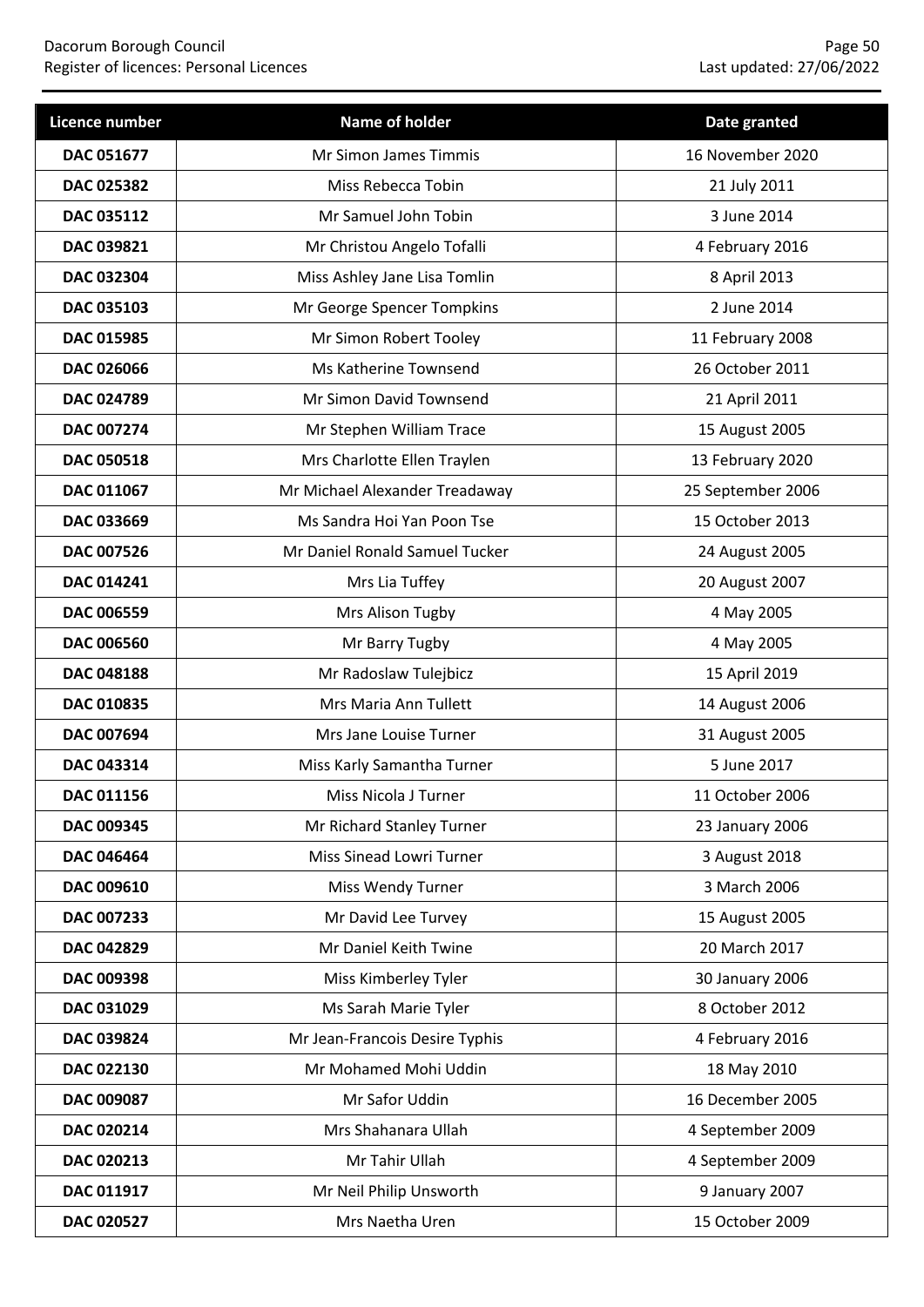| Licence number    | Name of holder                     | Date granted     |
|-------------------|------------------------------------|------------------|
| DAC 015845        | Mrs Ila Vadgama                    | 21 January 2008  |
| DAC 050273        | Miss Samantha Vallance             | 8 January 2020   |
| <b>DAC 046442</b> | Mr Russell Valler                  | 31 July 2018     |
| DAC 009690        | Mr Thomas F Vance                  | 10 March 2006    |
| DAC 032970        | Mr Zoltan Varga                    | 16 July 2013     |
| DAC 007110        | Mr Warren Varrie                   | 15 July 2005     |
| DAC 048805        | Miss Devinder Vasan                | 15 July 2019     |
| DAC 051558        | Ms Desislava Angelova Vasileva     | 28 October 2020  |
| DAC 016325        | Mr Mark Vaughan                    | 19 March 2008    |
| DAC 053797        | Miss Sarah Veazey                  | 4 February 2022  |
| DAC 033730        | Miss Juanita Van Der Velden        | 25 October 2013  |
| DAC 022519        | Mr Subramanian Variath Venkittaram | 9 July 2010      |
| DAC 021619        | Mr Rajat Verma                     | 4 March 2010     |
| DAC 007845        | Mr Thierry Jean M M Viatge         | 2 September 2005 |
| DAC 017588        | Mr David Vila                      | 29 August 2008   |
| DAC 048179        | Mrs Sintija Vilande                | 15 April 2019    |
| DAC 025394        | Miss Gyongyi Klara Virag           | 22 July 2011     |
| DAC 039347        | Mr Anpalagan Viswalingam           | 24 November 2015 |
| DAC 007833        | Mr Christian Volpi                 | 2 September 2005 |
| <b>DAC 053200</b> | Mr Simon Peter Voysey              | 1 October 2021   |
| <b>DAC 045078</b> | Mr Andrew Paul Wadl                | 5 March 2018     |
| DAC 034564        | Mr Boris Frank Wagner              | 27 February 2014 |
| DAC 049855        | Mrs Kelly Wagstaff                 | 7 November 2019  |
| DAC 018658        | Miss Joanne Emily Waldron          | 26 January 2009  |
| DAC 022078        | Miss Nikki Waldron                 | 7 May 2010       |
| DAC 020433        | Mr Benedict James Walker           | 2 October 2009   |
| DAC 051801        | Mr Casey John Christopher Walker   | 10 December 2020 |
| DAC 008735        | Mr Gary Edward Walker              | 22 November 2005 |
| DAC 021639        | Mr Gavin Frederick Walker          | 8 March 2010     |
| DAC 007859        | Mrs Irma Walker                    | 9 September 2005 |
| DAC 009722        | Mr Roderick Ian Walker             | 15 March 2006    |
| DAC 010854        | Miss Catherine Wallace             | 17 August 2006   |
| DAC 007826        | Mr Derek Brendan Wallace           | 8 September 2005 |
| DAC 043585        | Mrs Milena Iordanova Wallace       | 17 July 2017     |
| DAC 018162        | Mr Richard Wallace                 | 13 December 2005 |
| DAC 031310        | Mr Michael Tasker Wallbank         | 9 November 2012  |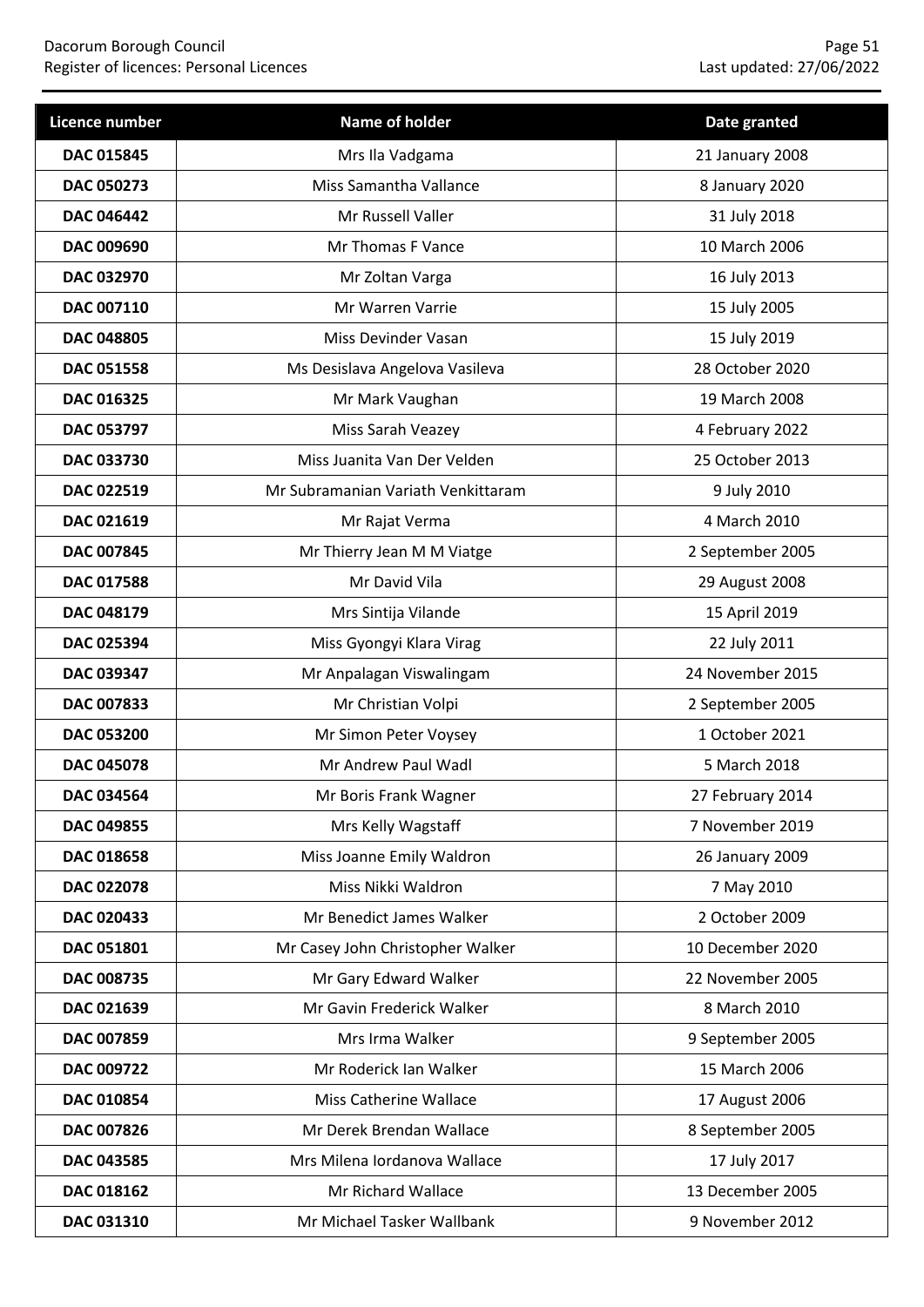| Licence number    | Name of holder                  | Date granted      |
|-------------------|---------------------------------|-------------------|
| DAC 010174        | Mr David George Wallis          | 22 May 2006       |
| DAC 048317        | Mr Jonathan John Wallis         | 1 May 2019        |
| <b>DAC 035640</b> | Mrs Kerry Ann Wallis            | 26 August 2014    |
| DAC 010072        | Mr Paul G Wallis                | 5 May 2006        |
| DAC 049175        | Miss Bethanne Rose Wallman      | 5 August 2019     |
| DAC 039376        | Mr William James Joseph Wallman | 26 November 2015  |
| DAC 016142        | Mr Harold Walpole               | 28 February 2008  |
| DAC 016484        | Mr Simon Walters                | 9 April 2008      |
| <b>DAC 024846</b> | Mr Chatree Wangwan              | 6 May 2011        |
| DAC 018500        | Mrs Anna Ward                   | 6 January 2009    |
| DAC 010026        | Mr Gordon D Warden              | 25 April 2006     |
| DAC 013496        | Miss Sandra Jane Warden         | 26 June 2007      |
| DAC 014835        | Miss Katie Jane Ward            | 27 September 2007 |
| DAC 007825        | Miss Charlotte Victoria Wardle  | 2 September 2005  |
| DAC 053944        | Miss Sian Wardle                | 2 March 2022      |
| DAC 037312        | Mrs Nicola Ann Ward             | 12 February 2015  |
| DAC 034569        | Mrs Sarah Louise Ward           | 28 February 2014  |
| DAC 034528        | Mr Steven Brian Ward            | 21 February 2014  |
| DAC 014840        | Mr Timothy John Ward            | 27 September 2007 |
| DAC 018432        | Mrs Carol Warren                | 19 December 2008  |
| DAC 008286        | Mrs Eve Maria Warren            | 28 September 2005 |
| DAC 018435        | Mr Robert G Warren              | 19 December 2008  |
| <b>DAC 008508</b> | Mrs Jennifer J Warrington       | 1 November 2005   |
| DAC 038902        | Miss Danielle Waterman          | 28 September 2015 |
| DAC 007767        | Mrs Annette Jane Waters         | 28 September 2005 |
| <b>DAC 007548</b> | Mr Neil Edward Waterton         | 24 August 2005    |
| DAC 041913        | Mr Benjamin Richard Watson      | 7 November 2016   |
| DAC 011125        | Mrs Donna Watson                | 4 October 2006    |
| <b>DAC 022468</b> | Mr Robert Watson                | 30 June 2010      |
| DAC 032075        | Mr Samuel Henry Watson          | 1 March 2013      |
| DAC 032910        | Mr Simon James Watson           | 4 July 2013       |
| DAC 008308        | Mr Ian Watt                     | 5 October 2005    |
| DAC 012875        | Mr Kieran Jon Watts             | 14 May 2007       |
| DAC 043572        | Mr Matthew Charles Watts        | 13 July 2017      |
| DAC 039570        | Mr Christopher Graham Webb      | 21 December 2015  |
| DAC 032206        | Mr Craig Martin Weight          | 25 March 2013     |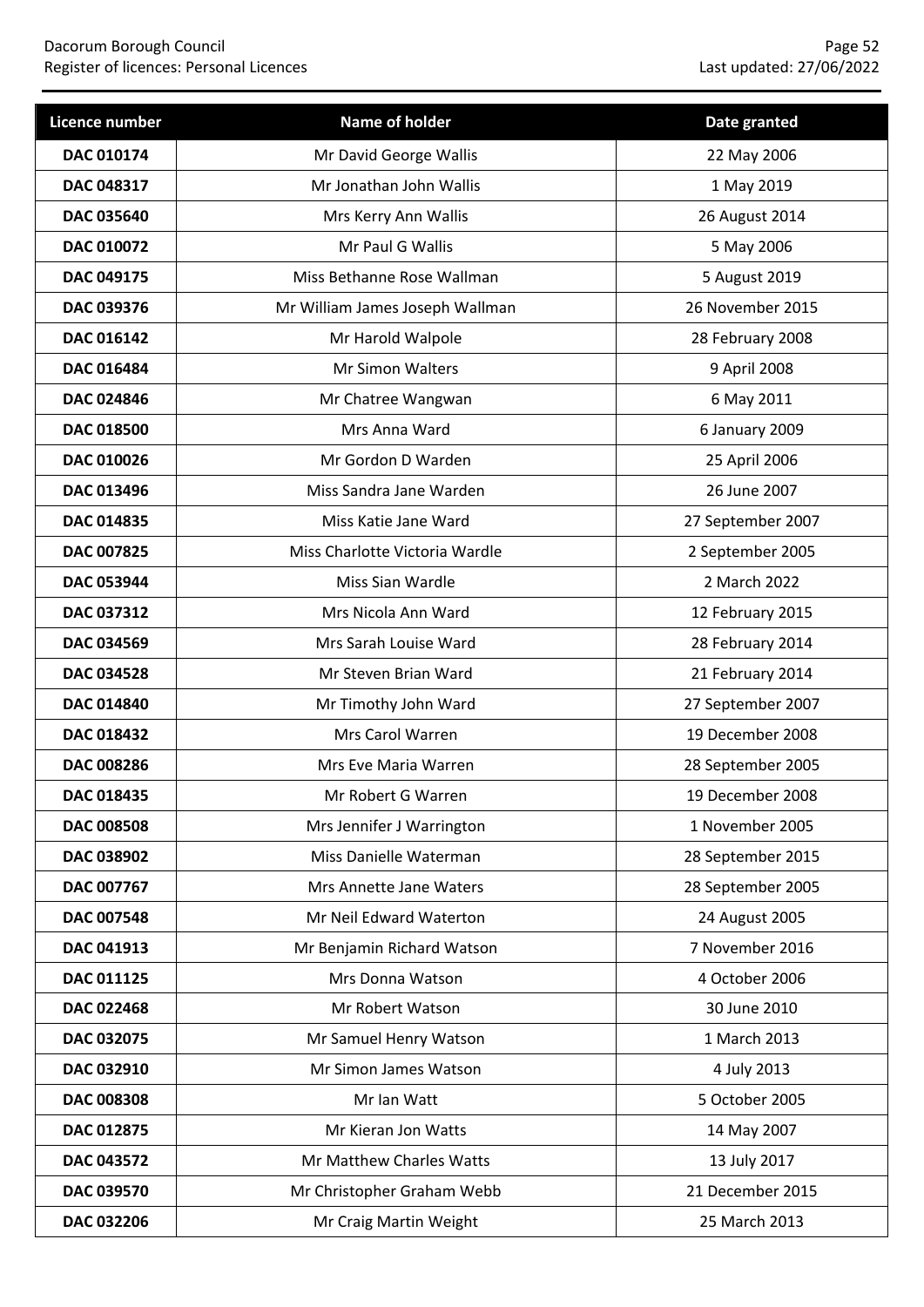| Licence number    | Name of holder                | Date granted      |
|-------------------|-------------------------------|-------------------|
| DAC 053807        | Mr Andrew Scott Welch         | 4 February 2022   |
| DAC 015556        | Mrs Tracy Jane Welling        | 29 November 2007  |
| DAC 042643        | Mrs Christine Western         | 20 February 2017  |
| DAC 010809        | Mr Matthew Stephen West       | 8 August 2006     |
| DAC 027444        | Miss Amanda Jayne Weston      | 14 November 2011  |
| DAC 009592        | Miss Tracy West               | 13 April 2006     |
| <b>DAC 047590</b> | Mr Patrick Robert Luke Whaley | 9 January 2019    |
| DAC 039507        | Miss Natalie Ann Alice Whelan | 9 December 2015   |
| DAC 007695        | Mr Colin Wheston              | 31 August 2005    |
| DAC 034331        | Mr Darren Martin Wheston      | 27 January 2014   |
| <b>DAC 008696</b> | Miss Anna L Whitaker          | 17 November 2005  |
| DAC 045661        | Mr Clinton Whitaker           | 24 April 2018     |
| DAC 043051        | Mr Richard Ian Whitaker       | 27 April 2017     |
| DAC 012981        | Mr John-Simon White           | 23 May 2007       |
| <b>DAC 044246</b> | Mr Robert White               | 18 October 2017   |
| DAC 018194        | Mr David Thomas Whittaker     | 20 November 2008  |
| <b>DAC 007777</b> | Mr Phillip Donald Whittingham | 31 August 2005    |
| DAC 032833        | Mr Adam Whyatt                | 24 June 2013      |
| DAC 025318        | Mr David Whybrow              | 13 July 2011      |
| DAC 046263        | Mr Martin James Whyman        | 6 July 2018       |
| DAC 007779        | Mr Neil David Whyte           | 2 September 2005  |
| <b>DAC 006838</b> | Ms Yvonne Annette Wigmore     | 9 May 2005        |
| DAC 007829        | Mrs Violet Edith Wilding      | 31 August 2005    |
| DAC 018183        | Miss Dawn H Wildman           | 20 November 2008  |
| DAC 007261        | Mr David John Wilkinson       | 15 August 2005    |
| DAC 042546        | Mrs Samantha Jane Wilkins     | 7 February 2017   |
| DAC 053641        | Mr Adam John Williams         | 21 December 2021  |
| DAC 010982        | Mr Andy Williams              | 12 September 2006 |
| DAC 017006        | Ms Cheryl Williams            | 19 June 2008      |
| DAC 009963        | Mrs Christine Williams        | 19 April 2006     |
| DAC 043579        | Mr Christopher Williams       | 14 July 2017      |
| DAC 043569        | Mr Marc Anthony Williamson    | 13 July 2017      |
| DAC 041692        | Miss Rachael Karen Williamson | 12 October 2016   |
| DAC 053946        | Mrs Ratchadaporn Williams     | 2 March 2022      |
| DAC 007600        | Mr Rhys Williams              | 24 August 2005    |
| DAC 009964        | Mr Ronald Williams            | 19 April 2006     |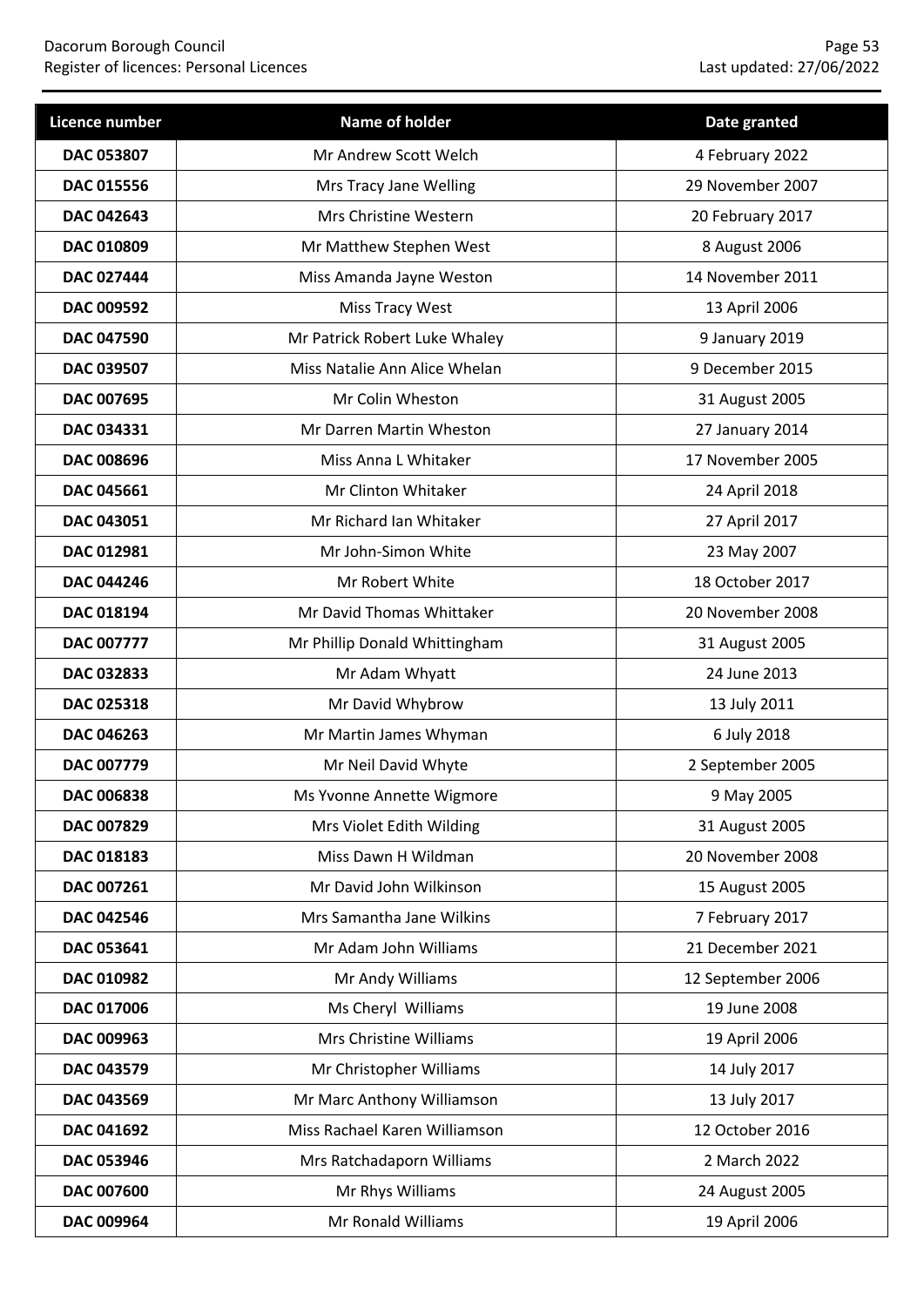| Licence number    | Name of holder                           | Date granted      |
|-------------------|------------------------------------------|-------------------|
| <b>DAC 054117</b> | Miss Annabel Jamie Willoughby            | 1 April 2022      |
| DAC 043697        | Mr James Christopher Willoughby          | 31 July 2017      |
| <b>DAC 052687</b> | Mr Joshua Charles Wills                  | 25 June 2021      |
| <b>DAC 007410</b> | Mrs Deborah Jane Willson                 | 12 September 2005 |
| DAC 035638        | Mr Jake Wilsmore                         | 26 August 2014    |
| <b>DAC 007785</b> | Mrs Tracey Ann Wilsmore                  | 9 September 2005  |
| DAC 013199        | Mr Christopher Mark Wilson               | 8 June 2007       |
| DAC 029900        | Mr Dennis Andrew Colin Wilson            | 14 May 2012       |
| DAC 038051        | Miss Katie Margaret Braley Farran Wilson | 27 May 2015       |
| DAC 049487        | Mr Kenneth Allan Wilson                  | 25 September 2019 |
| <b>DAC 046265</b> | Mrs Natalie Ruth Wilson                  | 6 July 2018       |
| DAC 027604        | Mr Nicholas Michael Wilson               | 8 December 2011   |
| DAC 049424        | Mr Samuel John Wiltshire                 | 16 September 2019 |
| DAC 048316        | Mr Peter John Douglas Windsor            | 1 May 2019        |
| <b>DAC 049906</b> | Ms Theresa Maria Winfield                | 13 November 2019  |
| DAC 040622        | Mr Nicholas Clinton Winn                 | 13 June 2016      |
| DAC 053570        | Miss Ellie Hanna Jane Winslade           | 3 December 2021   |
| DAC 052269        | Mrs Susan Margaret Wiper                 | 6 April 2021      |
| DAC 006689        | Mrs Diane Rita Wiseman                   | 29 April 2005     |
| DAC 016156        | Mrs Agata Witek-Nycz                     | 29 February 2008  |
| <b>DAC 044580</b> | <b>Miss Dionne Witted</b>                | 1 December 2017   |
| DAC 010963        | Mr Kai Chung Andrew Wong                 | 8 September 2006  |
| DAC 010603        | Miss Anna Rebecca Wood                   | 14 July 2006      |
| DAC 020152        | Miss Joanne Woodcock                     | 21 August 2009    |
| DAC 035468        | Mr Damon Mark John Wood                  | 25 July 2014      |
| DAC 027602        | Mr Daniel Rene Wood                      | 8 December 2011   |
| DAC 017654        | Miss Jennifer Wood                       | 10 September 2008 |
| DAC 006864        | Mr Giles William Woodland                | 17 May 2005       |
| DAC 006863        | Mrs Sherridon-Lea Woodland               | 17 May 2005       |
| DAC 035122        | Mr Alexander Woodley-Fisher              | 4 June 2014       |
| DAC 008759        | Ms Lisa Jane Wood                        | 30 November 2005  |
| DAC 025099        | Mr Scott Wood                            | 8 June 2011       |
| DAC 054116        | Mrs Elizabeth Frances Woods              | 1 April 2022      |
| DAC 033768        | Ms Louisa Victoria Woods                 | 5 November 2013   |
| DAC 019712        | Mr Daniel Craig Woodthorpe               | 26 June 2009      |
| DAC 030422        | Mrs Leila Marie Woodthorpe               | 10 July 2012      |